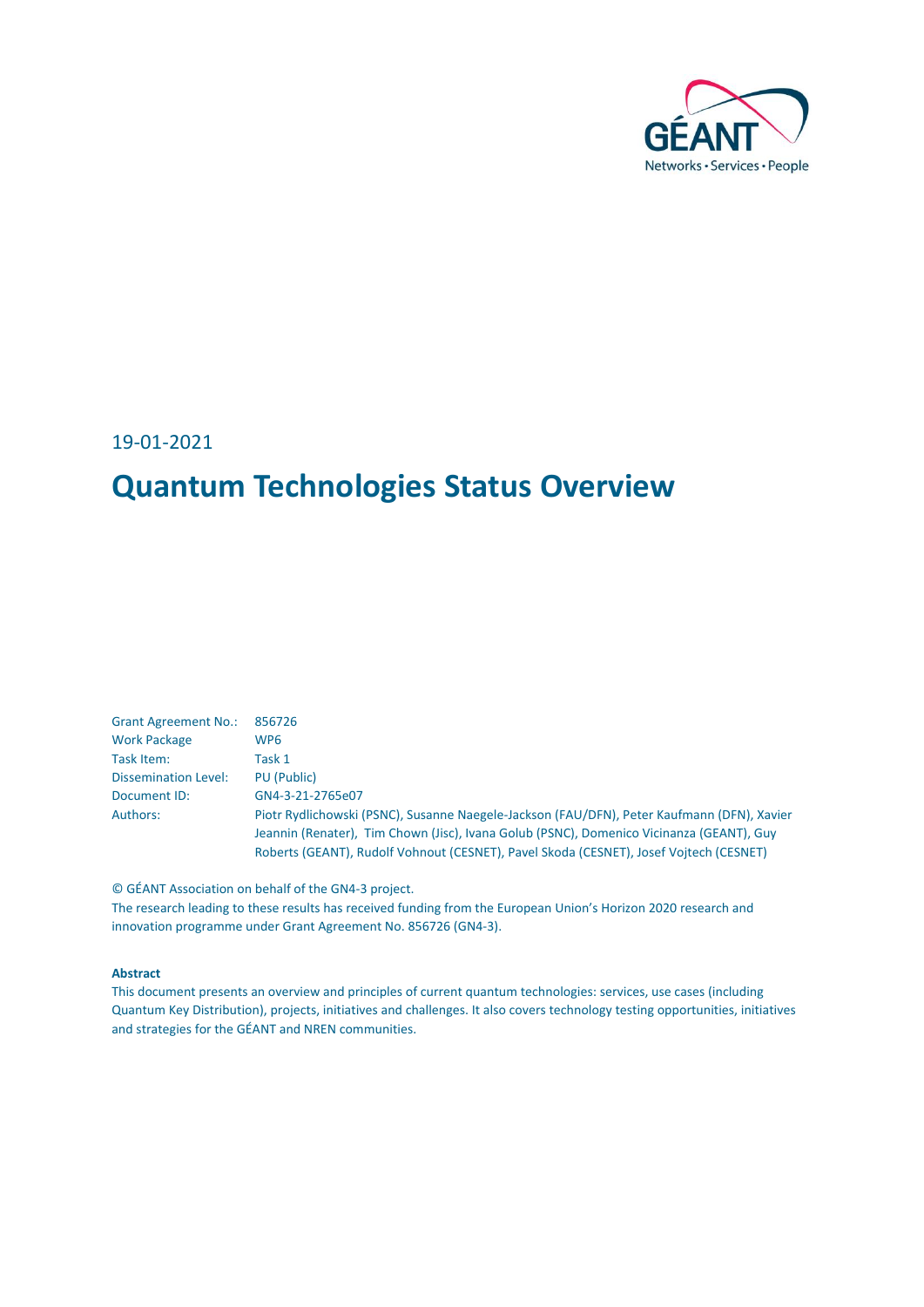

# **Table of Contents**

|   | <b>Executive Summary</b> |              |                                                           | 3              |
|---|--------------------------|--------------|-----------------------------------------------------------|----------------|
| 1 |                          | Introduction |                                                           | 4              |
| 2 |                          |              | <b>Quantum Areas of Interest</b>                          | 5              |
|   | 2.1                      |              | Quantum Computing and Implementation on Quantum Computers | 6              |
|   | 2.2                      |              | <b>Quantum Communication</b>                              | $\overline{7}$ |
|   | 2.3                      |              | <b>Quantum Network Simulators</b>                         | 8              |
|   | 2.4                      |              | Quantum Key Distribution (QKD)                            | 10             |
|   |                          | 2.4.1        | <b>Practical Implementation</b>                           | 12             |
|   | 2.5                      |              | <b>Quantum Sensing and Metrology</b>                      | 12             |
|   |                          | 2.5.1        | Quantum Sources of Optical Frequency                      | 13             |
| 3 |                          |              | Quantum Programs and Initiatives                          | 14             |
|   | 3.1                      |              | European Initiatives                                      | 14             |
|   | 3.2                      |              | <b>European National Initiatives</b>                      | 15             |
|   |                          | 3.2.1        | Austria                                                   | 15             |
|   |                          | 3.2.2        | Croatia                                                   | 15             |
|   |                          | 3.2.3        | Czech Republic                                            | 16             |
|   |                          | 3.2.4        | France                                                    | 16             |
|   |                          | 3.2.5        | Germany                                                   | 17             |
|   |                          | 3.2.6        | Netherlands                                               | 17             |
|   |                          | 3.2.7        | Poland                                                    | 17             |
|   |                          | 3.2.8        | Switzerland                                               | 18             |
|   |                          | 3.2.9        | UK                                                        | 18             |
|   | 3.3                      |              | National Initiatives World-Wide                           | 19             |
|   |                          | 3.3.1        | Canada                                                    | 19             |
|   |                          | 3.3.2        | China                                                     | 19             |
|   |                          | 3.3.3        | India                                                     | 19             |
|   |                          | 3.3.4        | Japan                                                     | 20             |
|   |                          | 3.3.5        | Russia                                                    | 20             |
|   |                          | 3.3.6        | South Korea                                               | 20             |
|   |                          | 3.3.7        | <b>USA</b>                                                | 20             |
|   | 3.4                      |              | <b>GÉANT and NREN Communities</b>                         | 21             |
| 4 | Conclusions              |              |                                                           | 24             |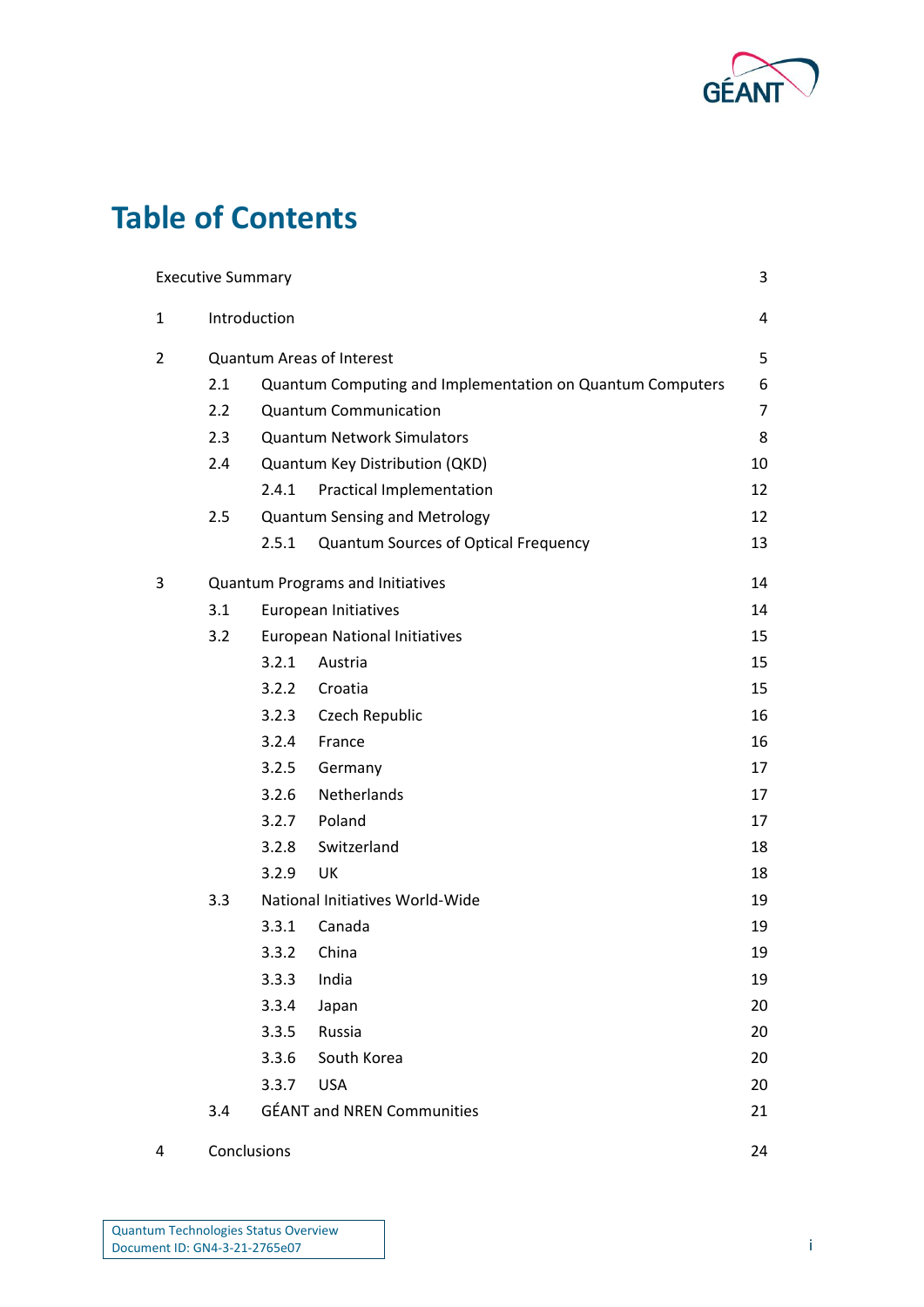G

| Appendix A | <b>Transmission of Qubits</b>                  | 25 |
|------------|------------------------------------------------|----|
| A.1        | Entanglement                                   | 25 |
| A.2        | Bell-Pair                                      | 25 |
|            | Teleportation<br>A.2.1                         | 26 |
| Appendix B | QKD Implementations and Protocols developed    | 28 |
| B.1        | <b>Coherent One-Way Protocol</b>               | 31 |
| Appendix C | Projects Within the Quantum Flagship Programme | 32 |
| C.1        | <b>CiViQ</b>                                   | 32 |
| C.2        | OPENQKD                                        | 33 |
| C.3        | <b>QUAPITAL</b>                                | 34 |
| C.4        | S2QUIP                                         | 35 |
| C.5        | QuPIC                                          | 35 |
| C.6        | Quantum Internet Alliance (QIA)                | 36 |
| C.7        | QuantERA 2                                     | 36 |
| References |                                                | 38 |
| Glossary   |                                                | 46 |

# **Table of Figures**

| Figure A.1: Teleportation                                                             |     |
|---------------------------------------------------------------------------------------|-----|
| Figure B.1: The BB84 protocol by Bennet and Brassard (using horizontal, vertical, -45 |     |
| degrees and +45 degrees polarisations [ZBI1998]                                       | 28. |
| Figure B.2: Coherent one-way protocol (COW) protocol [ETSI2018]                       | 31. |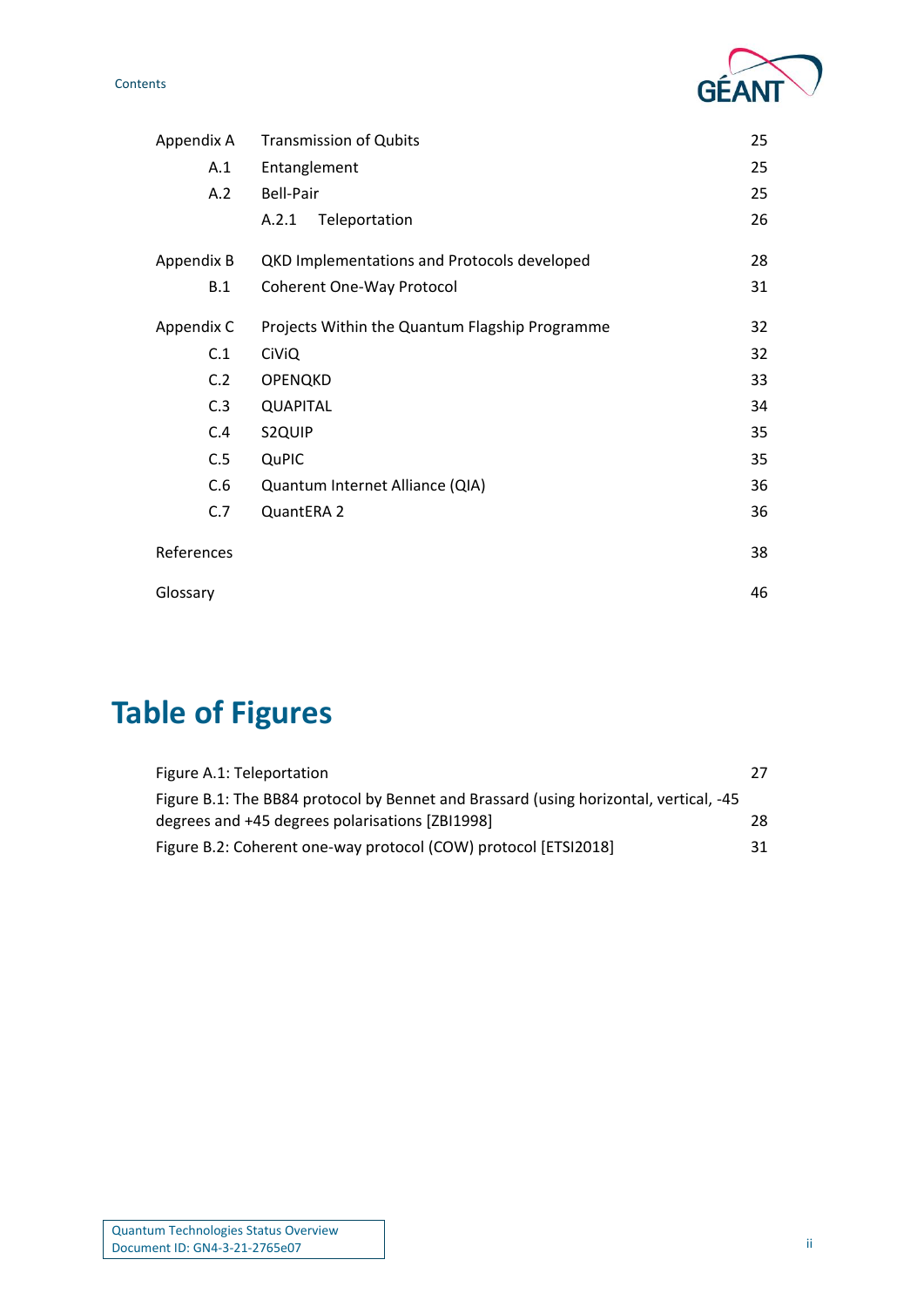

## <span id="page-3-0"></span>**Executive Summary**

The goal of this document is to present and analyse the current state of the art in Quantum Key Distribution (QKD) and Quantum Communication (QC) in the context of activities in the GÉANT NREN community.

QKD and QC have received significant interest over the last five years, and a number of EU and international programs and initiatives have been launched. QKD and QC are crucial elements that will lay the foundations for the future quantum communication infrastructure that will offer new possibilities and secure services for the next generation of communication networks.

The framework programs, state funded, engage a large number of projects and partners. The NREN community is already actively engaged; they are starting to get involved in QKD development, testing and deployment, and to participate in laboratory and early field trials. This experience together with progress in technology development has the potential to lead to new operational quantum networks and services, where the GÉANT and NREN communities can play a key role.

This document describes the currently developed solutions, framework programs, projects, involvement of NRENs, and outlines the possibilities for contributions and further development from the GÉANT and NREN communities.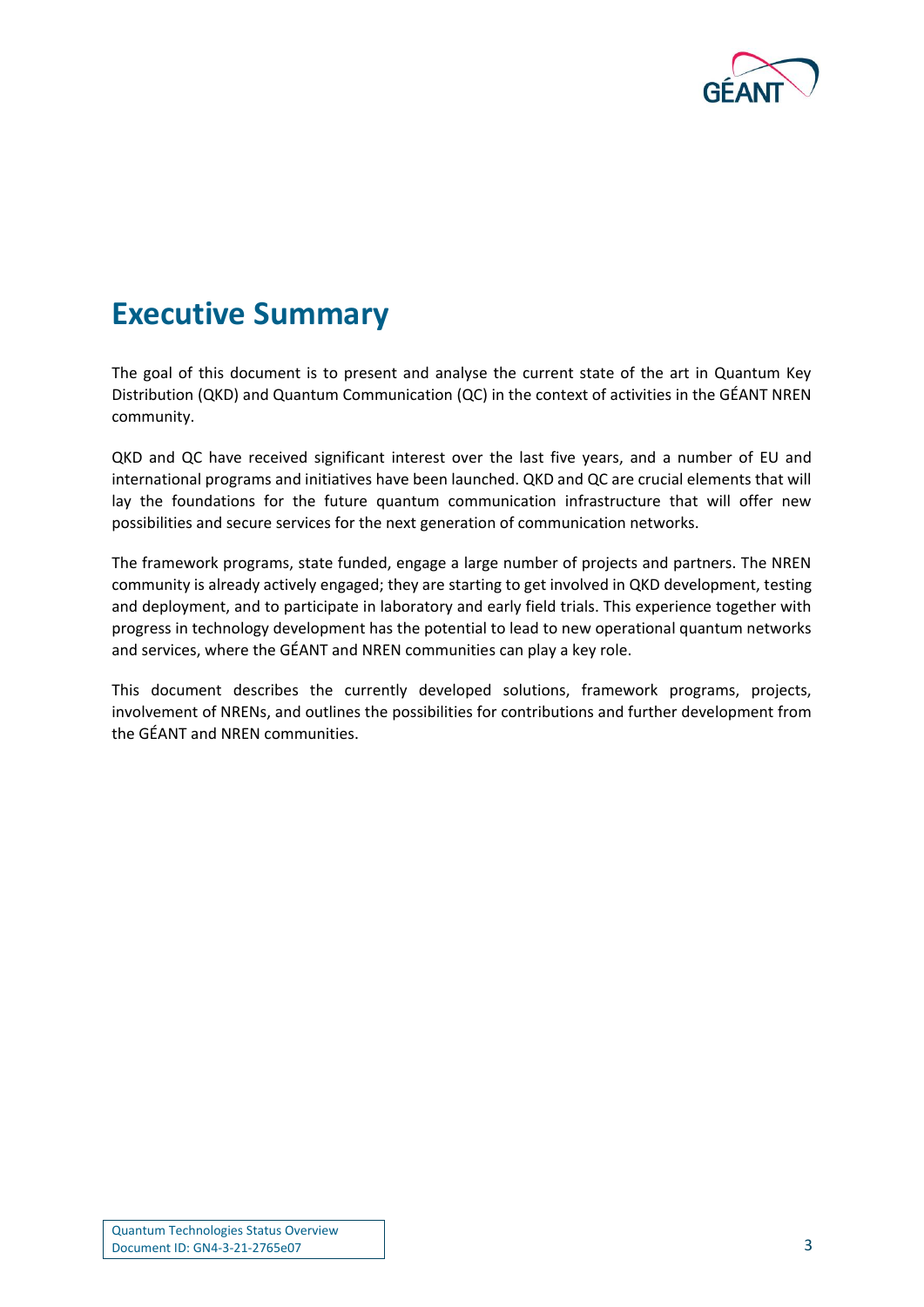

## <span id="page-4-0"></span>**<sup>1</sup> Introduction**

The ongoing second<sup>1</sup> quantum revolution is presenting significant opportunities for the research and education (R&E) community worldwide. The biggest economies and countries have launched a number of programs dedicated to stimulating and promoting projects focused on the research, development and implementation of quantum technologies. These are mainly divided into four categories:

- Quantum computing
- Quantum communication
- Quantum simulation
- Quantum sensing

Roadmaps for these activities have been prepared to reflect the importance of the relationship and reliance between these technologies [\[QT2020\]](#page-43-0). Only an approach which includes joint, overall development will guarantee the success of the individual categories of quantum technologies. Quantum technologies represent a significant change in perspective for ICT technologies and infrastructures, and they will be a significant step forward for R&E networks.

The GÉANT and NREN communities have always been at the forefront of developing and implementing new technologies in networking and in supporting the R&E community in its ambitious projects. As the second quantum revolution progresses and specifically quantum computing and quantum networking become of significant importance, GÉANT and the NREN communities are likely to want to contribute to and be part of consortiums that develop and implement these technologies whenever possible.

This document describes current activities and the state of the art in quantum research, and how the GÉANT and NREN communities already participate. It provides an overview of the current situation and how activities could be progressed further. Quantum activity should be seen as a long-term commitment and opportunity for the R&E networking community.

Section 2 provides basic information on quantum computing, quantum communication, quantum network simulation and quantum sensing and metrology. Section 3 lists examples of quantum programs and initiatives in Europe and the U.S. Section 4 concludes the document.

Readers can also find additional and more detailed information on some of the topics discussed in this white paper in the Appendices, which include more details on the transmission of Qubits and QKD protocols, and also offer insight into the projects within the Quantum Flagship Programme.

<sup>&</sup>lt;sup>1</sup> The notion of wave-particle duality (light waves may act as particles and particles may behave as waves [DOW2002]) is considered the first quantum revolution.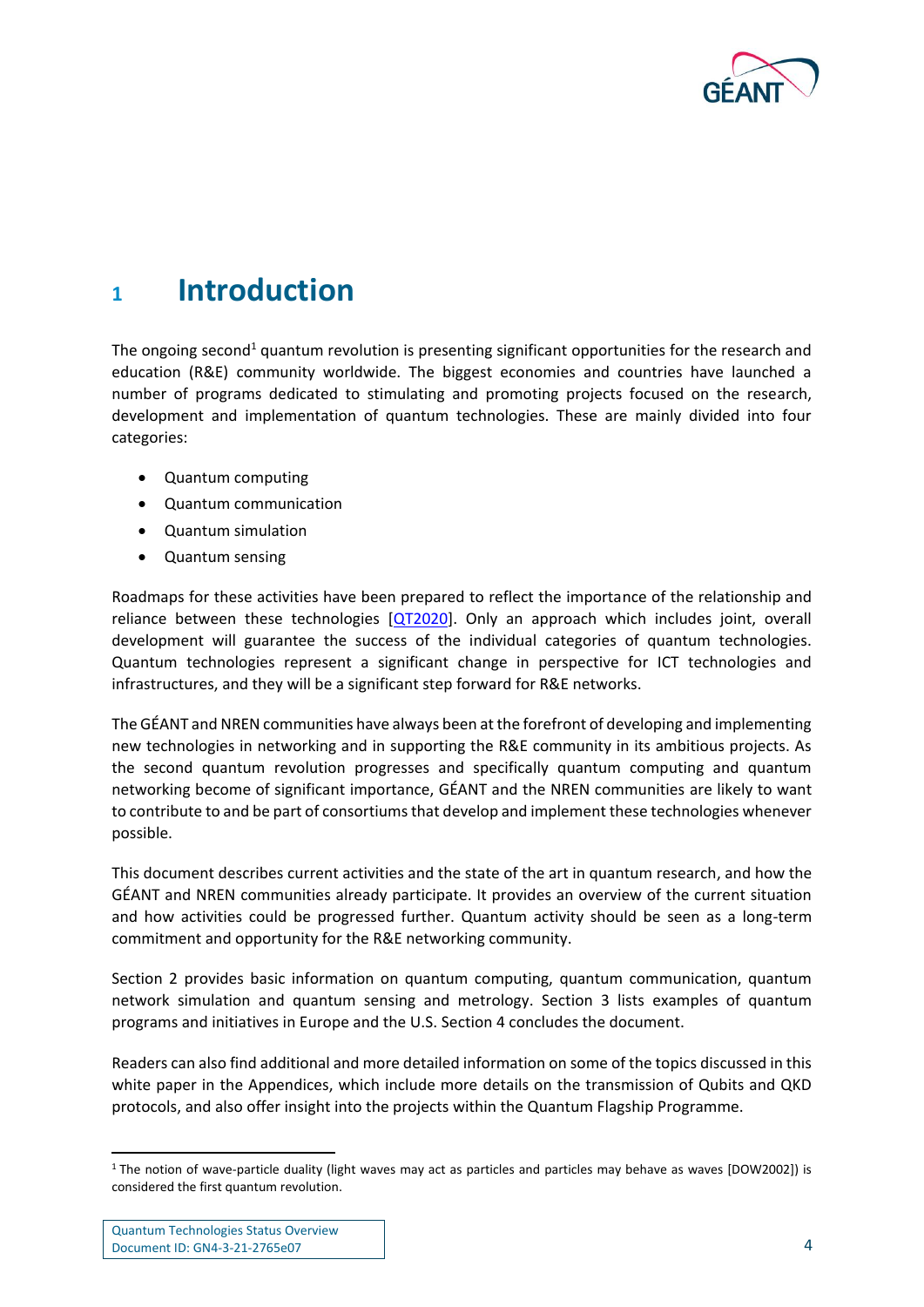

## <span id="page-5-0"></span>**<sup>2</sup> Quantum Areas of Interest**

Quantum technologies are expected to play a crucial role in society and will most likely have a disruptive impact in many fields, but most importantly in the areas of quantum computing, quantum communication (including quantum key distribution), quantum simulation, and quantum sensing.

Quantum systems and technologies control quantum effects from atoms, electrons or light-photons (quanta) and make use of their behaviour and characteristics [\[ELL2020\]](#page-39-0), [\[BUN2020\]](#page-38-1). Unlike in classical physics, quanta follow the laws of quantum physics and, although they are particles, they behave also as waves that can be amplified, attenuated or layered. Quanta also have the property of being able to be tied to probabilities which reflect their distributed location in time, i.e., quantum state probabilities are distributed in space at each point in time. With such properties, quanta can be used to describe highly complex problems that would have previously been impossible not only to process, but even just to describe, with classical computer systems based on simple binary digits.

Quanta can be used and coded as "Quantum bits" or "Qubits" where a qubit  $|Q\rangle$  can assume any possible superposition<sup>2</sup> of  $|0>$  and  $|1>$ , i.e. a qubit does not represent a value of '0' or '1', but can actually be any state and mixture of '0' and '1'. Measurements can be used to determine the probability that a qubit is in a certain state; but unlike in classical measurements that leave a bit untouched, the measurement of a qubit is more like applying a filter or stencil that forces the qubit to assume either a state of '0' or a state of '1', each with a certain probability. This means that the measurement forces the qubit to change from its state of superposition and collapse to one of the two possibilities.

Quantum computers can be so much more powerful because they can make use of these probabilities of quantum mechanical superpositions instead of just relying on a binary system. A computing operation moves the qubit superposition to the next computing operation, and parallel calculations can be performed as long as the qubit is not measured and forced to collapse.

Qubits may also have a characteristic feature called entanglement, i.e. two qubits can be entangled and can influence each other over arbitrarily long distances. A certain important subgroup of entangled qubits is called Bell-pair (see Section A.2). This also means that if the state of one qubit is known after measurement, the state of the other qubit far away, that is entangled with it, is also determined. Because of this entanglement, the transfer of information from bit to bit as performed in

<sup>&</sup>lt;sup>2</sup> The Joint Quantum Institute provides the following definition of Quantum Superposition: "The feature of a quantum system whereby it exists in several separate quantum states at the same time. For example, electrons possess a quantum feature called spin, a type of intrinsic angular momentum. In the presence of a magnetic field, the electron may exist in two possible spin states, usually referred to as spin up and spin down. Each electron, until it is measured, will have a finite chance of being in either state. Only when measured is it observed to be in a specific spin state. In common experience a coin facing up has a definite value: it is a head or a tail. Even if you don't look at the coin you trust that it must be a head or tail. In quantum experience the situation is more unsettling: material properties of things do not exist until they are measured. Until you "look" (measure the particular property) at the coin, as it were, it has no fixed face up." [JQI2021].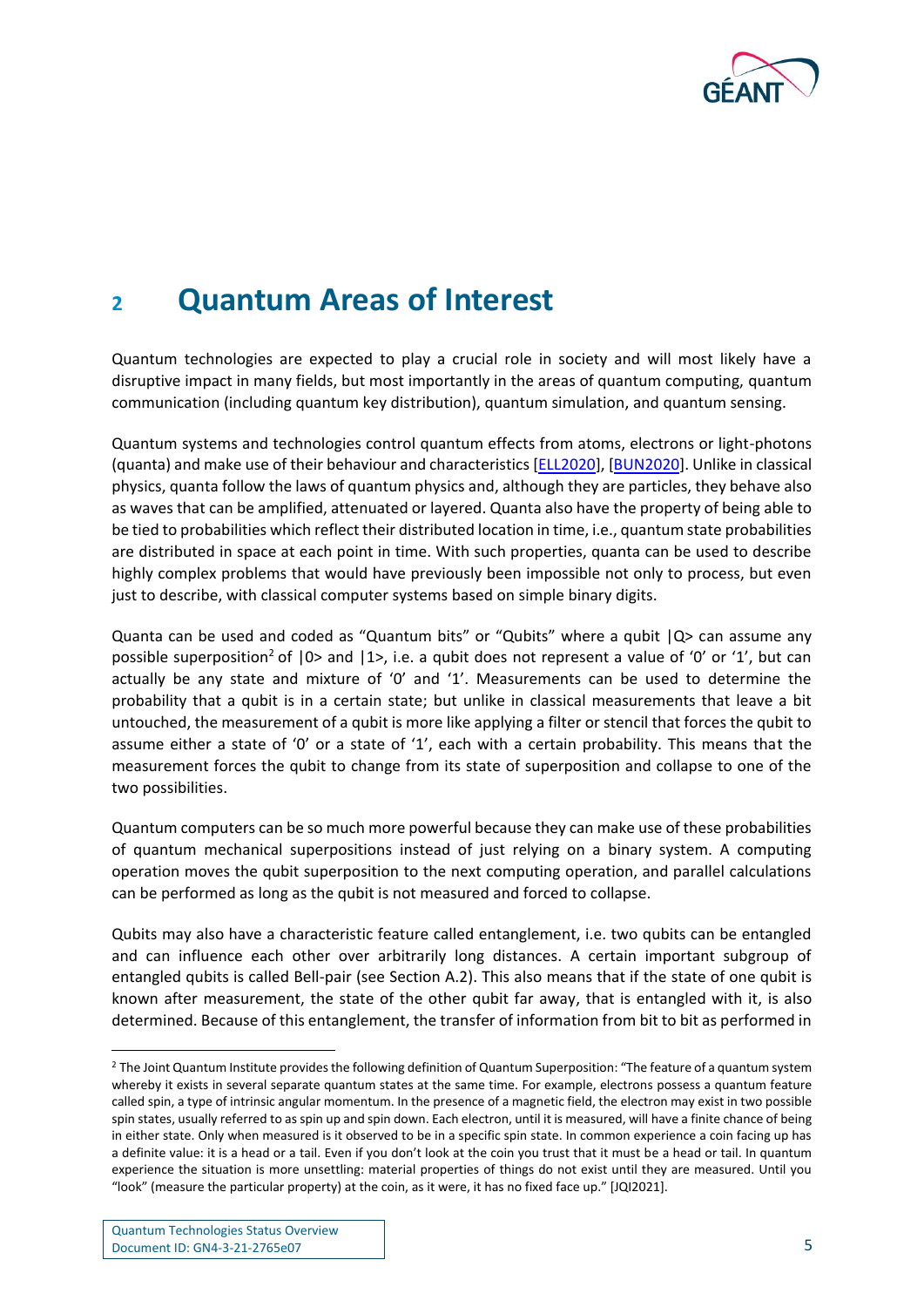

calculations of classical systems is no longer necessary, because all qubits can perform the calculation simultaneously. In other words, with more qubits, more states can be processed simultaneously, and the quantum system is more powerful with a state space of 2\*\*n dimensions rather than just 2\*\*n elements in the case of classical bits.

## <span id="page-6-0"></span>**2.1 Quantum Computing and Implementation on Quantum Computers**

Quantum computers are expected to be able to solve problems where classic computations are still not sufficient, and will provide a breakthrough in science that affects all aspects of our civilisation (e.g. materials, health, finances, environment). Quantum computing has potential strengths in all areas where a problem to be analysed is large and complex (especially in terms of optimisation), and where a classical computing infrastructure requires significant resources. To address these issues, new kinds of computing paradigms are needed, such as universal quantum computers that use the principles of quantum mechanics to prepare special states that can be scaled in an exponential way with the number of qubits. These qubits are subject to logical operations and manipulation that specific problems to be solved. There are several properties in the scope of quantum mechanics that enable computing and manipulation on individual qubits - entanglement, superposition, and interference. Any quantum computing infrastructure needs specially designed algorithms that take the benefit of the underlying operating principles of each specific qubit implementation. The big advantage of quantum computing is the ability to directly simulate any existing quantum system and its states.

Currently there are several ways to create and maintain qubits in a useful state of operation. The most common method uses superconductivity techniques to create and operate on quantum states [\[Cornell\]](#page-39-1). This technique requires strict environmental and operational conditions to maintain low temperatures over an extended time - close to absolute zero [\[JAE2018\]](#page-41-0). Any higher temperature and conditions will introduce errors in the systems and create an inability to use it as a computing infrastructure. Other methods to create and operate on qubits include trapped ions or photons. However, there are still major challenges that need to be overcome: for example, the entanglement process is very sensitive and only lasts for a short amount of time [\[QUA2018\]](#page-43-1).

Current research is also following another path related to future quantum systems. These are focused on fault-tolerant quantum computers. These will be robust systems able to run over long periods of time and with robust, repeatable results. To achieve this state improvements need to be achieved in two areas. The first area is qubits: it is required to increase the number of qubits in a single system as that number is directly related to the possible problem sizes that can be analysed by the system. More qubits in a system create new sets of problems connected with how to analyse them, manipulate them, and keep the system stable. The second area is error rate and error correction: qubits need to be operated in a reliable sequential way to deliver reliable, repeatable results. The system noise is one of the main problems to overcome.

To analyse quantum computing systems and infrastructures, it is useful to use some common baseline. One can be quantum volume [\[VOL2020\]](#page-44-0), which relates to the relationship between the number and quality of qubits, circuit topology, and achieved error rates. Systems with larger quantum volumes will provide better characteristics and performance, and lead to achieving quantum advantage over classical computers [\[IBM2020\]](#page-41-1).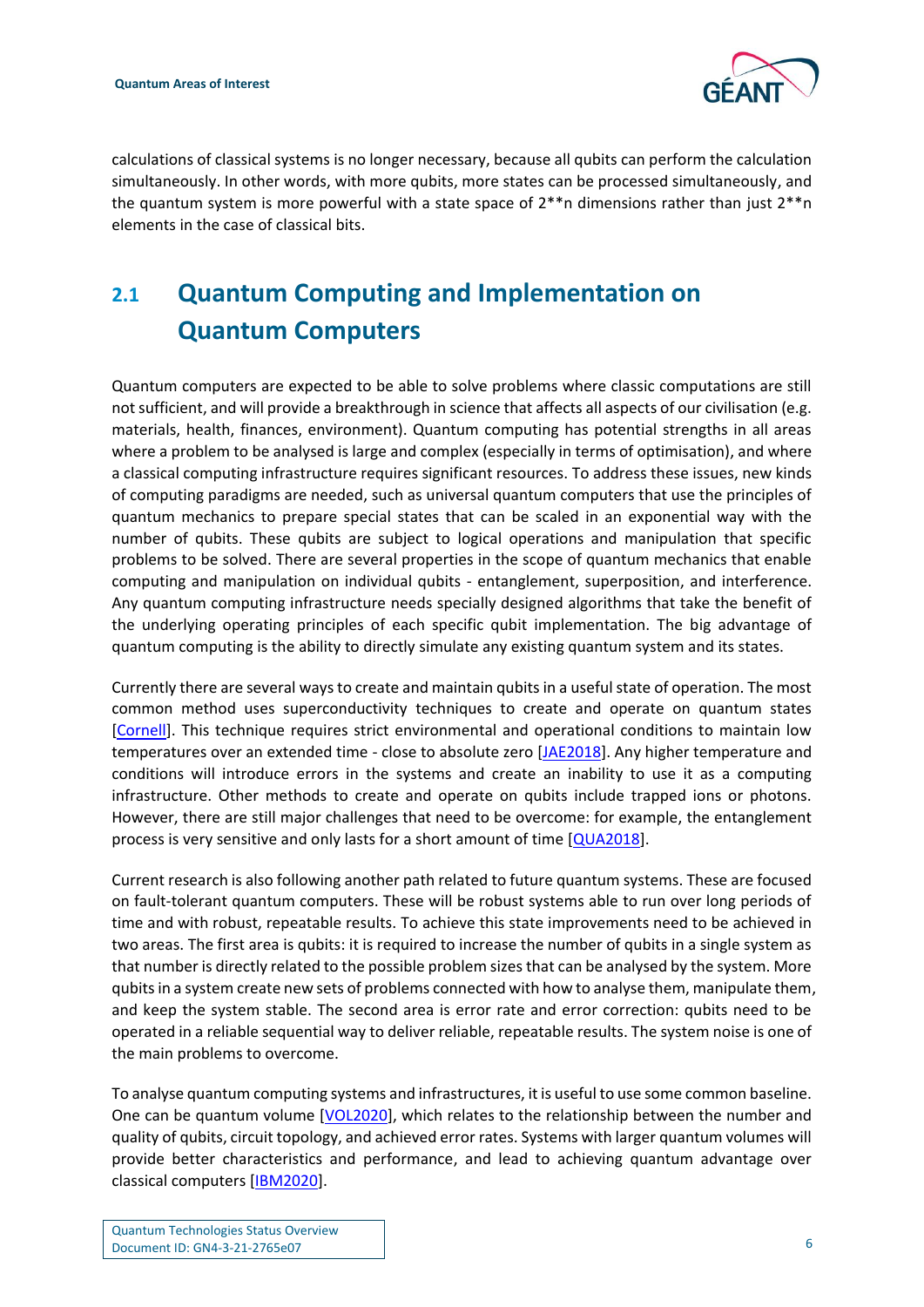

Current quantum computers can efficiently solve a select number of problems that mostly related to optimisation and scheduling. However, the limitations are being tackled slowly, and more and more solutions to problems are being implemented and their results presented in publications and conferences. For the foreseeable future, quantum machines will probably be used in hybrid configurations with classical computing infrastructures and as "accelerators" for special selected problems.

Ultimately, universal quantum computers will be able to efficiently analyse all kinds of problems and will be integrated with quantum networks using quantum communication.

### <span id="page-7-0"></span>**2.2 Quantum Communication**

The main focus in quantum communication is the practical implementation of various transmission techniques and the use of its quantum states operation. They form the foundation to quantum transmission, quantum networks and the quantum internet. The first practical implementation of quantum communication is Quantum Key Distribution (QKD) technology. It shows how photons can be transmitted and received, and how quantum states can be used to achieve added value in the form of security.

In quantum equipment, algorithms are formed using qubits and quantum gates to form **qubit entanglements**. For a qubit entanglement such as a Bell-pair, a combination of two types of logic gates is required: a quantum gate called a Hadamard gate, that can form the qubit state '0' or '1' into a superposition between these values, and a second quantum gate called a Controlled-NOT-gate (CNOT), to add a condition: if the first qubit of the two is  $|1\rangle$ , then nothing happens, however, if it has the value |0>, then the second qubit changes its value into its opposite value.

Another interesting property is **quantum teleportation** which means the transfer or "copying" of information from one qubit to another. This requires special features such as using Bell-pair qubits, as, according to quantum laws, it is not possible to clone the state of one qubit into another without changing the original qubit [\[WOO1982\]](#page-45-0). This effect has significant value, because this also means that any effort to illegally copy or obtain information can be detected. Teleportations can be produced with a combination of Hadamard, CNOT and Z quantum gates.

For quantum networks, entanglement swapping [\[ES2020\]](#page-39-2) is a process where (by using quantum teleportation) a chain of entanglement distributions is moving along a network path (as in network hops), and quantum repeaters may be required and have to ensure extensions to reach the final destination. Quantum repeaters are required to achieve efficient ultra-long distances (without trusted node technique), because the attenuation of single-photon fibre currently limits distances to about 100 km. These quantum repeaters do not amplify photons as would be the case in classical networks, but instead consume the resource of a second entangled pair (a Bell-pair) making use of quantum properties. Further details are described in Appendix A.

There are various methods to apply quantum communication and they make different uses of the above mentioned aspects of "entanglement" and "teleportation".

One method is called "discrete-variable QKD" (dv-QKD) [\[DJO2019\]](#page-39-3), as the required optical detectors identify single photons (discrete measurements: yes/no). To deploy solutions over long distances with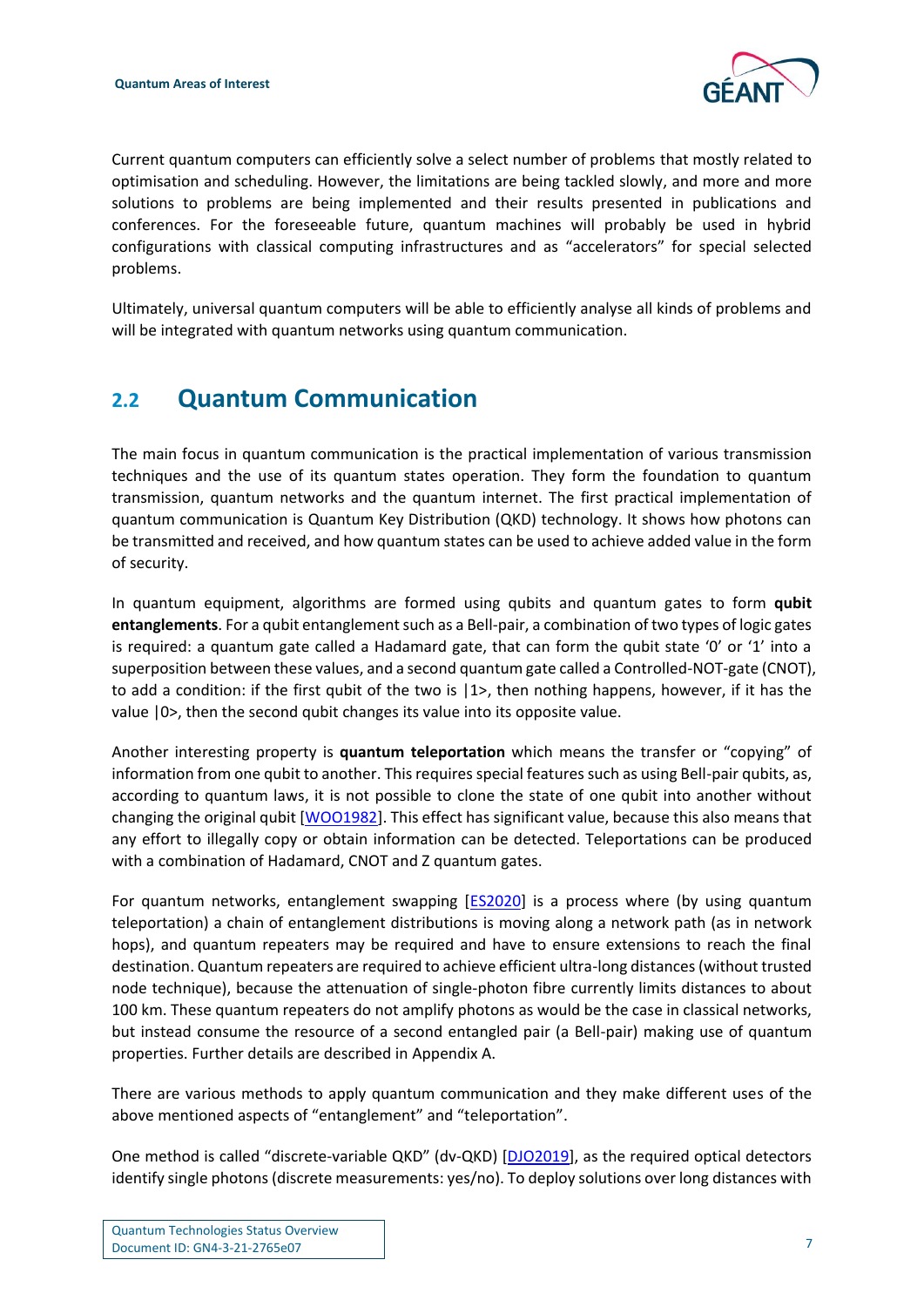

quantum repeaters still requires a lot of (technical) development of the hardware. "Discrete-variable" quantum key distribution relies on single photon detection and photon counting, and usually makes use of entanglement and teleportation. The result of transmission and analysis is a discrete value whether a photon is detected or not. This technique is easier to implement, and the first QKD systems have been based on this approach. In addition, single photon sources and detectors can be used in various other applications. The drawback is that single photon devices require strict environmental conditions and are not compatible with the latest optical transmission schemes.

Another method is called "continuous-variable QKD" (cv-QKD) [\[LAUD2018\]](#page-41-2). The cv-QKD systems are based on homodyne detection [\[RAF2017\]](#page-44-1) and perform the quadrature measurements of the electric field of the incident light. As with any coherent system, the results of this transmission and measurement is a projection of phase and amplitude of the electric field of light onto the quadrature axes. The measured results show that these are continuous values in time. In this coherent multiparticle approach, security is based on quantum statistical calculations and not built on entanglement and teleportation procedures. Most of the currently available quantum equipment is based on such cv-QKD. The advantage of these systems is better performance and the possibility of integration with existing optical data transmission systems. The drawback is higher complexity and the requirement of better optical power budget for the links.

From the implementation point of view, the difference between "discrete-variable" quantum key distribution and "continuous-variable" quantum key distribution can be understood as the difference between a single photon detector and a homodyne detection (as with current coherent optical transmission systems).

It is assumed that quantum networking will be based on a new set of protocols, and that it is expected to coexist with classical networks that will establish separate quantum paths across quantum nodes in the network. Similarly, it is expected that the quantum internet will also have to be based on a new network stack: a physical layer with quantum hardware and infrastructure, a data link layer that produces entanglements between quantum nodes, a network layer for end-to-end long distance entanglements using entanglement swapping, a transport layer for qubit teleportation, and an application layer that allows applications to choose between classical or quantum resources.

Quantum networks, their use cases, and the quantum internet are already the subject of several analysis and standardisation activities. An example is the IETF Quantum Internet Research Group (QIRG) that has published several draft papers on the technologies and their use cases [\[QIRG2020\]](#page-43-2).

### <span id="page-8-0"></span>**2.3 Quantum Network Simulators**

There has been a lot of interest in the construction of quantum simulators ranging from special purpose simulators to flexible programmable simulators [\[CIR2012\]](#page-39-4), [\[QUA2019\]](#page-43-3). There are analogue quantum simulators which are specialised physical devices that can be used to simulate the laws of nature on particle behaviour (for example, using ultra-cold neutral atoms [\[LIN2010\]](#page-42-0) or trapped ions [\[FRI2008\]](#page-40-0)). There are also digital quantum simulators that use digital models where qubit encoding is applied to represent quantum states and quantum gates as a quantum algorithm for the physical model [\[MAG2020\]](#page-42-1), [\[BUL2009\]](#page-38-2).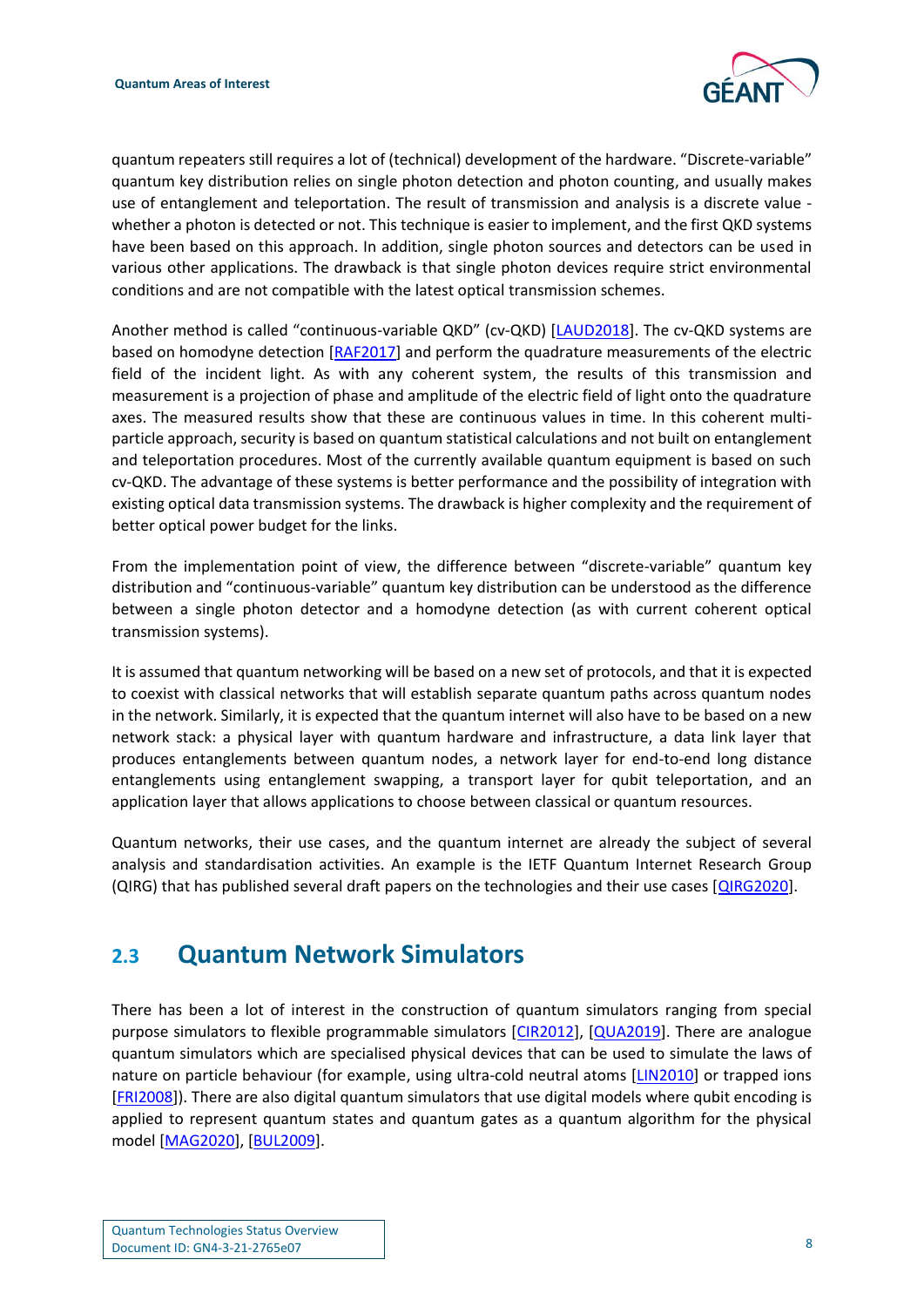

The following list provides more information on some of the currently existing simulator tools and their areas of application with a special focus on quantum network and QKD simulators. Further examples can be found online [\[QUA2020\]](#page-43-4), [\[IETF2020\]](#page-41-3).

Quantum Network Simulators:

• **SimulaQron**

A Python-based distributed simulator for developing quantum internet software that bridges the gap between application (QKD, Blind Quantum Computation (BQC), etc.) and hardware by introducing QnodeOS as an operating system for Qnodes, and offers a NetQASM (a low level instruction set) interface between the application and QnodeOS) [\[SIM2020\]](#page-44-2), [\[DAH2017\]](#page-39-5).

• **NetSquid** (Network Simulator for Quantum Information using Discrete events)

Allows accurate modelling of the effects of time on the performance of scalable quantum networks, and the investigation of the layers of a quantum internet stack (physical -> control plane -> user applications), e.g. the investigation of the performance of a quantum link layer protocol. It is available as a Python package (not open source, but free for non-commercial use) [\[NET2020\]](#page-42-2).

• **QuNetSim** (Quantum Network Simulator)

A Python framework for developing simulations of quantum networks with classical and quantum connections that simulates the network (routing) and application layers of quantum networks [\[QUN2020\]](#page-43-5), [\[QUN2020a\]](#page-43-6).

• **QuISP** (Quantum Internet Simulation Package)

A C++ based open-source quantum internet simulation package optimised for repeater/router software development that allows simulation of large-scale networks [\[QUI2020\]](#page-43-7), [\[MAT2019\]](#page-42-3).

• **SeQueNCe** (Simulator of Quantum Network Communication)

A modularised discrete event simulator with a scheduler that allows simulation of quantum communication at photon level [\[SUC2019\]](#page-44-3).

• **SQUANCH** (Simulator for QuAntum Networks and Channels)

An open-source, Python-based library for creating distributed simulations of quantum networks and channels. SQUANCH is a framework that is optimised specifically for network simulation, but it also includes many features for general-purpose quantum simulation [\[BAR2018\]](#page-38-3).

QKD simulators:

• **QKDNetSim** (Quantum Key Distribution Network Simulation Module)

QKDNetSim is a simulator intended to provide additional understanding of QKD technology with respect to existing network solutions [\[MEH2017\]](#page-42-4), [\[QKD2020\]](#page-43-8).

• **Qkdsimulator**

A QKD-simulator web application based on a simulation engine that includes a complete Quantum Key Distribution Python-based toolkit. It offers an implementation of the entire QKD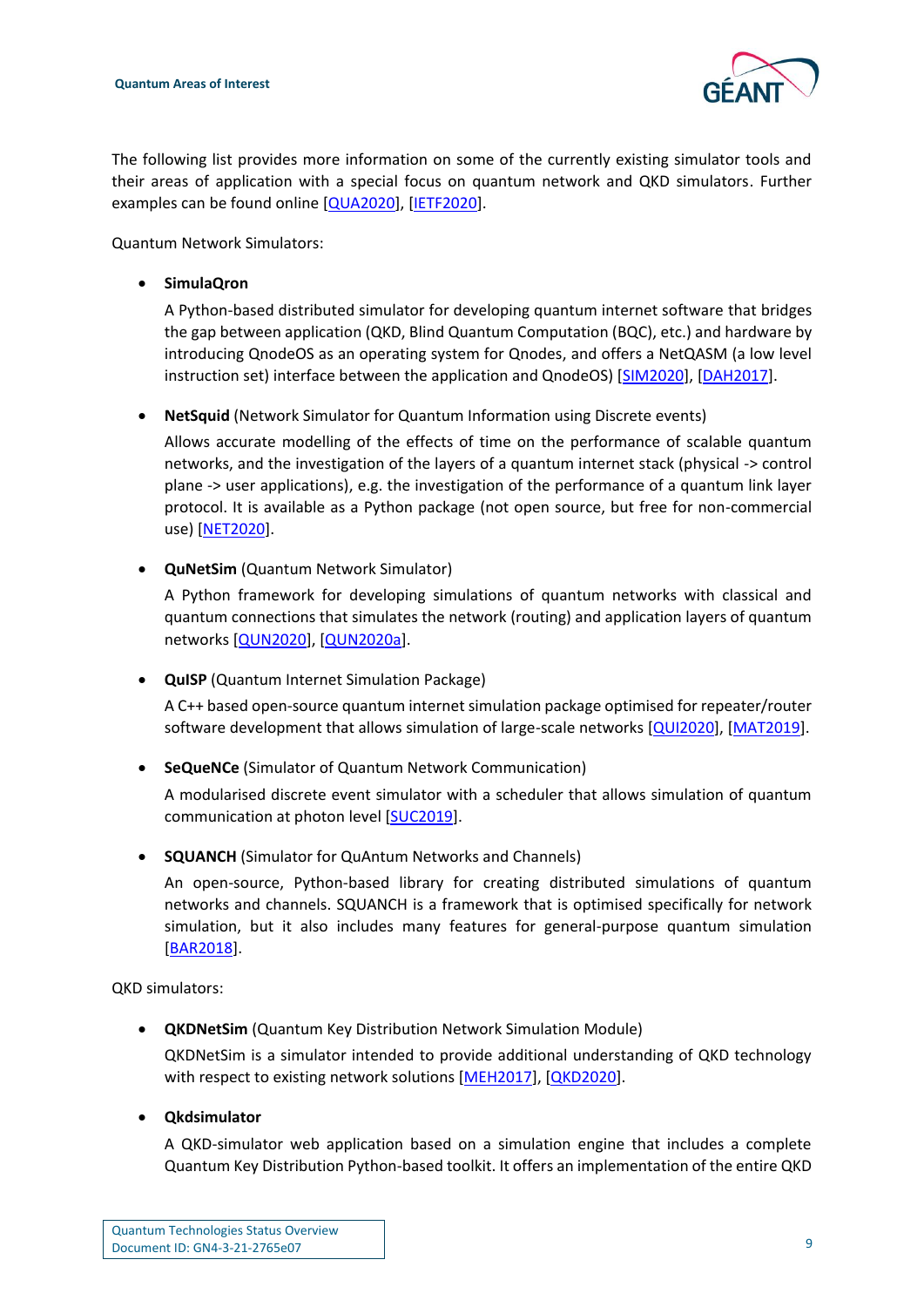

stack (quantum channel, sifting, authentication using universal hashing, error estimation, reconciliation/error correction and privacy amplification) [\[ATA2020\]](#page-38-4).

Quantum Circuit simulators:

• **Quirk**

A web-based drag-and-drop simulator with inline state displays to study and experiment with small circuits [\[QUK2020\]](#page-43-9).

• **Amazon Braket**

A quantum-computing service by Amazon that offers a development environment for building quantum algorithms, testing algorithms on circuit simulators, and running these algorithms on different quantum hardware technologies (for example, on quantum annealers from D-Wave or gate-based computers from Rigetti and IonQ) [\[AWS2020\]](#page-38-5).

• **Cirq**

An open-source tool for programming with quantum circuits, developed by the Google AI Quantum team. [\[CIR2020\]](#page-39-6), [\[BAC2019\]](#page-38-6).

• **Qiskit** 

An opensource tool by IBM on GitHub that allows quantum simulators to be installed on local hardware or in the cloud for optimisation of circuits and comparison with real quantum devices. [\[QIS2020\]](#page-43-10).

### <span id="page-10-0"></span>**2.4 Quantum Key Distribution (QKD)**

This section presents quantum cryptography which relies on the laws of quantum mechanics to provide secure communication. Some limitations in terms of implementations of quantum cryptography are included.

In many areas there is a need to securely transmit sensitive information (e.g. financial or military information - but also strong symmetric encryption keys for any other purpose) over large (public) network distances. For many years such security has been provided via asymmetric public-key algorithms. Such algorithms assume that selected mathematical problems are resource-consuming (both in time and infrastructure) and that, as a result, decryption of encrypted data would require significantly more computational resources. An example of such an algorithm is RSA (Rivest, Shamir, Adleman) which relies on decomposing a large number into its prime factors. It is massively resourceconsuming to find the (large) prime factors of the multiplication result. Shor's algorithm is a polynomial time-factoring algorithm which works on a quantum computer. It can be noted that there was no efficient solution for the factoring problem until Shor's algorithm emerged. In comparison, the most efficient classical factoring algorithm is the General Number Field Sieve (GNFS); however, it cannot factor integers in polynomial time.

With the fast progress in quantum computing technologies, it is increasingly expected that future quantum computing machines will be able to decrypt the cypher in an extremely short time frame - a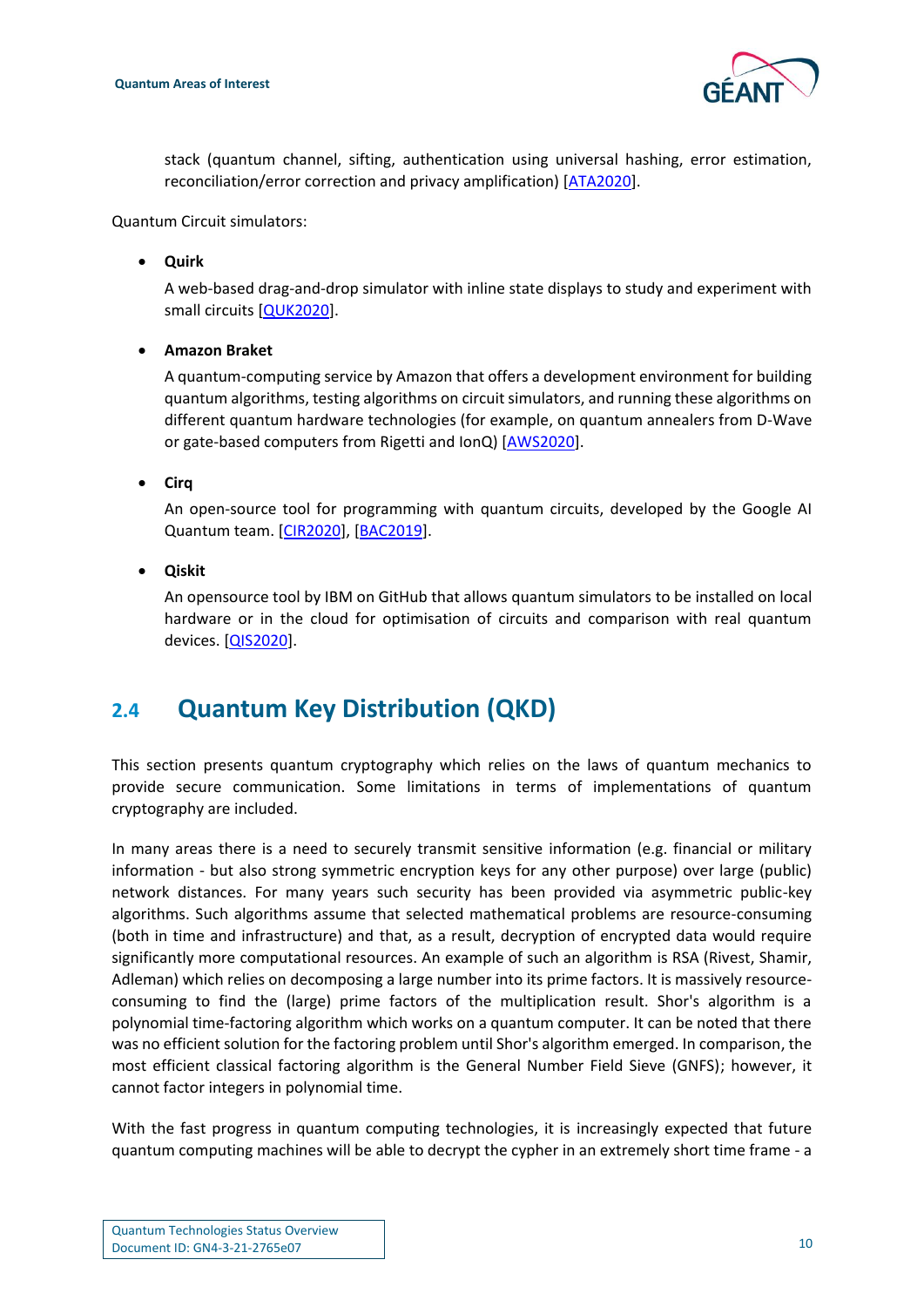

few seconds or minutes - and thus classical encryption algorithms will not be secure anymore. This possibility means that there is a need for new and more secure cryptographic systems.

One main problem in the area of key security, is the transport of the required encryption key from one party to another (for example., from Alice to Bob) via an insecure transport medium. For this transport a secure TransportKey is required. This TransportKey is currently very often based on the asymmetrical RSA-procedure mentioned above. RSA-keys have never been totally secure, but they are reasonably secure, considering the currently available compute power. The availability of quantum computers has the potential to undermine these RSA-based security assurances.

Quantum keys should change this situation. Quantum keys could adopt the role of secure TransportKeys: quantum keys move the security issue from the mathematical area to the physical area. Even complex mathematics could finally be cracked by powerful computer systems, like quantum computers. In contrast, the laws of quantum physics - at least at the current state of knowledge cannot be overcome, and thus provide the highest level of security assurance, even against potential attacks by other quantum computers.

Certain transmission protocols are also required for the transfer of quantum keys, some early fundamental protocols (like BB84) are described, which are called QKD protocols. However, QKD protocols do not cover the entire security problem of quantum keys – the transmission techniques play another important role.

Section 2.2, discusses two different methods of QKD which use different transmission techniques: dv-QKD and cv-QKD. dv-QKD works with single photon (single particle) detectors, requires quantum repeaters that are still under development to overcome long distances, and is very ambitious for the technical implementation. Quantum repeaters realise the properties of entanglement/Bell-Pairs/teleportation, which is described briefly in Appendix A. Currently, in order to extend the range of dv-QKD systems, the trusted node approach is used by simply increasing the number of single dv-QKD segments. It has been theoretically proven that dv-QKD is secure against an eavesdropper (for example, Eve) who has infinite classical and/or quantum computational power and memory [\[LAUD2018\]](#page-41-2). Sometimes attacks are only successful due to still imperfect implementations.

On the other hand, cv-QKD provides a coherent multi-particle approach. Its technical implementation with homodyne detectors seems to be easier to realise than dv-QKD. However, until now, a full security proof against Eve-attacks only exists for keys with infinite length, which is not realistic [\[LAUD2018\]](#page-41-2). It stands to reason that cv-QKD is easier to implement than dv-QKD, although dv-QKD has until now been theoretically more secure against Eve attacks.

Thus, the work with QKD is still ongoing in various fields: theoretical understanding, transmission concepts (dv-QKD versus cv-QKD), protocols and technical implementation.

QKD system devices are already commercially available [\[QUA2018\]](#page-43-1) and are typically based on key exchanges using photons via fibre, and using the dv-QKD technique. Currently there are limits as far as distances are concerned (due to atmospheric disturbances on optical transmission possible distances are less than 100 km), and exchanges can only be achieved in a point-to-point fashion. There is also a variety of protocols, such as the BB84 protocol by Bennet and Brassard [\[BEN2014\]](#page-38-7), a protocol developed by Ekert (E91) [\[EKE1991\]](#page-39-7), or the B92 protocol suggested by Bennet [\[BEN1992\]](#page-38-8). More information on how these protocols work can be found in the Appendix B.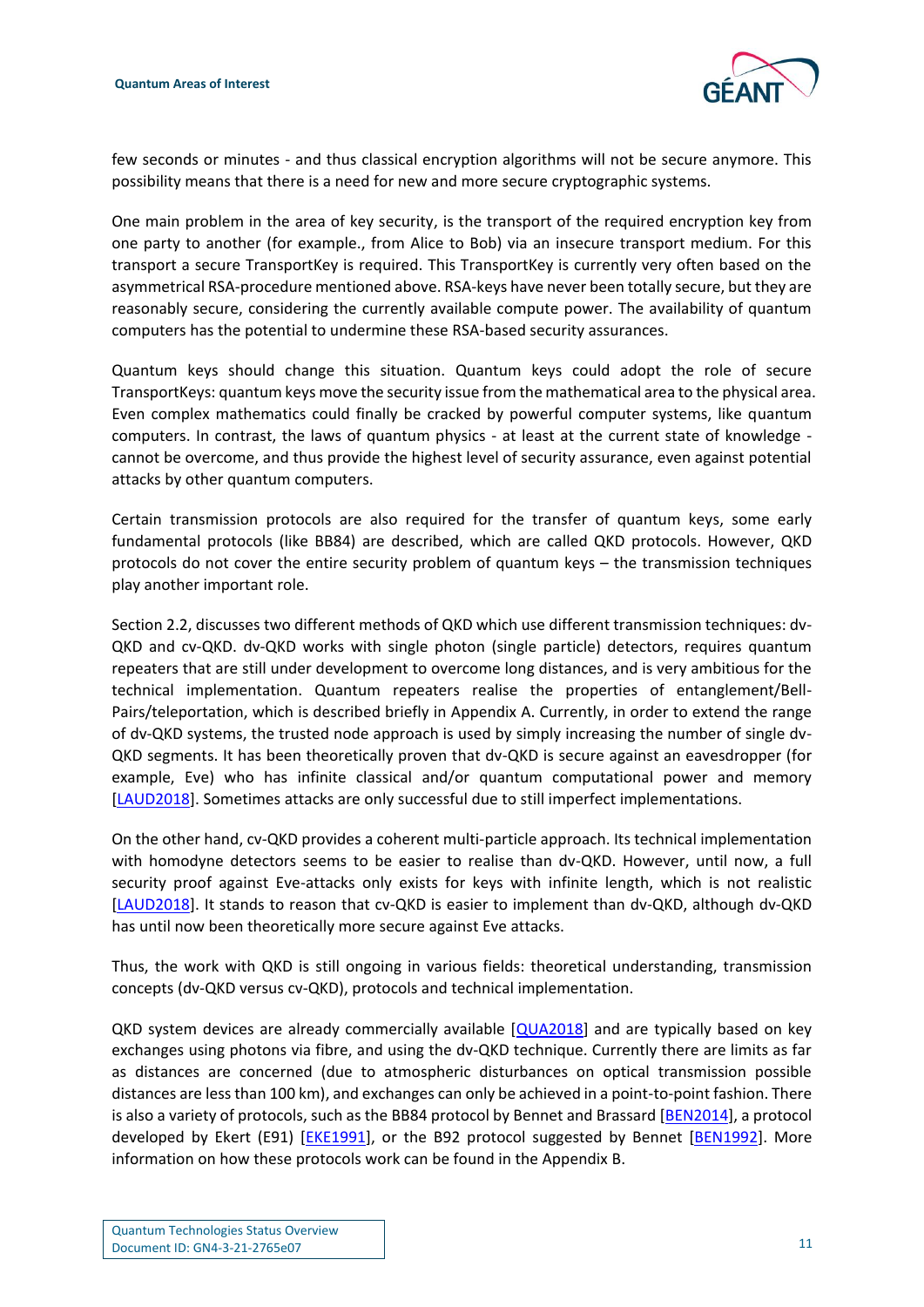

### <span id="page-12-0"></span>**2.4.1 Practical Implementation**

dv-QKD devices are implemented using single photon sources and single photon detectors. As the true single photon sources are difficult to implement and operate in conditions outside a laboratory, single photon sources are usually implemented as highly attenuated narrowband lasers that send single photons in a statistical way with a given distribution. Single photons are sent using quantum channels that connect Alice and Bob. It is a fibre-optic link implemented with regular telecom fibre. Quantum channels can be sent on separate dedicated fibre links or multiplexed with other channels that are carried over the fibre. However, in this scenario, the QKD devices require a tuneable source (preferably in the C band as with existing optical transmission systems and technologies) for a specific wavelength and the common channels cannot have optical amplifiers that destroy quantum states. With the multiplexed scenario, QKD performance is limited and a proper separation between the quantum channel and data transmission channels needs to be constantly maintained because of the large difference in optical powers. Apart from the quantum channel, the QKD devices need to establish a classical transmission channel to exchange service and management data. The transmission can be implemented using the dedicated fibre or can be freely multiplexed with classical optical data channels. The performance of the QKD link and the QKD system overall is determined mostly by the performance of the receiver single photon detector at Bob's end. The detector performance directly determines the available optical power budget for the quantum channel link and secret key exchange rate. The power budget of the link, consequently, determines the available transmission distance for a single span transmission. Single photon detectors can also be implemented in various ways. The best performance is achieved using cryo-cooled detectors. Single photon detectors have noise characteristics that determine the performance and directly relate to operating temperature.

The next step and stage – quantum entanglement-based secure quantum cryptography – will use entangled photons that require a different approach. The entanglement approach has the potential to overcome the limitation of a single span link and avoid the need to implement trusted nodes (called as relays) that introduce cost, security threats and simply multiply the number of required equipment. Entanglement-based QKD has inherent source-independent security. In long distance entanglement it is required to implement quantum repeaters that are still under research and development, and are not yet mature technology. The entanglement-based approach will also be used on commercial optical fibres. To generate entangled photon pairs, nonlinear crystals are used that operate in specific conditions.

Quantum communication technologies can also offer random number generators that are essential for quantum cryptography schemes and devices. As a separate solution, quantum random number generation devices and services are also offered by commercial vendors as these are already present within quantum cryptography, QKD devices, and infrastructures.

## <span id="page-12-1"></span>**2.5 Quantum Sensing and Metrology**

Quantum sensing and associated metrology relates to using quantum mechanics and its principles to perform a specified measurement. The first examples of such quantum-sensing devices and principles are magnetometers that use superconducting systems or atomic clocks. It should be noted that quantum sensing actually was the first stage of quantum technology evolution, and gave rise to quantum computing and communication. Currently, quantum sensing systems are based on trapped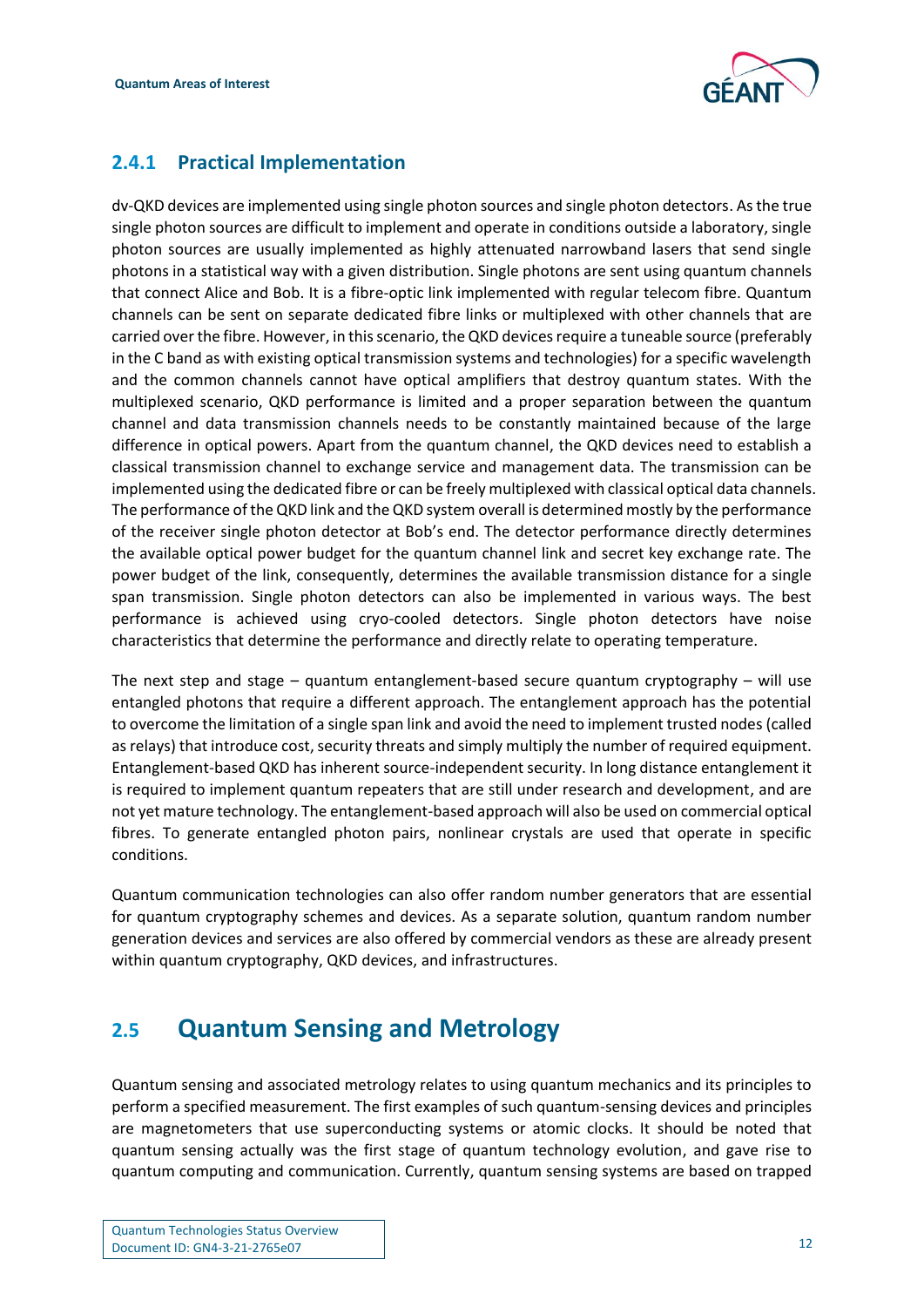

ions, spin qubits and flux qubits (i.e. persistent current qubits) [\[ORL1999\]](#page-42-5). These significantly enhance the resolution, precision, and sensitivity of various systems.

Quantum systems are very sensitive to environmental conditions and disturbances, and this is what makes them suitable for achieving the best possible accuracy in sensing. The breakthrough is that individual quantum systems - photons, atoms - are used as probes. The sensitivity is enhanced by using the entanglement and manipulation of the quantum states. It should be noted that currently developed quantum sensing techniques can achieve performance improvement toward the limits of the uncertainty principle. One example is the quantum squeezed state [\[ZUB2005\]](#page-45-1). This approach allows the redirection of the uncertainty to another physical quantity.

Quantum sensing techniques, like quantum computing infrastructures, require good environmental isolation and the ability to manipulate the probes. Research projects are focusing on atomic transitions at optical or ultraviolet frequencies to achieve even better accuracy and stability. Apart from atomic clocks as quantum-sensing systems, another example are very precise gravity meters that use cooled atoms.

Quantum sensing and metrology will enable the creation of new devices and experiments that will extend current basic knowledge and understanding in numerous areas. It will change the everyday life and common activities related to measurements and sensing.

### <span id="page-13-0"></span>**2.5.1 Quantum Sources of Optical Frequency**

Optical frequency standards and sensors based on the laser oscillators disciplined with quantum states of trapped ions bring tremendous performance in terms of stability. Optical fibres are able to provide dissemination stable enough not to compromise the stability of quantum sources of optical frequency. Transmission techniques over optical fibres within NRENs and GÉANT are more deeply addressed in the GN4-3 project in the WP6 *Optical Time and Frequency Network* (OTFN) subtask [\[OTFN\]](#page-42-6).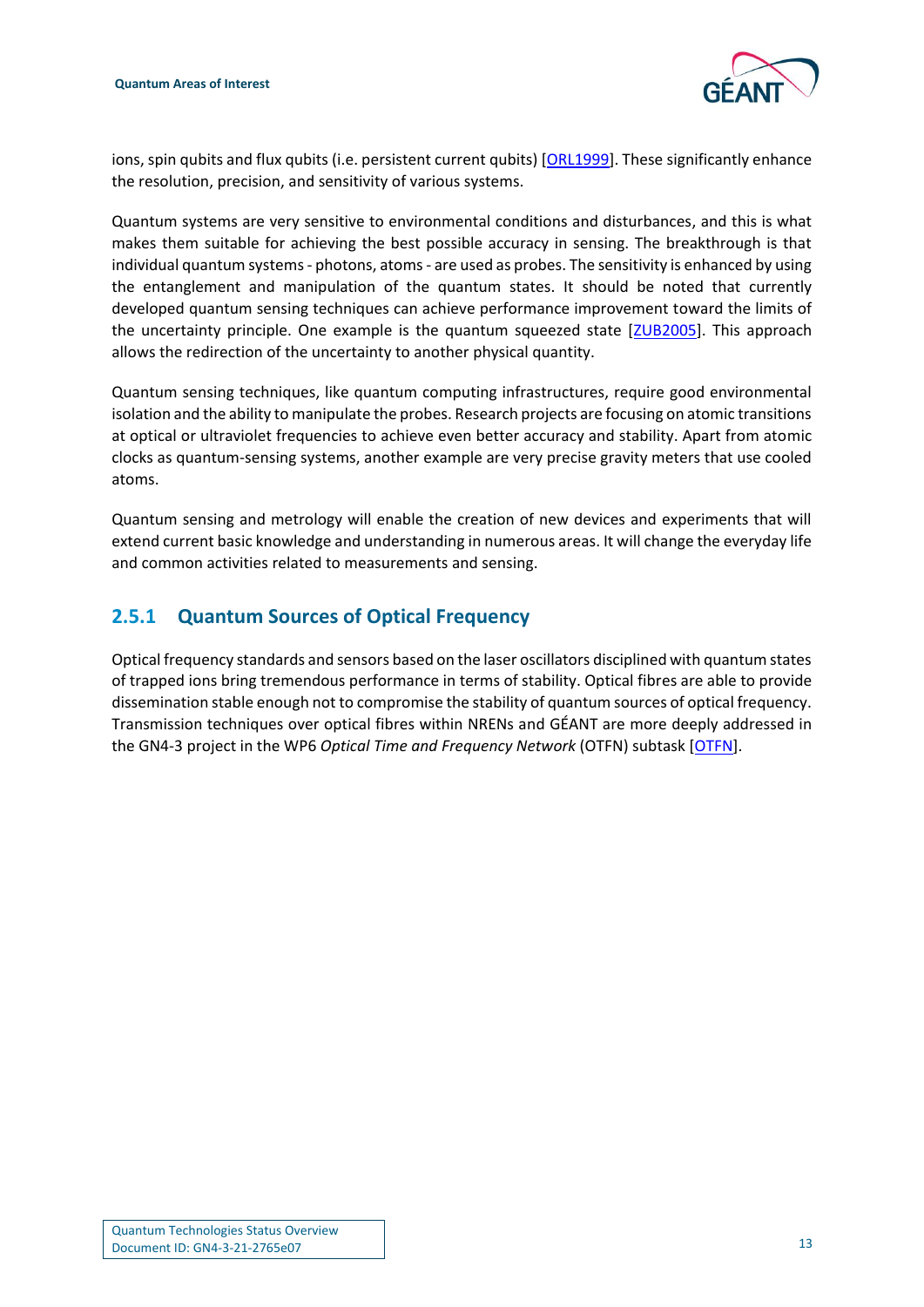

## <span id="page-14-0"></span>**<sup>3</sup> Quantum Programs and Initiatives**

Quantum research is considered highly important and crucial in an effort for Europe to stay competitive and to ensure strong future cyber security. Countries have varying levels of engagement and typically have five- to ten-year roadmaps for the development of quantum technologies. This section offers an overview of some examples of European Quantum Initiatives and highlights some national programs in Europe and overseas. Section 3.2 also more specific information on the state of the art of quantum development within the European NREN communities in GÉANT to serve as a basis for possible future collaborations and joint ventures.

### <span id="page-14-1"></span>**3.1 European Initiatives**

In 2019, the European Union launched the Quantum Flagship program [\[QFR2018\]](#page-42-7), which aims to support research and development in the area of quantum technologies. It is the third such large-scale research and innovation initiative funded by the European Commission, after the Graphene Flagship [\[Graphene\]](#page-41-4) and the Human Brain Project [\[HBProject\]](#page-41-5), and is now established for a 10-year period with 1 billion EUR funding. The Quantum Flagship strategic research agenda defines areas and the scope of the program, and the program focuses on real-world scenarios and use cases with the following goals:

- Consolidate and expand European scientific leadership and excellence in this research area
- Kick-start a competitive European industry in quantum technologies
- Make Europe a dynamic and attractive region for innovative research, business and investments in this field

A long-term goal of this program is a "Quantum Web": quantum computers, simulators and sensors interconnected via quantum networks, distributing information and quantum resources such as coherence and entanglement.

It is expected that the overall, general technologies performance increase resulting from quantum technologies will yield unprecedented computing power, guaranteed data privacy and communication security, and provide ultra-high precision synchronisation and measurements for a range of applications available to everyone both locally and in the cloud. More details on projects within the Quantum Flagship program can be found in Appendix C.

**EuroQCI** (European Quantum Communication Infrastructure) [\[EUQCI2020\]](#page-40-1) is another current initiative within the European Union: the European Commission is launching a call for ideas to gather recommendations and suggestions for priorities and research and innovation (R&I) activities for a quantum communication infrastructure in Europe. Further goals are to analyse and research all areas where EU member states require investment to establish and ensure robust and independent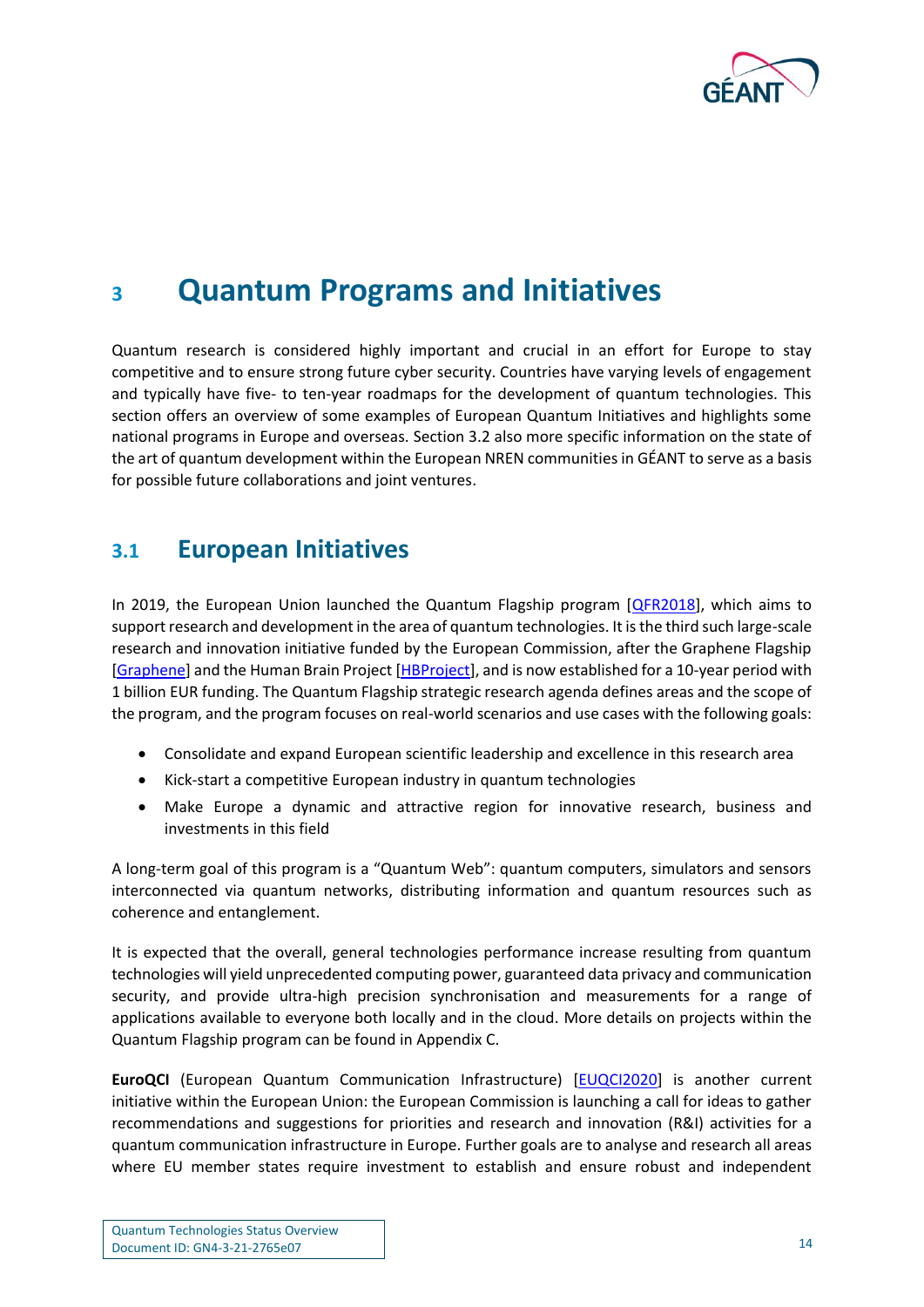

(European-based) development and the supply of quantum secure communication technologies, and to build an ultra-secure communication network within the EU. Currently, 25 Member States [\[EUQCI25\]](#page-40-2) have joined the initiative and agreement, and will collaborate on this topic with the European Commission and the European Space Agency:

"*To explore the possibility of developing and deploying in the Union, within the next 10 years, a certified secure end-to-end quantum communication infrastructure (QCI) composed of space-based and terrestrial-based solutions, enabling information and data to be transmitted and stored ultra-securely and capable of linking critical public communication assets all over the Union*." [\[EUQCI2021\]](#page-40-3)

QCI will also be supported by the Digital Europe Program [\[DEP2021\]](#page-39-8).

## <span id="page-15-0"></span>**3.2 European National Initiatives**

In addition to the Quantum Flagship initiative, European countries have recently started launching their own extensive national development initiatives for quantum technologies as they recognise the importance of such programs.

#### <span id="page-15-1"></span>**3.2.1 Austria**

Quantum science and technology is a very important area in Austria. An Austrian Quantum Initiative was formed on 8 November 2018 with a National Research and Development (R&D) funding programme for quantum research and technology [\[WEIT2016\]](#page-45-2). Its initial phase is funded with 32.7 Mio Euro between 2017-2021 and focuses on the development of a quantum research and development infrastructure, but also seeks to support the development of important quantum skills. Another strategic goal is to achieve a transfer of these research investigations into actual demonstrators.

Two research communities in Austria also stand out: ESQ (Erwin Schroedinger Center for Quantum Science and Technology) [\[ESQ2020\]](#page-39-9) with 26 research groups, and the Vienna Center for Quantum Science and Technology [\[VQO2020\]](#page-44-4), which is a joint initiative of the University of Vienna, the Vienna University of Technology, the Institute of Science and Technology Austria, and the Austrian Academy of Sciences that focuses on fundamental quantum physics to novel quantum technologies.

The Austrian Institute of Technology (AIT) currently coordinates EuroQCI's pilot project [[AIT2020\]](#page-38-9) - the Open European Quantum Key Distribution Testbed "OpenQKD" [[QKD2019\]](#page-43-11) for quantum encryption and a secure European quantum network.

### <span id="page-15-2"></span>**3.2.2 Croatia**

Several scientific institutions from Croatia are working on QT projects and initiatives. The Institute of Physics at the University of Zagreb participates in the QT Horizon 2020 and QuantERA [\[QuantERA\]](#page-43-12) programs, researching activities of ultracold atomic gases in synthetic magnetic fields for quantum memory. The Ruđer Bošković Institute (RBI) Laboratory for Photonics and Quantum Optics officially joined the EuroQCI initiative in November 2021. The RBI Lab, a part of the Centre of Excellence for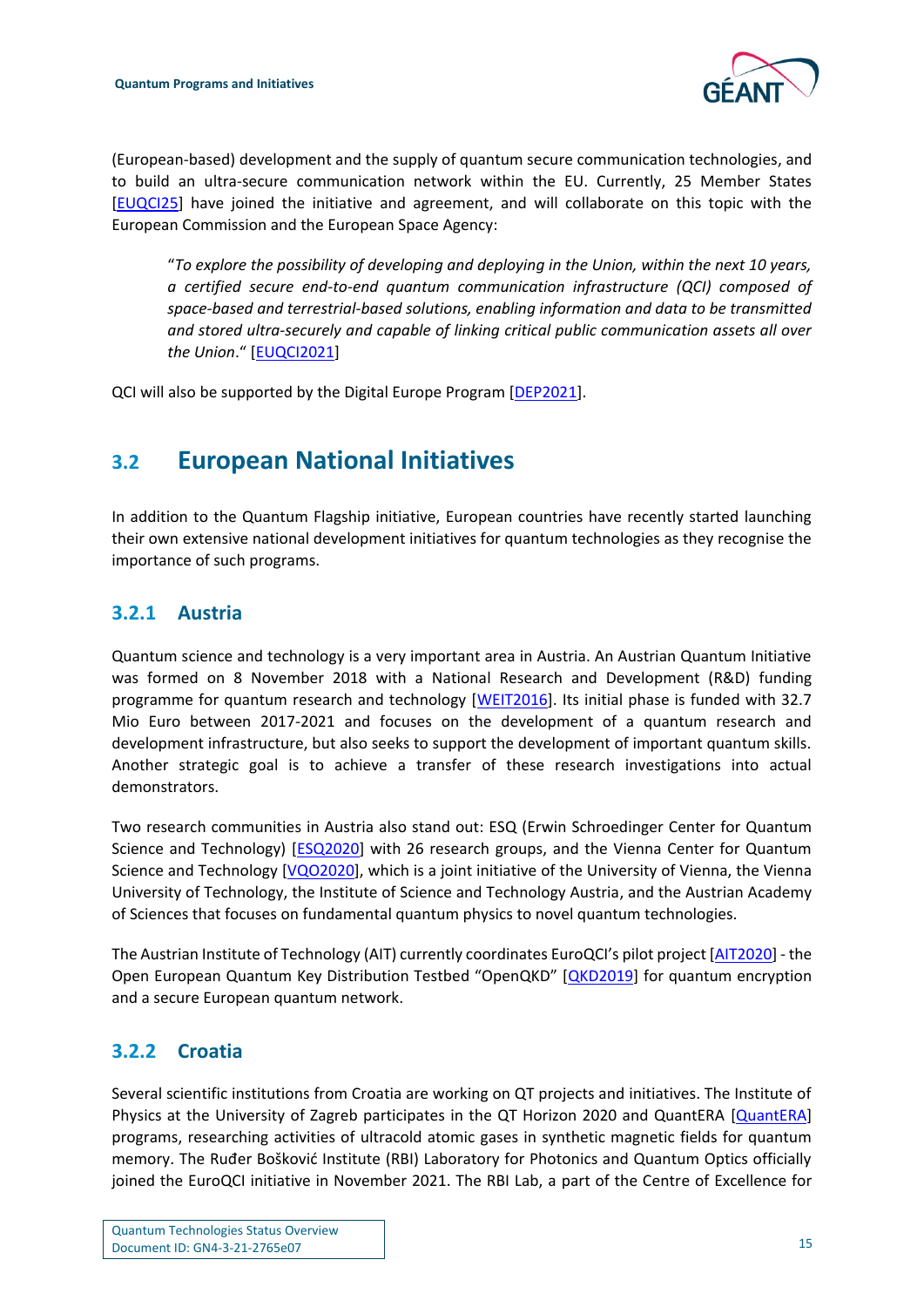

Advanced Materials and Sensing Devices [\[CEMS\]](#page-39-10), is focused on quantum communication and quantum Internet, closely cooperating with the University of Bristol (UK) and the Institute for Quantum Optic and Quantum Information of the Austrian Academy of Science in Vienna [\[IQOQI\]](#page-41-6). The University of Zagreb, Faculty of Electrical Engineering and Computing, are building a nano satellite with optical detectors considered to be of interest for the EuroQCI project [\[FERSAT\]](#page-40-4). The Scientific Centre of Excellence for Quantum and Complex Systems, and Representations of Lie Algebras (QuantiXLie) [\[QuantiXLie\]](#page-43-13) at the Departments of Physics at the University of Zagreb Faculty of Science studies theoretical aspects of quantum phenomena.

### <span id="page-16-0"></span>**3.2.3 Czech Republic**

The Czech Republic (CZ) has been running its "National Quantum Initiative'' [\[CZIni\]](#page-39-11) since 2016. Its role is to promote and support the development of emerging technologies that directly exploit quantum phenomena. In other words, Quantum Technologies (QT) in general, including QKD and QC, have been actively promoted, and led to the Czech Republic joining EuroQCI in January 2020, and CESNET joining the QUAPITAL consortium (see Appendix C.3). Since then, various QT-related projects have been supported by various national granting organisations, most recently via the Ministry of Interior of the Czech Republic and its IMPAKT security research program [\[IMPAKT\]](#page-41-7). IMPAKT funded a large national project focusing on post-quantum cryptography using QKD. It is led by Brno University of Technology with CESNET as one of the beneficiaries and will start in January 2021.

In the meantime, the National Cyber and Information Security Agency (NUKIB) [\[NUKIB\]](#page-42-8) has been working closely together with selected academic institutions on the National strategy of the EuroQCI in the CZ environment.

The main focus of the QT teams in CZ and CESNET in particular is to demonstrate QT-readiness for real-world applications. Twelve QT projects have been funded recently by QuantERA [\[QuantERACall\]](#page-43-14) with CZ participation in five of them including one with project coordination.

#### <span id="page-16-1"></span>**3.2.4 France**

The second quantum revolution is seen as an opportunity [\[FrenchQPlan\]](#page-40-5) to develop a new computing power, a new communication capacity and an improvement of the accuracy for different types of sensors. A report provided by a French parliament mission regarding the possible actions in the quantum field was delivered in January 2020 [\[FortezaReport\]](#page-40-6). This report lists 37 proposals to successfully drive this second quantum revolution. The work on the quantum national strategic plan is in progress. Besides the technological breakthrough and the business opportunities, there are sovereignty aspects that are at stake.

Both academic research and private companies are mobilised around this topic. Among them, there are CNRS, INRIA, CEA, Atos, TOTAL, EDF, SANOFI, AIRBUS and other small and medium businesses. The main objectives of the French initiative are to:

- Deploy cutting-edge quantum computing infrastructure for research and industry
- Launch an ambitious technological development programme
- Implement a programme for supporting the development of applications
- Create an effective environment for innovation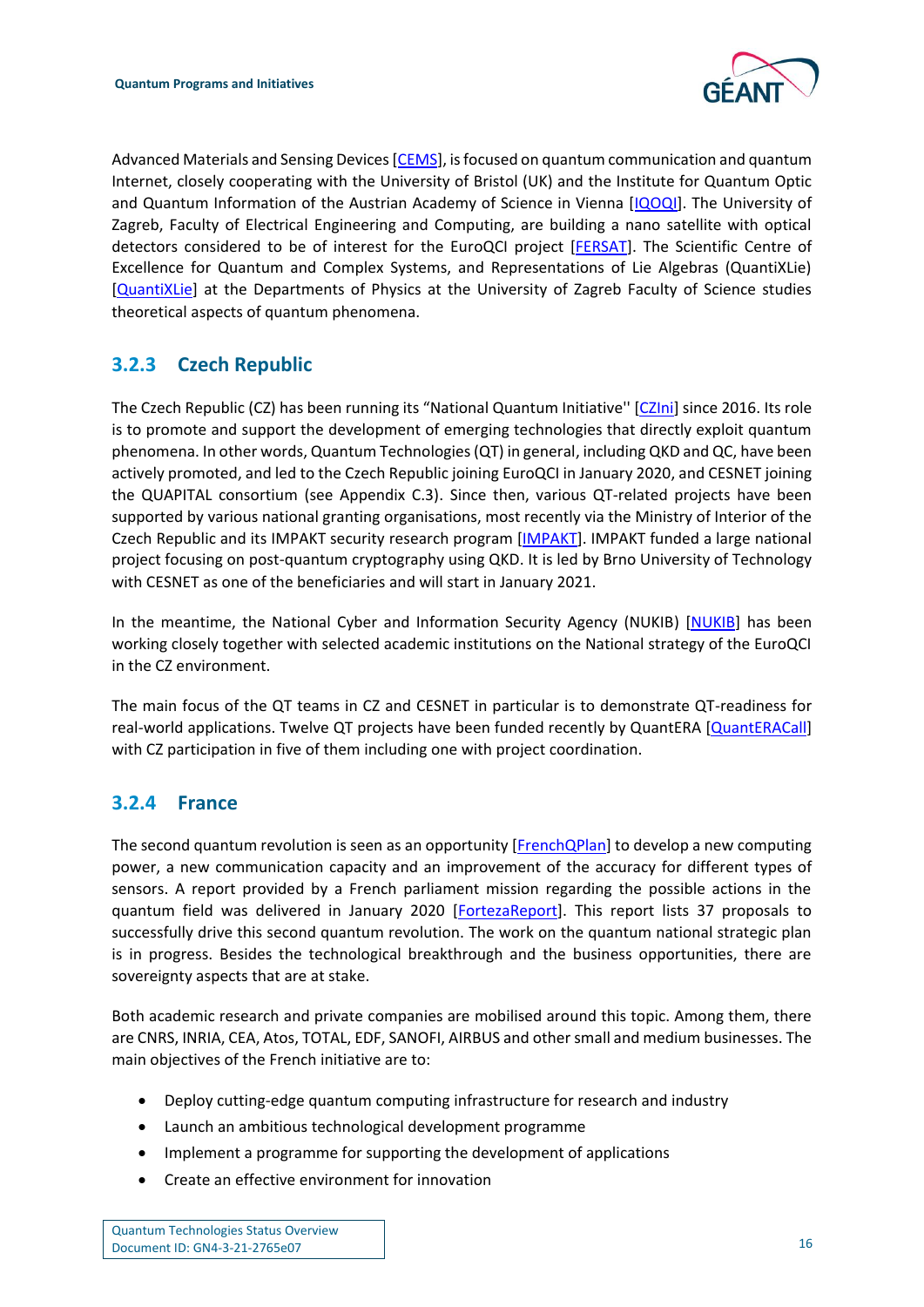

- Deliver a tailored economic security strategy
- Establish effective governance.

#### <span id="page-17-0"></span>**3.2.5 Germany**

Germany's Ministry for Education and Research (BMBF) [[BMBF2020\]](#page-38-10) started a Quantum Initiative in 2019 called "QuNET" [[QUNET2019\]](#page-43-15). The main purpose of QuNET is to produce a pilot network for Quantum communication in Germany that is completely secure from manipulation and eavesdropping, and could, therefore, be used to connect all federal agencies. Project partners in QuNET are the Fraunhofer Gesellschaft (Fraunhofer-Institut für Nachrichtentechnik, Heinrich-Hertz-Institut (HHI), Berlin) [\[FRA2020\]](#page-40-7), the German Aerospace Center (DLR), Oberpfaffenhofen [\[DLR2020\]](#page-39-12), and the Max-Planck Gesellschaft (MPG) (Max-Planck-Institut für die Physik des Lichts, Erlangen) [\[MPG2020\]](#page-42-9).

QuNET consists of several phases: The first phase - QuNET-alpha [\[QALPHA2020\]](#page-42-10)- is focused on researching technologies for quantum communication, and in particular with the goal to set up a testbed pilot as a proof of concept using hybrid solutions with practical application and suitability. This first phase was funded by the BMBF with a budget of 12.8 Mio Euro, and is currently coming to its end (project duration was from October 2019 - December 2020). There will also be a second and third project phase with a total duration of 7 years where the focus will expand from a secure German network pilot to a European-wide quantum-secured data infrastructure [\[HHI2019\]](#page-41-8).

#### <span id="page-17-1"></span>**3.2.6 Netherlands**

The Netherlands have established a National Quantum Technology Agenda (Quantum Delta Nederland) [\[QDNL2020\]](#page-42-11) from September 2019 which promotes quantum technologies as key technologies for the Netherlands, and seeks to continue to invest in new devices and research initiatives such as QT/e (Centre for Quantum Materials and Technology, Eindhoven) [\[QTE2020\]](#page-43-16), QuSoft (Research Centre for Quantum Software, Amsterdam) [\[QUSO2020\]](#page-44-5) and QuTech (Research Institute for Quantum Computing and Quantum Internet, Delft) [\[QUT2020\]](#page-44-6). Based on TNO [\[TNO\]](#page-44-7), the National Quantum Technology Agenda defines four action lines:

- Realisation of research and innovation breakthroughs
- Ecosystem development, market creation and infrastructure
- Human capital: education, knowledge and skills
- Starting social dialogue about quantum technology

There are also three "CAT-Programmes" to demonstrate tangible developments, use cases, applications and industrial adoptions. The CAT programmes focus on Quantum Computing and Simulation (CAT 1), National Quantum Network (CAT 2), and Quantum Sensing Applications (CAT 3).

### <span id="page-17-2"></span>**3.2.7 Poland**

The national project and initiative NLPQT (National Laboratory for Photonics and Quantum Technologies [\[NLPQT\]](#page-42-12)) was launched in Poland in 2019. The project is also recognised on Poland's critical research infrastructures list [\[MNISW2020\]](#page-42-13). This project focuses on photonic and quantum technologies and laboratories development. It also includes key research institutions in Poland –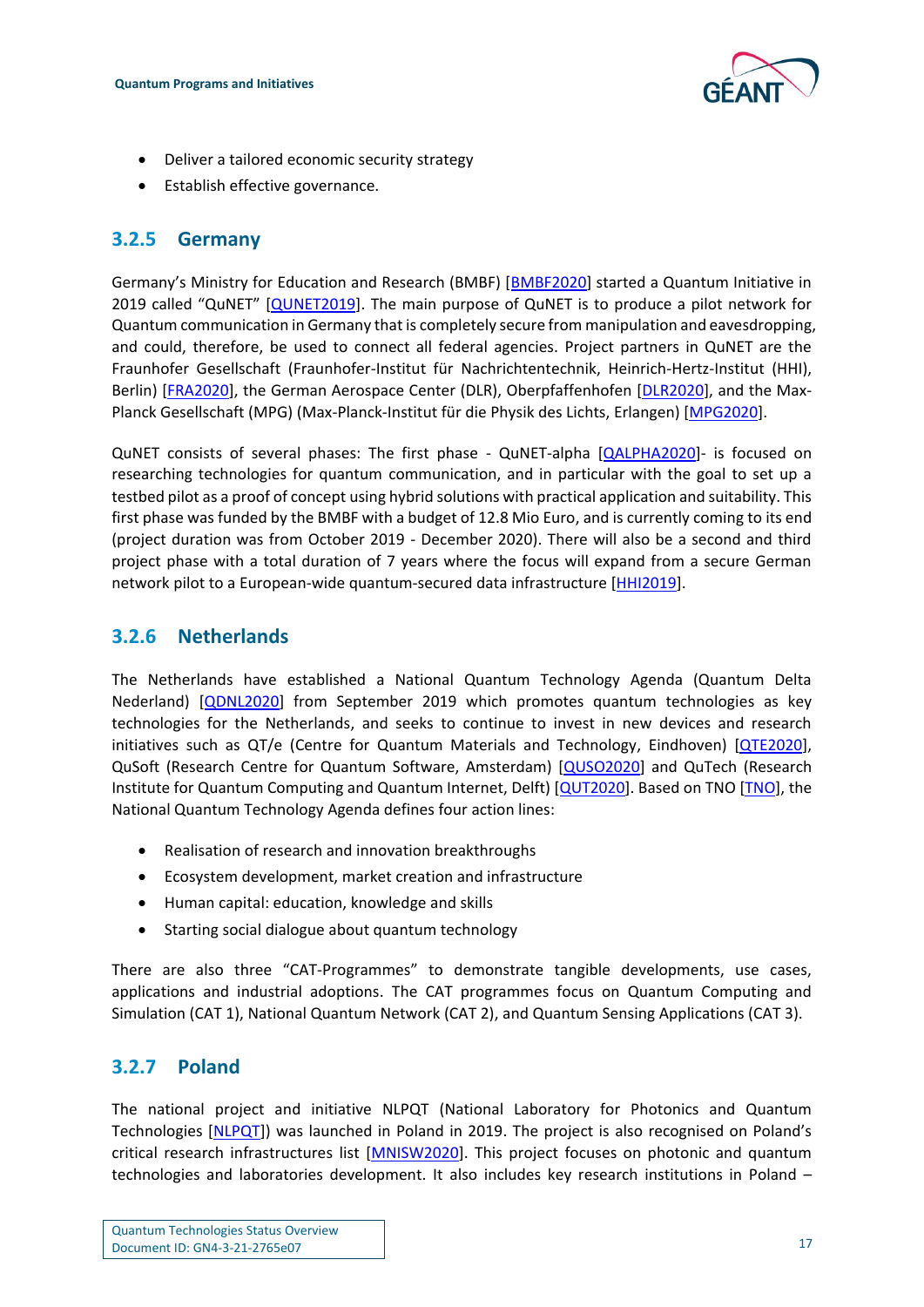

University of Warsaw, Institute of Physical Chemistry Polish Academy of Sciences, Silesian University of Technology, Wrocław University of Technology, Institute of Bioorganic Chemistry of the Polish Academy of Sciences Poznań Supercomputing and Networking Center, Maria Curie-Sklodowska University, Nicolaus Copernicus University in Toruń, University of Warsaw and Institute of Bioorganic Chemistry of the Polish Academy of Sciences Poznań Supercomputing and Networking Centre are part of and lead the quantum technologies laboratory. Other partners are focused purely on photonics technologies. The quantum part is focused on optical clocks, QKD systems and quantum sensing. The project will establish metro and intercity QKD systems and also contribute to the development of a new generation of quantum communication devices.

Quantum technologies will be developed in Poland under several initiatives and programs, and key research institutions and state organisations are coordinating these activities. In connection with the NLPQT initiative, the main high-performance computing centres in Poland are also part of projects connected with quantum computing - infrastructure and algorithms. Partners from Poland are part of various Quantum Flagship activities.

#### <span id="page-18-0"></span>**3.2.8 Switzerland**

In January 2020 the Swiss Science Council (SSC) [\[SSC\]](#page-44-8) assessed the state of quantum technologies and their development within Switzerland in a white paper [\[SSC2020\]](#page-44-9). Several recommendations were announced, ranging from supporting a Swiss quantum eco-system, to investments in education and technology transfer, funding start-ups and providing critical infrastructure. Switzerland can draw from the expertise of over 30 quantum research groups that are part of Quantum Science & Technology (QSIT) at the National Centre of Competence in Research (NCCR) [QSIT2020] who follow a multidisciplinary approach to develop applications in quantum science. There is also a Quantum Engineering Initiative at Switzerland's ETH Zurich University with the strategic goal to develop concrete solutions for quantum simulation, in quantum image production and quantum sensory technology, as well as for quantum data processing [\[ETH2020\]](#page-40-8).

#### <span id="page-18-1"></span>**3.2.9 UK**

The UK National Quantum Technologies (UKNQT) Programme [\[UKQ2020\]](#page-44-10) is already in its second phase. Its first phase ran from 2014 - 2019 and financed a national network of Quantum Technology Hubs. This work is now being extended for another 5 years in a second phase; both phases were funded with around 200 million pounds. The second phase also defines four so-called "UKNQT Hubs"; the Hub "UK Quantum Technology Hub Sensors and Timing" has over 110 projects and is led by the University of Birmingham [\[HUB12020\]](#page-41-9). Other Hubs include the UKNQT Hub QuantIC [\[HUB22020\]](#page-41-10) for Quantum Enhanced Imaging led by the University of Glasgow, the UKNQT Hub in Quantum Computing and Simulation [\[HUB32020\]](#page-41-11) led by the University of Oxford, and the UKNQT Hub on Quantum Communications: Quantum Security on all Distance Scales [\[HUB42020\]](#page-41-12) which is a partnership of ten universities led by the University of York. In the area of secure quantum communications this hub built and launched the UK's first quantum network (during the first phase between 2014-2019), was able to demonstrate free-space QKD between a handheld device and a terminal mounted on a wall, and was able to show the world's first chip-to-chip QKD encrypted transmission [\[HUBS2019\]](#page-41-13).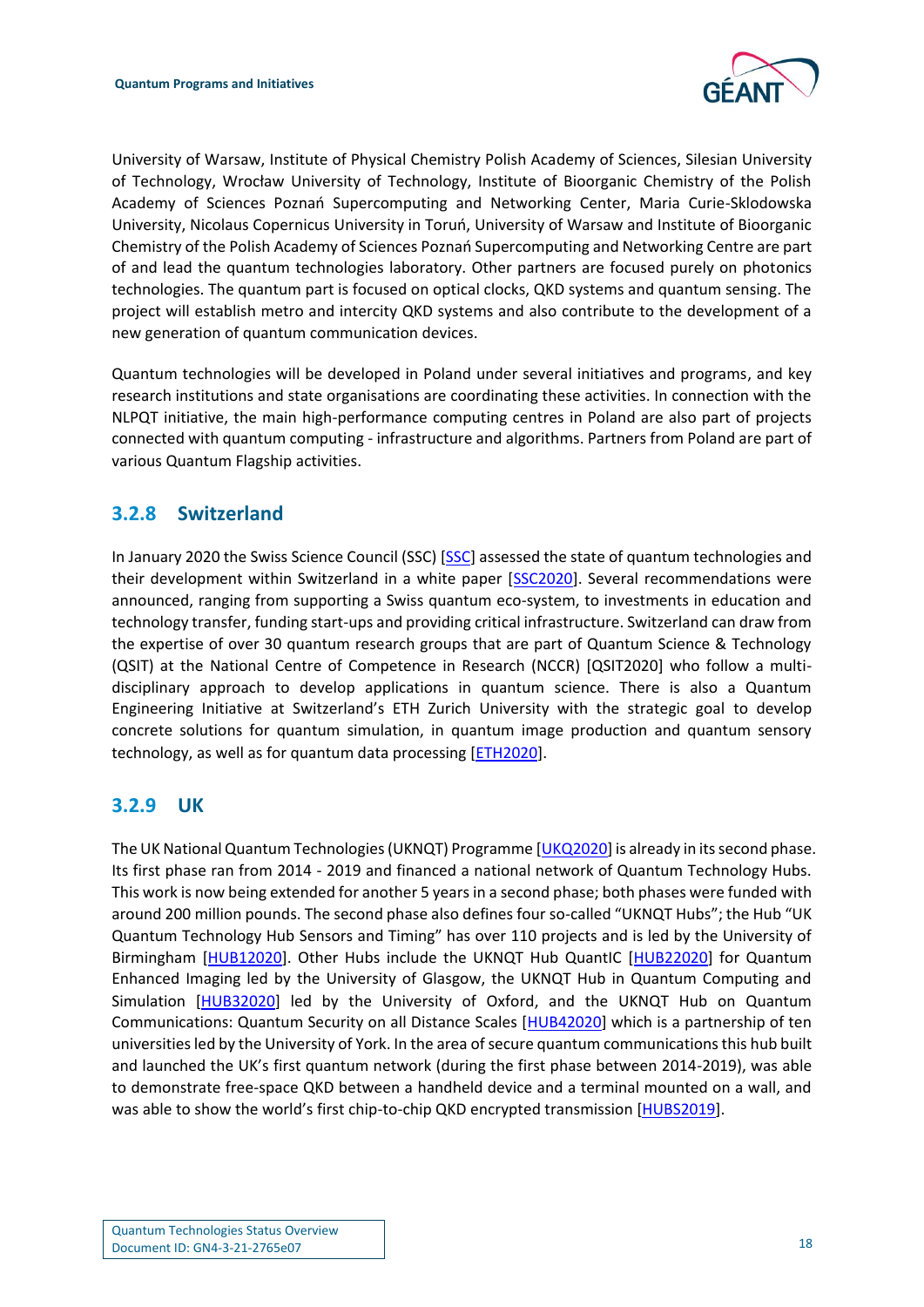

## <span id="page-19-0"></span>**3.3 National Initiatives World-Wide**

#### <span id="page-19-1"></span>**3.3.1 Canada**

Quantum Canada is Canada's national quantum initiative to foster the development of quantum technologies and a Canadian quantum ecosystem that also includes industries and education. It is supported by the Natural Sciences and Engineering Research Council (NSERC), the Canadian Institute for Advanced Research (CIFAR), and the National Research Council of Canada (NRC). In the last decade Canada spent over 1 billion dollars in quantum research and in 2019 was ranked 5th globally as far as global annual expenditure on quantum sciences is concerned. It was also listed first among the G7 countries in per-capita spending on quantum research [\[SUS2019\]](#page-44-11).

Quantum programs in Canada are connected internationally to the Max Planck Society of Germany (Quantum Matter Institute at the University of British Columbia) and the University of Tokyo (Max-Planck-UBC-U Tokyo Centre for Quantum Materials), as well as to France and the EU Flagship Program (Institut Quantique with UMI-LN2 (Laboratoire Nanotechnologies et Nanosystèmes (UMI-LN2)). As part of the Canadian Space Agency, Canada is also putting a lot of emphasis on quantum key distribution in space and has been working on a demonstrator since 2017.

### <span id="page-19-2"></span>**3.3.2 China**

In 2016 China started a national strategy to become a global high-tech leader that is technology-selfreliant [\[SMI2019\]](#page-44-12). This strategy also includes a quantum computing mega-project with multi-billiondollar funding with the aim to produce significant results within the next ten years. China also invested billions of dollars in a Chinese National Laboratory for Quantum Information Sciences in the Anhui province [\[SCMP2017\]](#page-44-13) to foster quantum research and education. In the same area, China Telecom also started a pilot project for quantum encrypted phone calls using a special SIM card and app [\[FEN2021\]](#page-40-9). China also launched the world's first quantum communications satellite Micius for longrange secure communication based on quantum encryption. In 2017 Micius distributed quantum cryptographic keys to ground stations in Austria and China for a secure virtual meeting over a distance of 7400 km [\[SIL2020\]](#page-44-14).

### <span id="page-19-3"></span>**3.3.3 India**

In 2020, the Indian government announced the National Mission on Quantum Technologies and Applications (NM-QTA) - a five year program that is funded with a total budget of approximately one billion US dollars [\[DST2021\]](#page-39-13). The NM-QTA mission is expected to focus on applications of quantum technologies in the areas of numerical weather predictions, simulations, aero-space engineering, imaging, cyber security and cryptography. In July 2018 the Indian government had already declared the Indian Institute of Science (IISc) as an Institute of Eminence (IOE). As IOE the IISc is promoting the Initiative on Quantum Technology (IQT@IISc) and focuses on research such as protocols for postquantum cryptography and quantum-safe communications, the development of heralded photon sources, providing on-demand entangled photons, or the demonstration of quantum information transfer between circuit QED and quantum acoustic modes.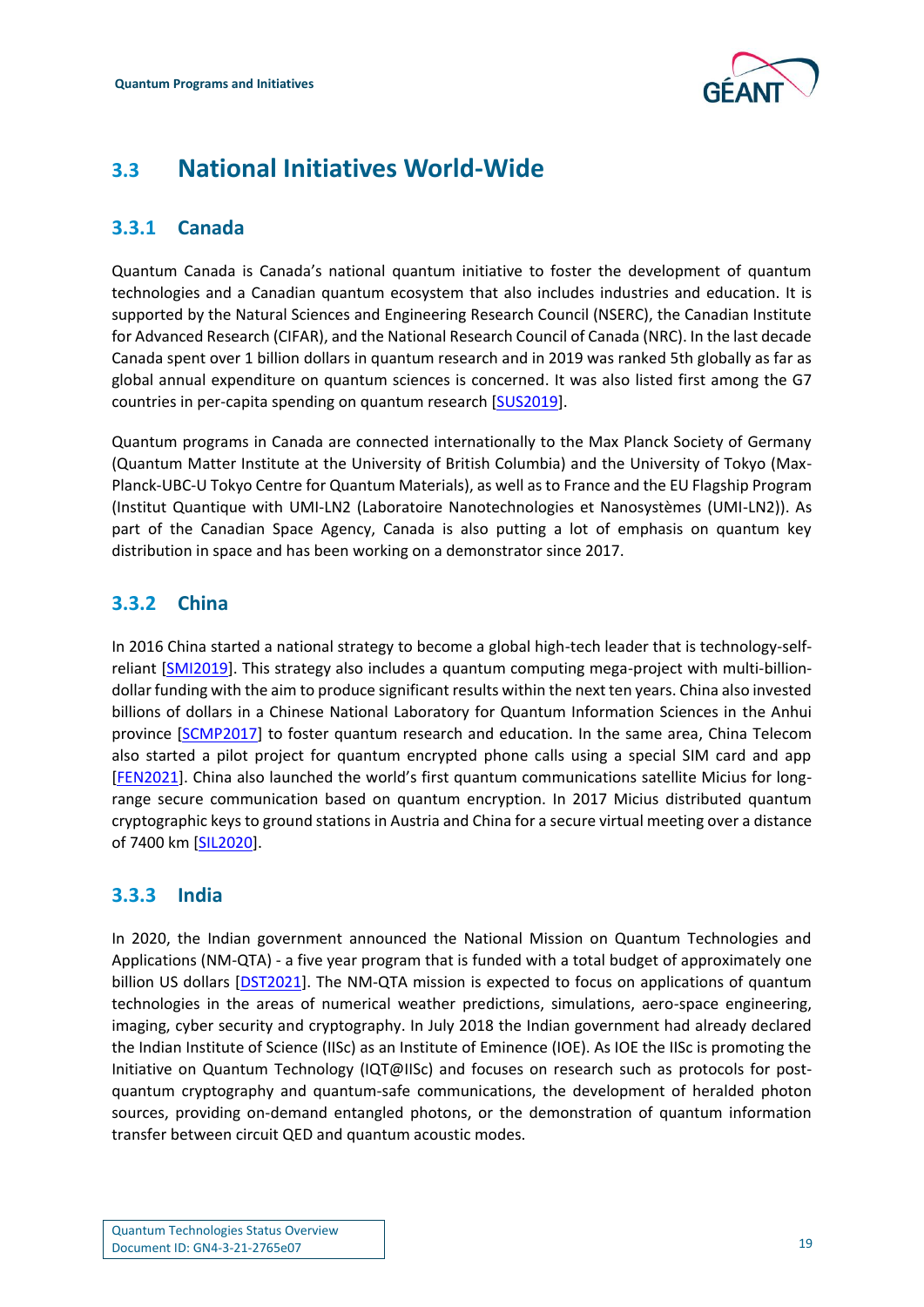

#### <span id="page-20-0"></span>**3.3.4 Japan**

The Japanese government introduced the Q-LEAP (Quantum Leap) initiative in 2018, a program that focuses primarily on areas such as Quantum simulation and computation, Quantum sensing and ultrashort pulse lasers [\[QUR2020\]](#page-43-17). As part of Japan's Moonshot Research and Development Program the realisation of a fault-tolerant universal quantum computer by 2050 is listed as Moonshot Goal #6 and is expected to revolutionise economy, industry, and security [\[JCO2021\]](#page-41-14). Earlier targets are the development of a certain scale of NISQ (Noisy Intermediate-Scale Quantum) computer and demonstration of the effectiveness of quantum error correction by 2030, and the demonstration of distributed NISQ computer and calculation of useful tasks under quantum error correction by 2040.

#### <span id="page-20-1"></span>**3.3.5 Russia**

Russia announced a quantum research program in 2019 that is funded with a budget of roughly 663 million dollars [\[QUR2020\]](#page-43-17). The main focus areas of this initiative are quantum computing and quantum simulation, Quantum communications, Quantum metrology and Quantum sensing, as well as enabling technologies [\[FED2019\]](#page-40-10). Quantum development in Russia is also supported by industry and private investments. The main centres for quantum research include the Russian Quantum Centre (RQC), the Kazan Quantum Centre (Kazan National Research Technical University), the National Technological Initiative (NTI), the Quantum Technologies Centre at M.V. Lomonosov Moscow State University (QTC MSU), and the NTI Centre for Quantum Communications at the National University of Science and Technology (MISiS).

A five-year Russian Quantum technologies roadmap also includes point-to-point QKD technology, trusted-nodes-based and untrusted-nodes-based quantum key distribution networks, free-space quantum key distribution for satellites and drones, and quantum-safe (post-quantum) classical cryptography [\[FED2019\]](#page-40-10).

### <span id="page-20-2"></span>**3.3.6 South Korea**

The Republic of Korea's Ministry of Science and ICT (MSIT) also announced a five-year initiative for quantum computing with a budget of approximately 40 million dollars. The main highlights of the research are the development of the core technology of quantum computing and next-generation ICT technology, including ultra-high-performance computing knowledge data convergence, system software, software engineering, information and intelligence systems, and human-computer Interaction (HCI) [\[HIN2019\]](#page-41-15). The program includes the plan to implement a 5 qubit-class generalpurpose quantum processor with more than 90 percent reliability by 2023.

### <span id="page-20-3"></span>**3.3.7 USA**

This National Quantum Initiative Program was signed into law in the U.S. in December 2018 [\[QUS2018\]](#page-43-18). The pillars of this initiative include research, development and application of quantum technology and information science, a strong focus on education, training and the development of a skilled quantum technology workforce, but also includes the promotion of standards, and the development of a measurement and standards infrastructure to support commercial applications. It fosters collaboration among all industries, laboratories, universities and research institutes, and supports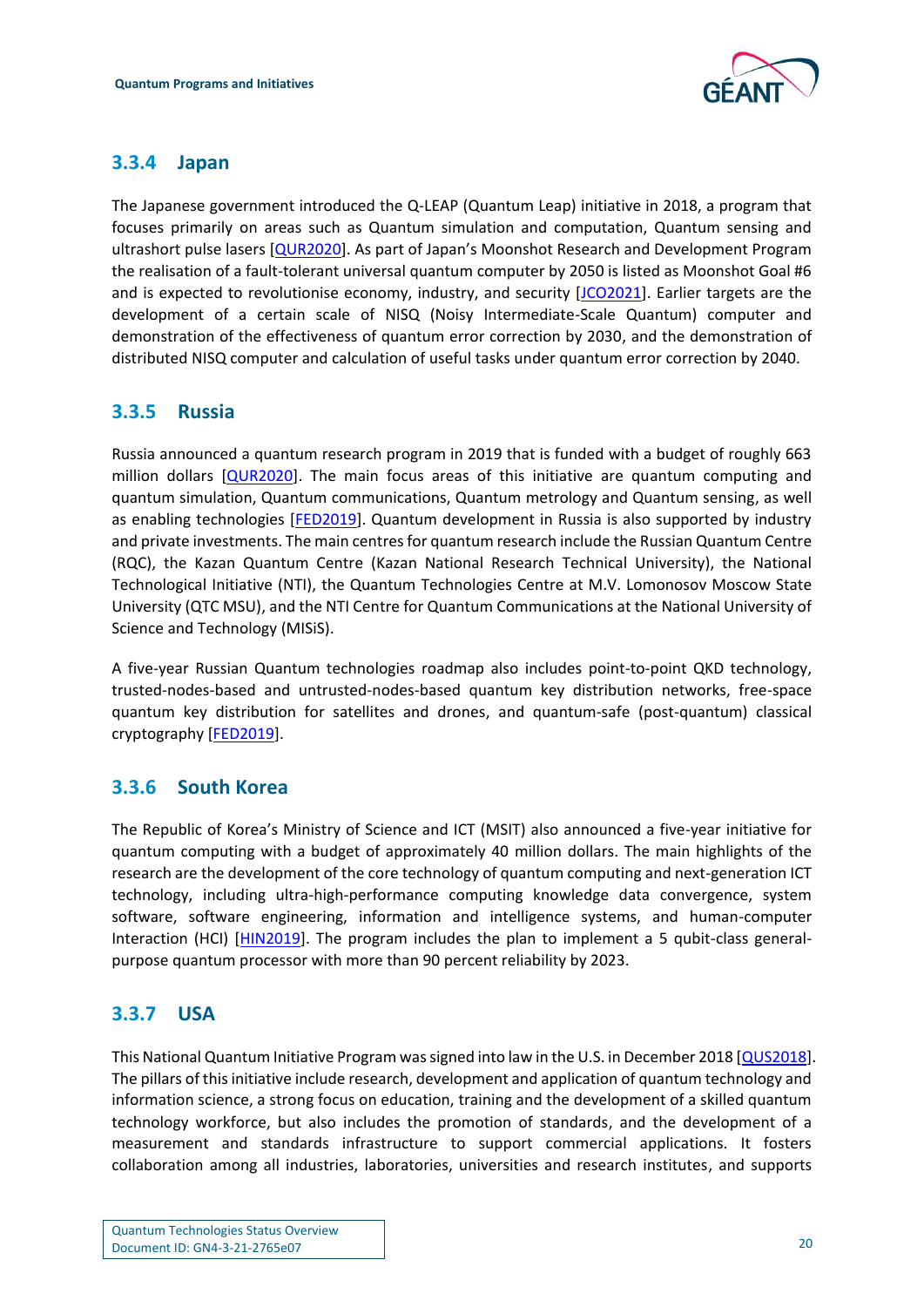

joint ventures in all private and public sectors. The programme also encourages international cooperation in research and development in quantum information science and technology.

The initiative is based on a 10-year plan where the focus of the first year included the development of a 5-year strategic plan for the USA, which is scheduled to be updated in 2024 with a revised strategic plan for the following 5 years. The activities within the first five years of this National Quantum Initiative are funded with 1.2 billion dollars [\[MIT2018\]](#page-42-14).

## <span id="page-21-0"></span>**3.4 GÉANT and NREN Communities**

Some NRENs have started getting involved in the types of national quantum programs described above, and, at the same time, contribute to European initiatives such as EuroQCI. In this context, NRENs can be an important interconnection point from national to European initiatives thanks to their infrastructures, users and use-cases. There is currently an opportunity for GÉANT and the NREN communities to more widely support projects focused on QKD and Quantum Communication technologies.

To find out more details on current NREN quantum involvement and interest in QKD, the *Network Technologies and Services Development* Work Package (WP6) of the GÉANT project (GN4-3) conducted a survey in 2020 within the NREN environment. It was carried out in two stages: first there was an online survey which was then followed up by direct interviews as a second stage. This allowed the collection of relevant information on ongoing and future initiatives of the GÉANT and NREN communities.

The main goal of the survey was to identify the NRENs' interest and activities with quantum technologies, and, at the same time, identify challenges and issues. The survey showed that some NRENs (CESNET, DTU, GARR, KIFU, PSNC, RENATER, SURF) are already interested and engaged (directly or indirectly) in quantum related projects and activities. Further NRENs, e.g. DFN, have started activities since then and are interested in a wider range of novel services (e.g. key management service). These NRENs mainly provide (or will provide) support, connectivity, and infrastructure to perform experiments and tests. Within these NRENs there is already an understanding of the importance of quantum technologies and its development.

The survey also identified a number of issues and challenges related to these activities. The survey recognised that more high-level coordination of large scale quantum technology projects would be useful, and consequently a lack of training and knowledge, along with a lack of staff familiar and trained in the fields of quantum mechanics and related technologies, is a potential issue. Therefore, since quantum technology projects require specific knowledge, it is of utmost importance to coordinate these projects between NRENs, and share knowledge and experience so that these resources can be efficiently used. Some NRENs are already involved in quantum-technology-related projects, but are not necessarily aware of this, as they only provide certain elements of the infrastructure or services and may be unaware of the general scope of the projects.

Given the importance of coordinating quantum activities and engaging more partners from the NREN community, this white paper document offers a first step together with planned infoshares from the GN4-3 WP6 QKD team to bring the NREN community together, to gather more information from the national level regarding projects and initiatives, and to identify possible areas of collaboration. As a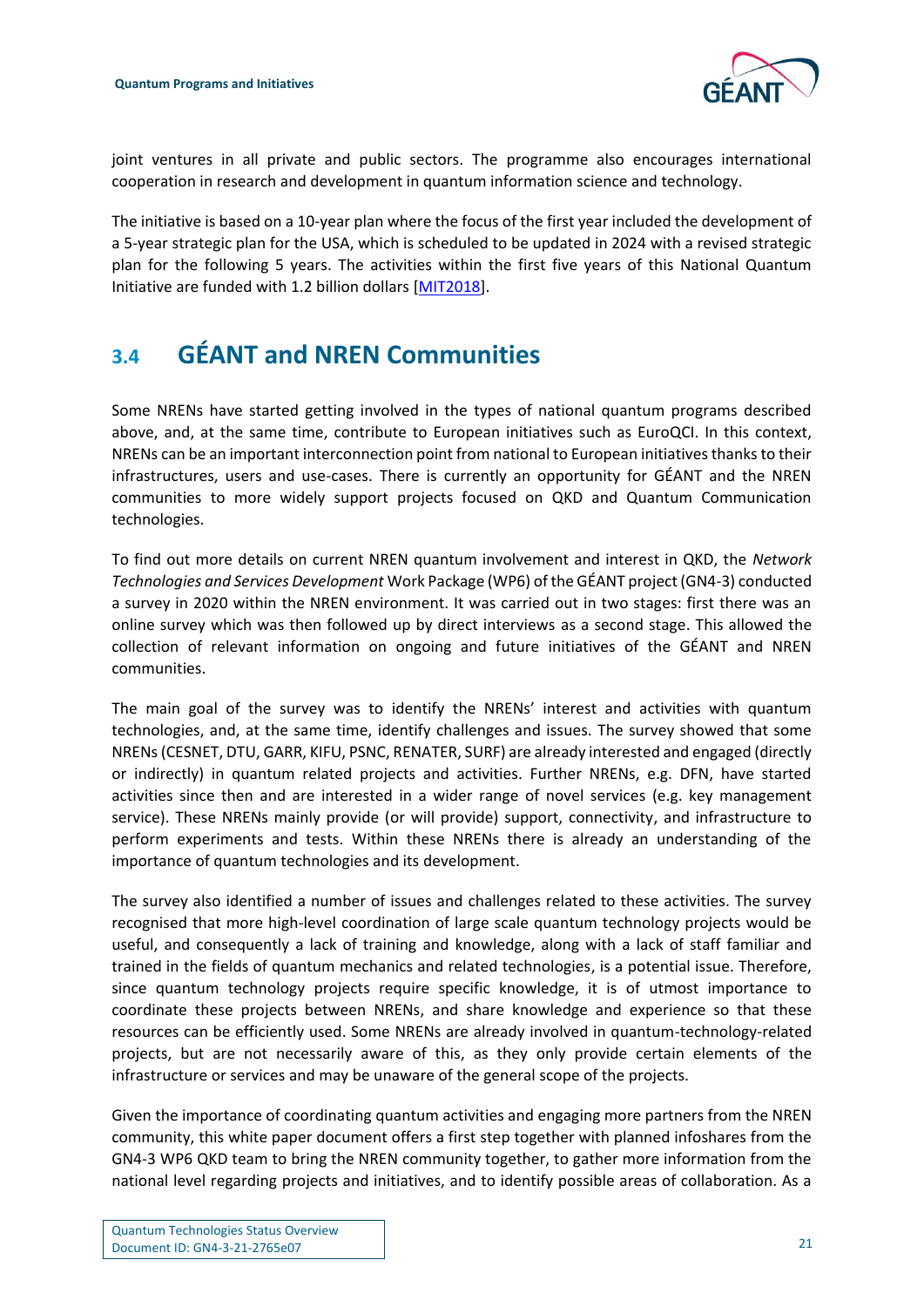

second step, the GN4-3 WP6 QKD team is addressing the results of the NREN survey by organising training, online workshops, conferences, and vendor tests to provide the possibility for an exchange of experiences, and to allow NRENs to benefit from each other's expertise. The meetings will summarise existing knowledge and experience, and aim to motivate participants to become more engaged and, as a result, improve collaboration between the NRENs.

Within Europe, vendors such as Toshiba Research Europe [\[QIG2020\]](#page-43-19), InfiniQuant [\[MPI2020\]](#page-42-15), IDQuantique [\[IDQ2020](#page-41-16)] and Huawei's European Research Centres are particularly active in the field of QKD technology development and implementation [\[HUA2018\]](#page-41-17). They have patents and systems, and are engaged in Europe's leading QKD projects and initiatives. Moreover, they have a collaboration history with GÉANT and some NRENs. A number of joint tests or proof-of-concept trials have been performed in recent years, and, with the increasing involvement of both GÉANT and the NRENs in QKD technologies, it is reasonable to expect new collaboration frameworks and projects with vendors. These activities have reached a point where direct long-lasting collaboration can be established and maintained.

Vendors and research institutions and organisations in the QKD domain can benefit from the existing GÉANT and NREN use cases, services, end-user environments and extensive, advanced testbeds. GÉANT and the NRENs, in turn, can have a significant impact on QKD technologies development and implementation, and be a permanent element of the QKD technologies landscape. Additionally, this collaboration can be a starting point for further quantum technologies collaboration, especially in the view of the EuroQCI initiative and general quantum communication, and the idea to connect quantum computing machines with quantum networks. It is beneficial for NRENs to be involved in QKD testbeds, trials and implementations. It is also an advantage to cooperate in this aspect with optical data transmission systems providers that try to integrate all systems and technologies to provide a unified level of experience to end-users and services. On top of that, there is also the aspect of quantum computing and related projects that have the possibility to be handled by HPC centres, and try to engage together in quantum computing and communication integration (including on a conceptual level as these topics are currently heavily discussed from a theoretical point of view).

So far, GÉANT, CESNET and PSNC have already conducted QKD technology testing in their environments, and results have been published [\[Results\]](#page-44-15). The next step for the GN4-3 partners is a closer cooperation with ongoing quantum and QKD initiatives and projects. GÉANT participated in the first 2020 OpenCall of the OpenQKD project (described in Appendix C.2), focusing on joint cooperation and trials with Toshiba Research Europe, with the aim to run a proof of concept QKD operation between systems at two GÉANT points of presence (PoPs), over GÉANT fibres. This proposal is planned to be a joint initiative and collaboration between the GN4-3 project, OpenQKD and Toshiba. As such it also falls under the EuroQCI initiative goals.

The GN4-3 project is furthermore exploring the applicability of QKD to NREN infrastructures and use cases. Of relevance to both the GÉANT Association and the GÉANT project are the following items from the EC's strategic research agenda of the Quantum Flagship. From the 2 to 3-year vision:

- Demonstration of an elementary link as a building block for a future quantum repeater.
- Development of test suites for network performance, applications, protocols, and software.

And from the 6-10-year vision: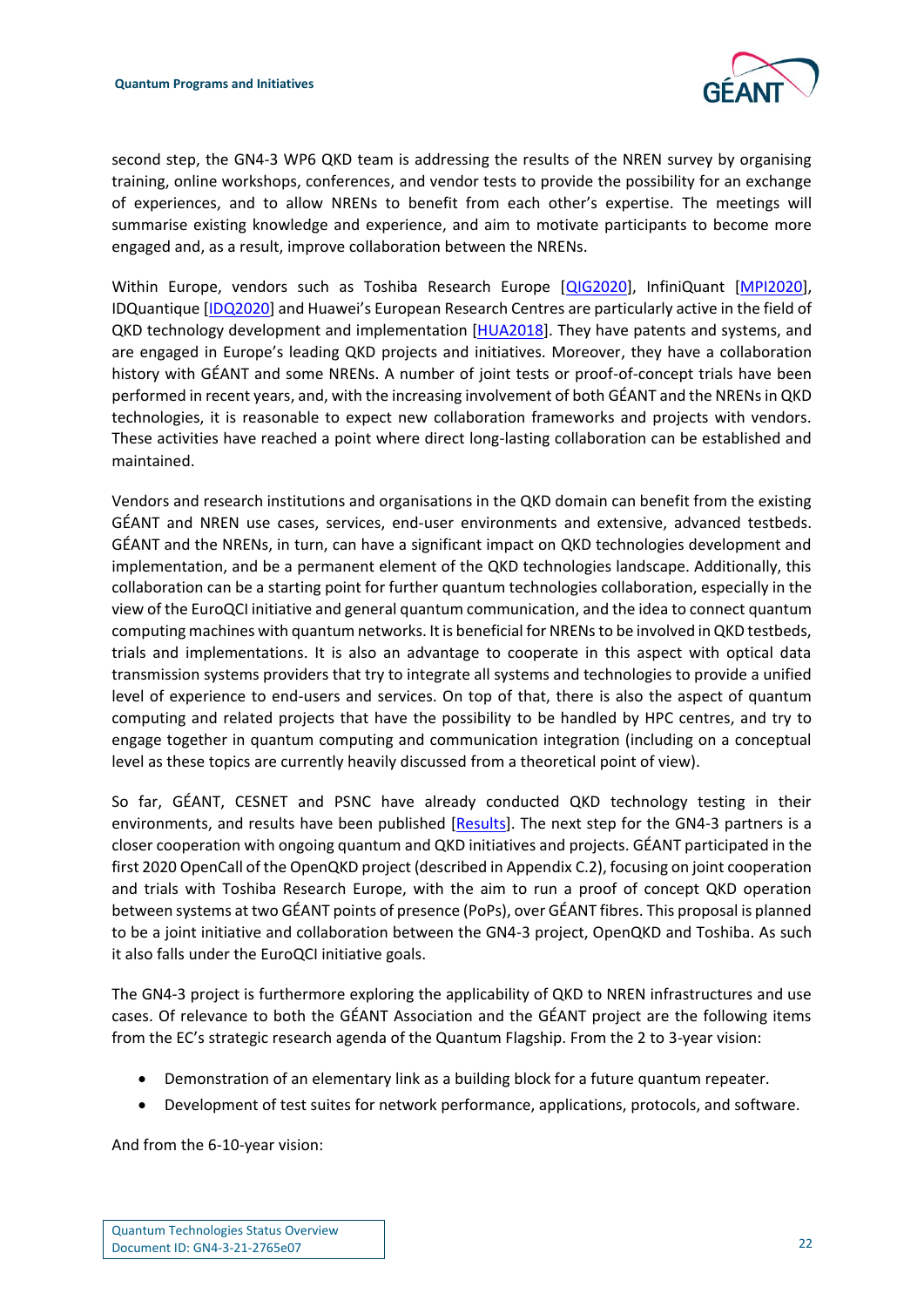

• Demonstration of a chain of physically distant quantum repeaters enabling quantum communication over at least 800km using telecom fibres.

The accepted OpenQKD proposal under the open call for a long-haul QKD proof of concept sets an important first step to address these challenges, fostering synergies between the GÉANT community, European Quantum Communication vendors like Toshiba and the OpenQKD consortium. The results are planned to be used, connected and exchanged with OpenQKD planned long range QKD transmission use cases. These steps are important to elevate local QKD testbeds to an international scale in terms of both infrastructure and applications/services.

NRENs and GÉANT can potentially benefit significantly from being a part of ongoing quantum research and can actively participate in this work and the implementation of testbeds, use cases and trials, and even operational infrastructures. It is up to each NREN to form its own plan, to determine how to engage with the technology, and to support especially R&E use cases. NRENs may choose to build on the information in this document and identify the relevant quantum technologies projects and activities in their respective countries, identify where training is needed and - as appropriate participate in QCI discussions, supporting their users where possible in future QCI and related initiatives.

The standardisation work (mainly performed by ETSI) will also be of utmost importance in the next 5 years, as it will shape the concepts and schemes of quantum communication networks. Where possible, NRENs and GÉANT should seek to actively contribute their use cases and services. Some NRENs are already active in this area.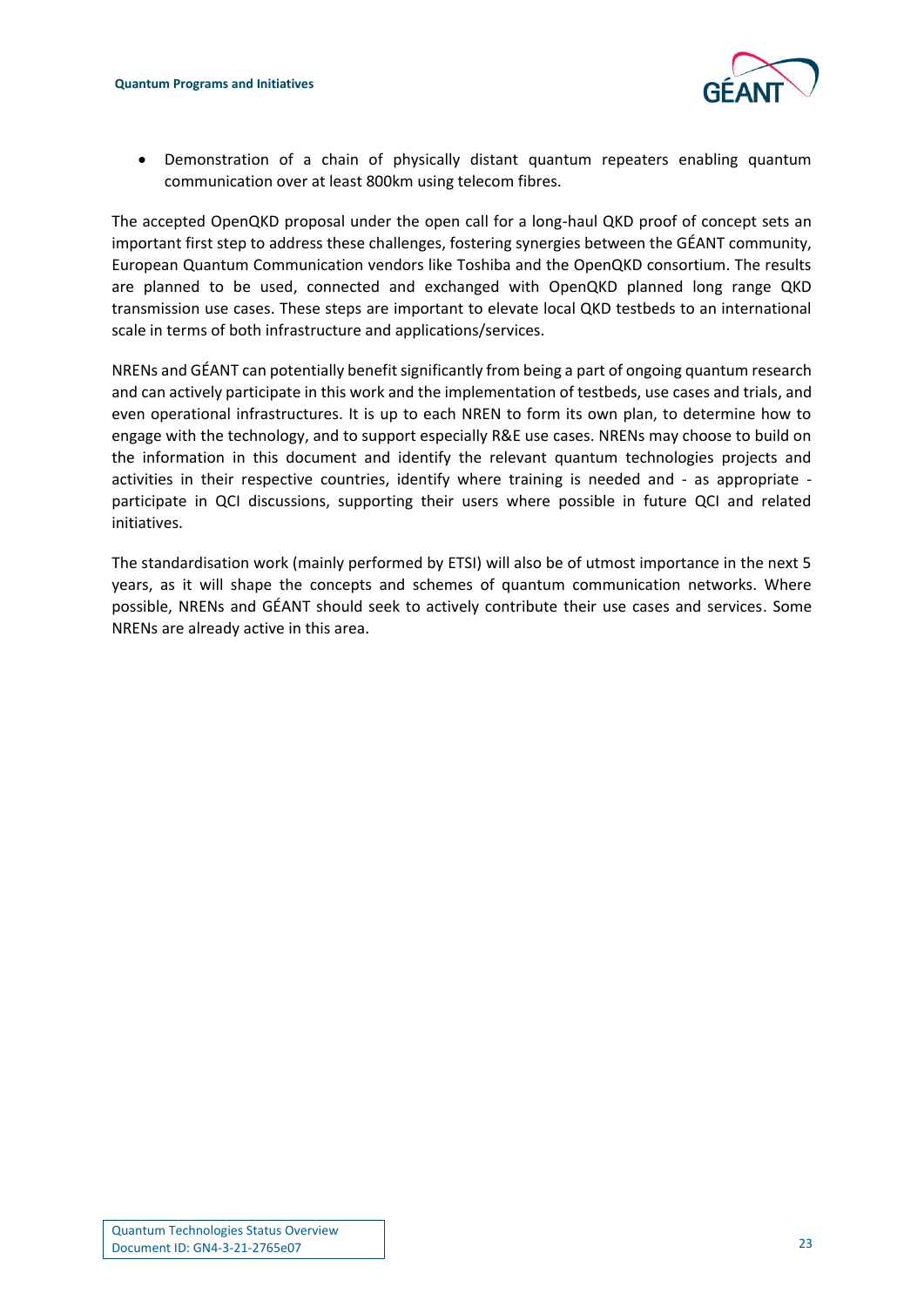

## <span id="page-24-0"></span>**<sup>4</sup> Conclusions**

This document has presented the background of quantum technologies, the quantum landscape and state of the art in this area, with some focus on QKD technology, and on the context of the GÉANT and NREN communities, and their activities. Existing quantum technologies activities and programs, especially in Europe, have been outlined, both in the main body of the document and the Appendices.

Research in QKD infrastructure is gaining importance, and many vendors are interested in providing commercial operational solutions - either through dv-QKD or cv-QKD solutions. These activities are crucial in terms of future quantum communication networks, the quantum internet, and its application to quantum computing infrastructures.

While quantum technologies are still at the early stage of development, the progress is substantial, and it is important for NRENs to be part of the research and deployment activities, and actively participate in operational trials and use cases. There are already some commercial, operational solutions appearing as equipment and services. These can be seen in the quantum sensing and computing areas. Quantum computing machines are available and can be used to solve specific problems. Similarly, QKD systems are commercially available and can be integrated with real optical transport systems. Advances in each area help to further extend and strengthen the quantum technologies development ecosystem.

It is important that each NREN determines its own quantum strategy. The material in this white paper aims to contribute towards a basis for that to happen. The GN4-3 project will provide further information, via info shares and other events, to help foster collaboration and dialogue between the NRENs towards this goal.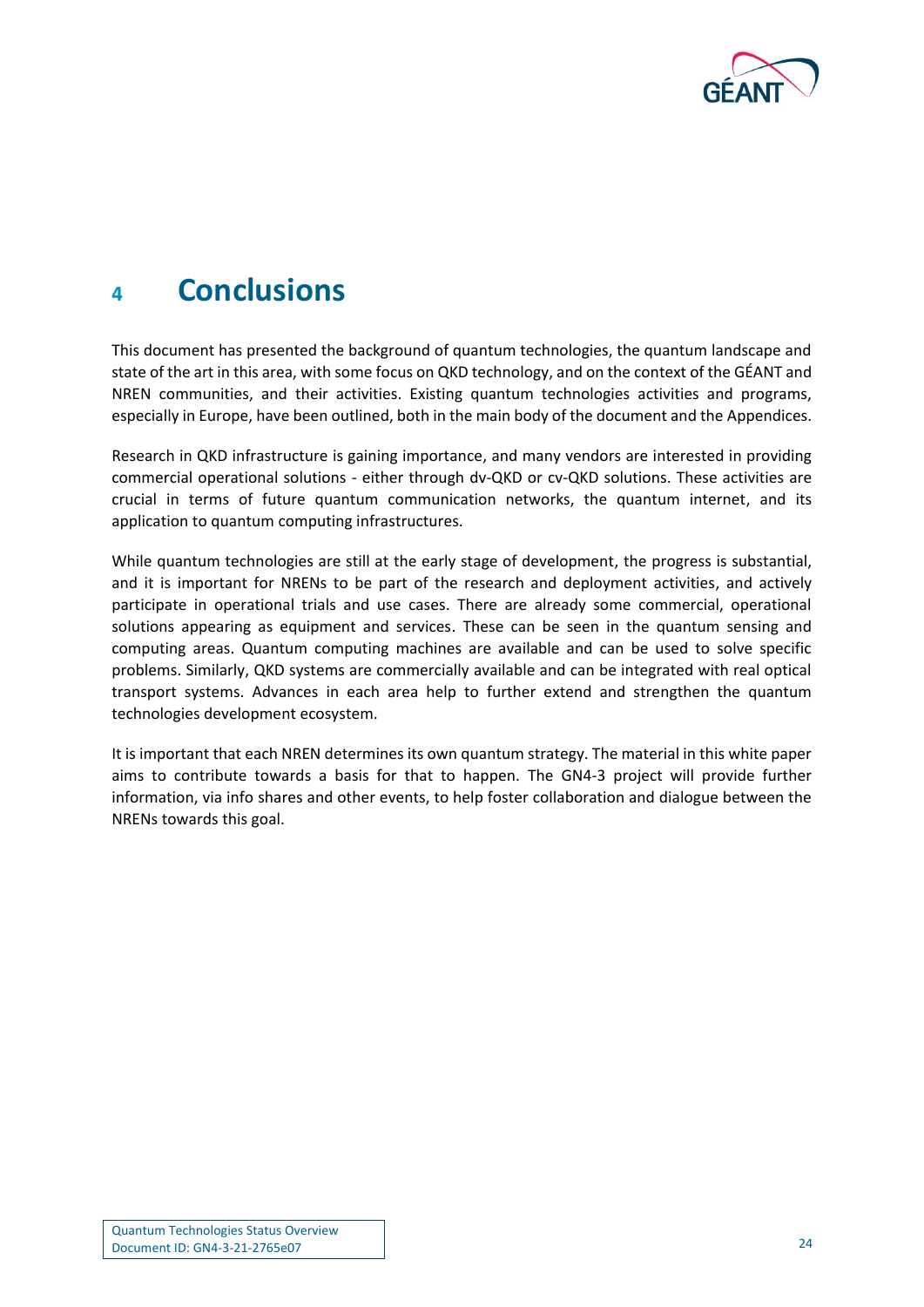

## <span id="page-25-0"></span>**Appendix A Transmission of Qubits**

For the transmission of (entangled) qubits two further terms and definitions are important: Bell-Pair and Teleportation. The following chapter will roughly explain these terms.

### <span id="page-25-1"></span>**A.1 Entanglement**

Particles can be linked with each other in many ways. Usually there is a relation between them, like in a crystal, but the particles still exist as independent entities. Entanglement describes the coupling of two particles (photons, electrons, etc.) in a specific quantum state. In that state the two participating particles do not exist anymore as a sum of independent particles, but they form a new particle, here called a Bi-particle. This Bi-particle is described with a non-local quantum-state-function. Thus, certain properties of the Bi-particle are valid in every widespread location of the quantum-state-function. If sometimes an interaction (a measurement) with the Bi-particle is realised, then the Bi-particle decays (it will be destroyed), but the fragments (i.e. the two contributing original particles) will have the identical properties at their respective location (only in that specific moment in time). This element of long-distance property-identity is used in quantum communication. See Section A.2.1 below.

### <span id="page-25-2"></span>**A.2 Bell-Pair**

Usually, the combination of two qubits forms an element in a four-dimensional state-space.

 $a|00\rangle + b|01\rangle + c|10\rangle + d|11\rangle$  (1)

(a, b, c, d are norm factors).

The combined two-qubit quantum-function is located in that state-space with an infinity of possible states. But for the transmission of entangled qubits only a subset of this state-space is important (it fulfils all requirements in the orthogonal information area), namely the four quasi-symmetrical states, the so-called Bell-Pairs:

 $|00\rangle + |11\rangle,$ |00> - |11>,  $|01$  +  $|10$ , |01> - |10>,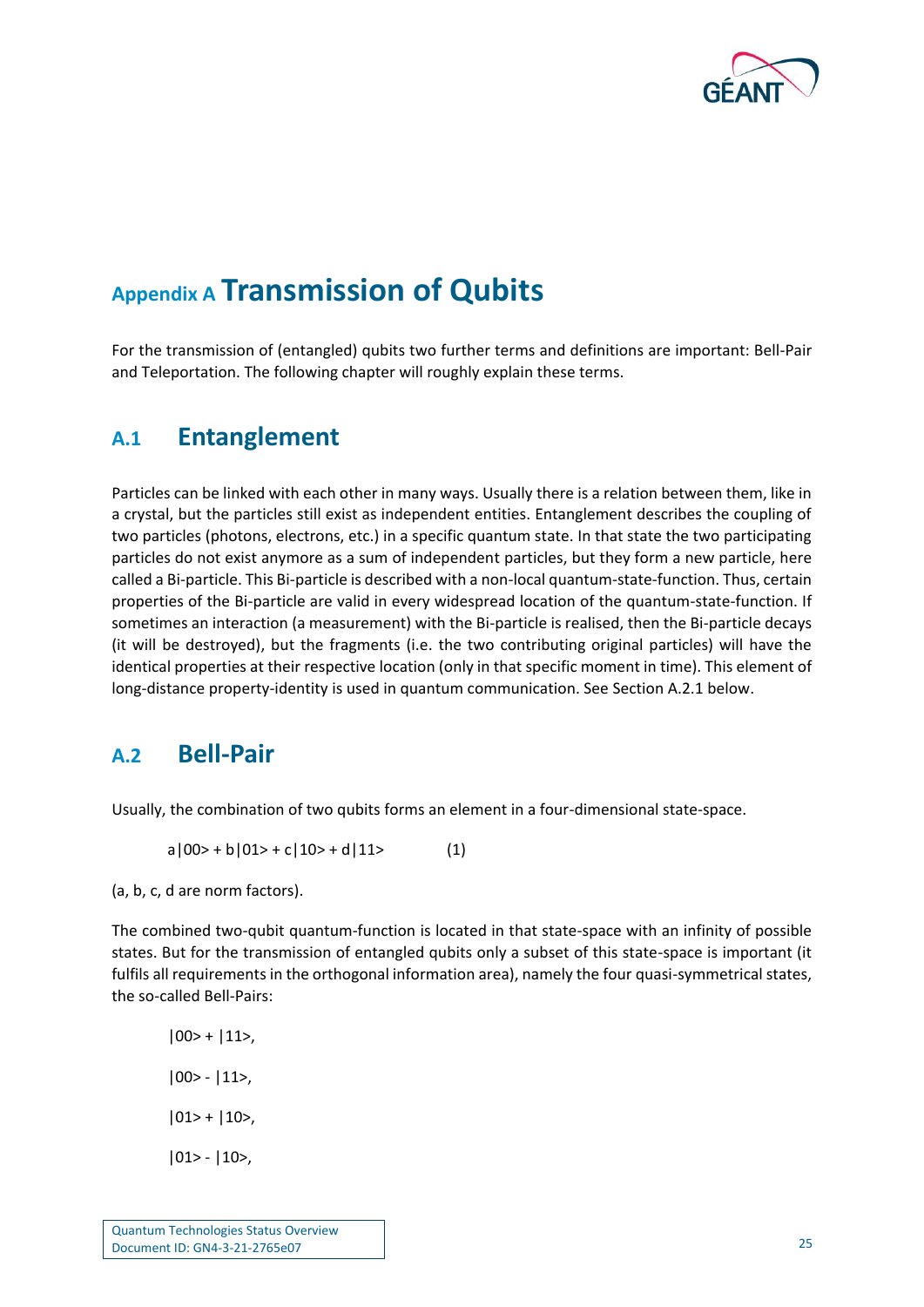

(Norm factors are skipped here for clarity.)

In addition, each of the above states can be transformed into any other of the three Bell-Pairs with a unitary quantum transformation, realised in local gate transformations. Thus, each Bell-Pair may represent any other Bell-Pair.

The transmission of Bell-Pairs is much easier to handle and control than the transmission of an arbitrary state function from the four-dimensional state space (see expression (1)). Bell-Pairs also have a maximum property of entanglement. Altogether this subset of two-qubit-states is very suitable for the purpose of transmitting other qubits.

#### <span id="page-26-0"></span>**A.2.1 Teleportation**

Using Bell-Pairs, one may easily transmit other entangled states in a kind of piggyback operation. This transmission is called quantum-teleportation, or simply teleportation.

Teleportation transports an unknown quantum state (a C-Qubit) from a source, Alice, and reproduces that still unknown quantum state at a destination, Bob. Afterwards, the unknown quantum state ceases to exist at source Alice, thus the so-called no-cloning theorem is still valid (no-cloning means that one cannot produce an identical copy of a quantum state – for principle, every copy process destroys the original quantum state).

The procedure is as follows:

- 1. At the beginning, an entangled Bell-Pair (A, B) will be distributed between source Alice and destination Bob. The entangled Bell-Pair A and B, as every entangled couple, forms a coherent bi-particle state, where A and B are not distinguishable ("they are the same").
- 2. Then the unknown qubit C will be entangled with the part A of the Bell-Pair at source Alice. This procedure includes (prior to the new entanglement) a measurement of both qubits A and C at source Alice and it is altogether called a Bell-measurement (measurement plus new entanglement).
- 3. With that Bell-measurement the two qubits (A, B) of the original Bell-Pair are migrated into independent states. But beforehand, the measurement of A put the two qubits A and B into identical states (one may say that the original common coherent quantum state of A and B is transformed into a classical double-measurement with exactly the same result for A and B because of quantum laws). This is described above in Section A.1.
- 4. At source Alice, the Bell-measurement of A and C has created one of four possible states, i.e. one of the combinations of 0 and 1. But both the Qubit A and C states are destroyed now with respect to their original state. Along a classical data channel, the 2-bit-information about the measurement result of (A, C) at source Alice will then be sent to destination Bob. With that classical 2-bit-information at destination Bob, a transformation of the B-Qubit will be applied. This final transformation (Pauli correction) will map the B-Qubit into the still unknown state of the C-qubit:  $B = > C$ .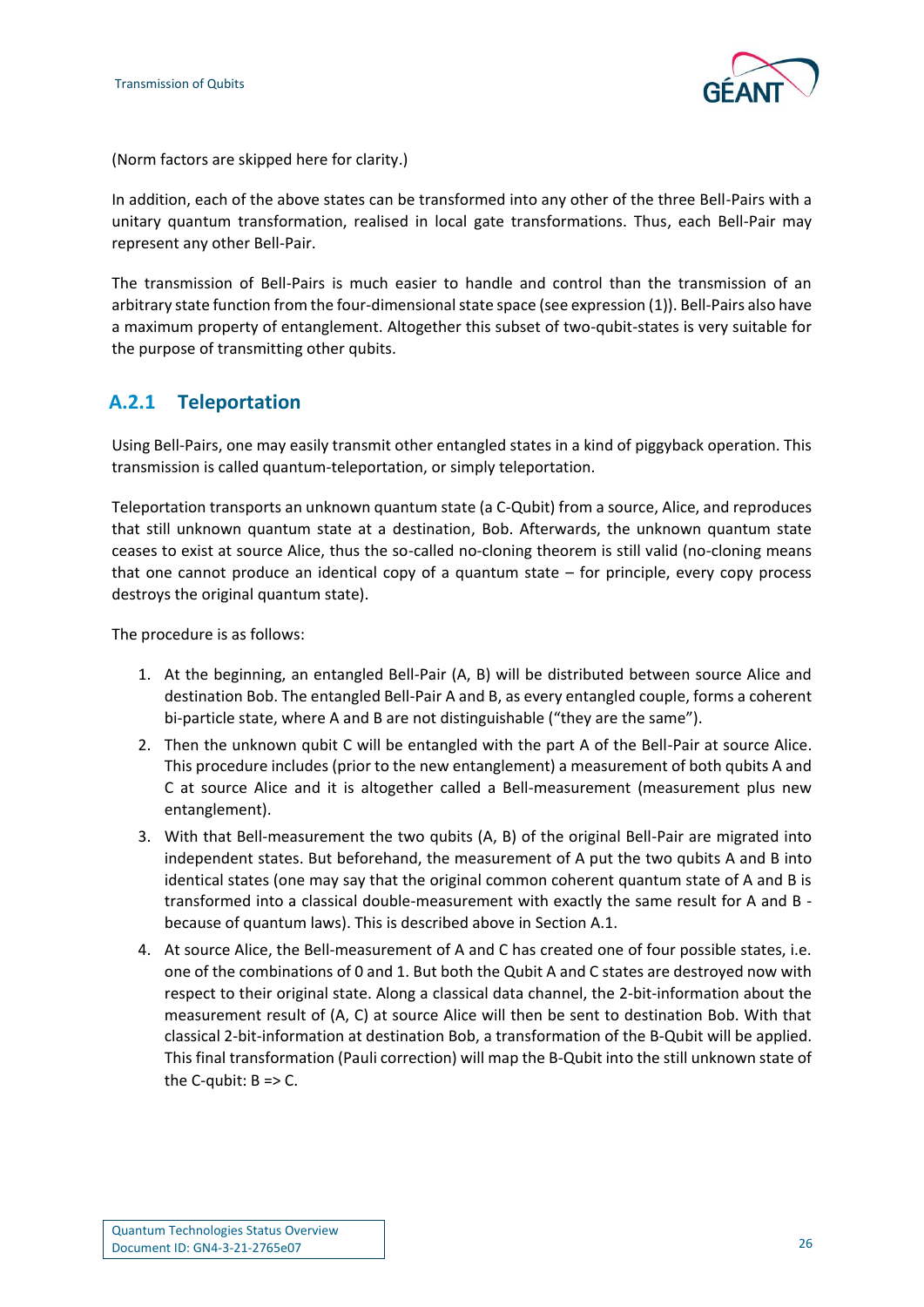



#### <span id="page-27-0"></span>Figure A.1: Teleportation

At the end, the unknown C-Qubit at source Alice will exist at destination Bob without ever moving via the network. The Quantum network has only distributed Bell-Pairs between Alice and Bob – and in addition, the traditional network between the quantum nodes would also have to transport two bits of information.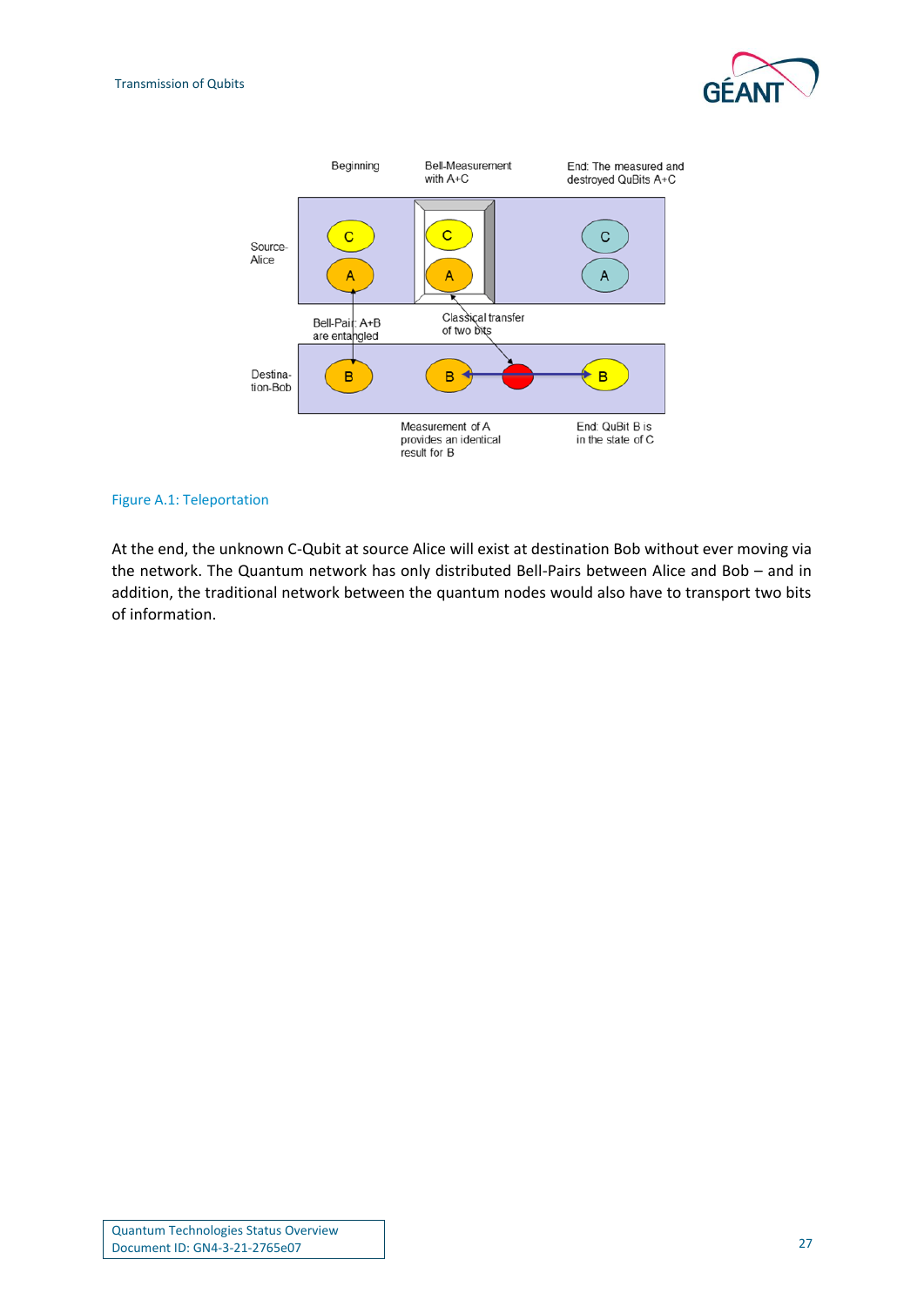

# <span id="page-28-0"></span>**Appendix B QKD Implementations and Protocols developed**

This section presents the development history and first practical implementations of the QKD scheme and equipment. These include first theoretical work and developed protocols by Bennett and Brassard. The systems were continuously improved together with overall optical technologies development. These were laboratory implementations, only in recent years commercial vendors started to provide commercial, operational grade solutions.

In 1984 Bennett and Brassard [\[BEN2014\]](#page-38-7) proposed a concept of Quantum Cryptography (or Quantum Key Distribution, QKD) where a secret and shared key is created between two parties "Alice" and "Bob". It guarantees that no eavesdropper "Eve" can obtain information regarding the key, and that there is no way to decrypt the communication between Alice and Bob that is sent via a public, assumed unsecure channel. [Figure B.1p](#page-28-1)resents the BB84 protocol by Bennet and Brassard (using horizontal, vertical, -45 degrees and +45 degrees polarisations.



<span id="page-28-1"></span>Figure B.1: The BB84 protocol by Bennet and Brassard (using horizontal, vertical, -45 degrees and +45 degrees polarisations [\[ZBI1998\]](#page-45-3)

This concept of the communication protocol relies on four different non-orthogonal quantum states (e.g. different polarisations of a photon) transmitted through a quantum channel to carry Alice's random key. In the example above, Alice assumes the use of the horizontal and the +45 degree polarisations for encoding the "0" and the vertical and -45 degree polarisations to encode the "1". It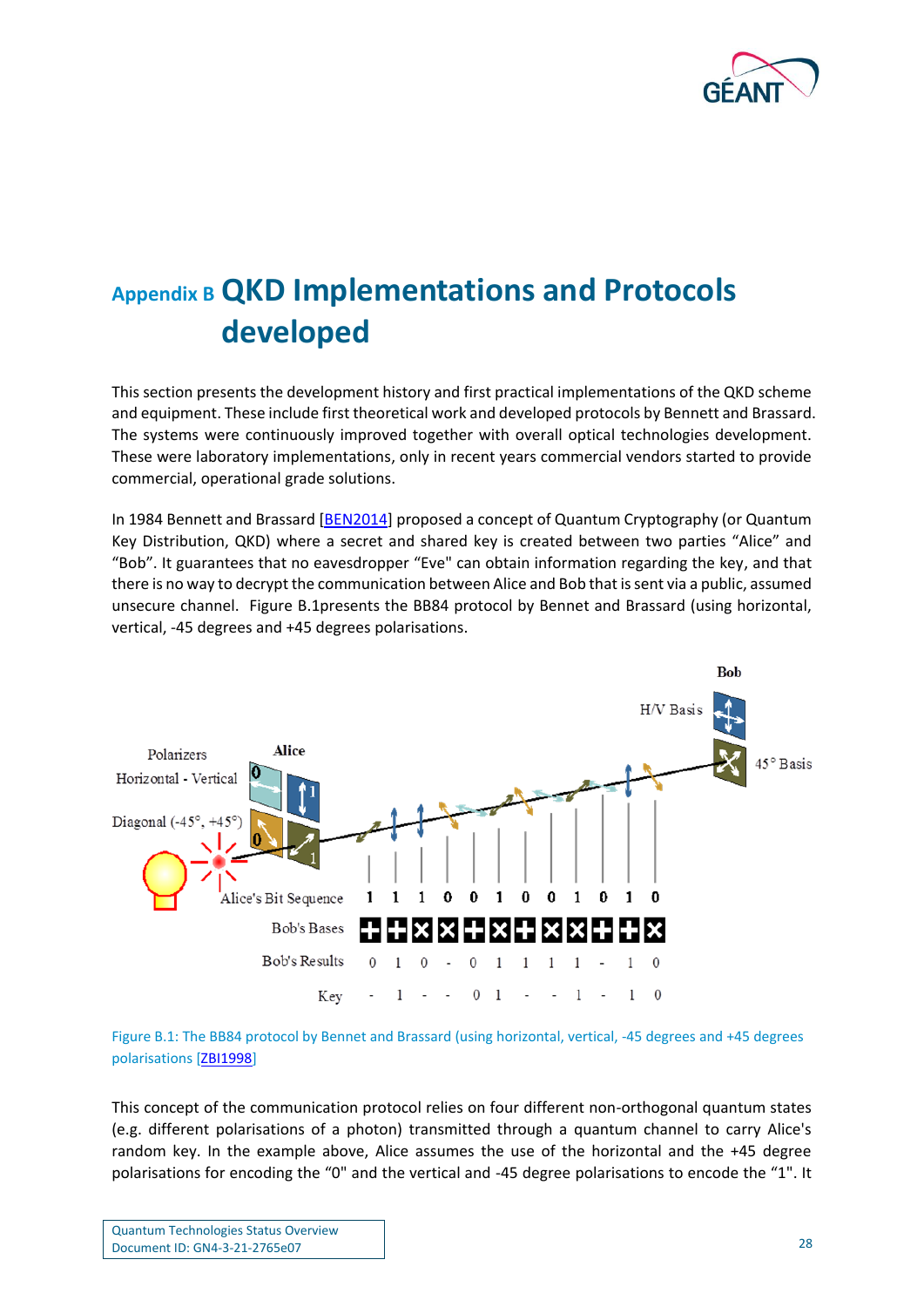

is important to record every polarisation decision from Alice when a quantum bit is sent over. At the same time, if Bob randomly uses either a polariser for diagonal polarisations or an alternative polariser that works in the horizontal/vertical direction (it is important for Bob to keep in memory every choice made and the state of polarisation that he measures) then, looking at the result, one sees that the probability of a random result is 50%, as it is the probability of using the wrong analyser. After exchange and transmission of photons with at least twice the number of bits as the final key, Bob discloses to Alice using the public channel the series of analysers that were used by him (however, without its results). In the next step, Alice performs a comparison of Bob's received sequence and returns information regarding the mapping between bits and photons that were sent by Alice. In this way, the shared key is composed of only compatible bits.

The BB84 protocol has been widely described and discussed but other protocols have also been developed. An example is a solution proposed by Ekert [\[EKE1991\]](#page-39-7). It relies on quantum correlations between Einstein-Podolsky-Rosen (EPR) pairs of particles. In this approach, the spin of one of the EPR pairs is measured and it is performed randomly and independently by each end. In the end, it is verified if the same detector basis was used. If the basis was indeed the same, results will be opposite due to the complete anticorrelation of the EPR particles. As a result, shared keys can be established in a similar way as in the BB84 protocol. In this approach, it is not required to generate random numbers so it does not impact security in this area. Results of the measurements are not determined prior to the measurement itself. If one considers in this case an eavesdropper that would perform measurements, it will result in the increase of the error rate of the exchanged key. Ekert's approach has the advantage that using EPR pairs is the certainty of exactly one particle arriving at each end of detectors.

In 1992, Bennett published a minimal QKD system - B92 [\[BEN1992\]](#page-38-8). It uses two non-orthogonal states to establish a secure connection between transmission ends. In this approach, Alice again sends a random and recorded sequence of quantum states corresponding to bits "0" and "1" to Bob where he measures each state he receives with either one of the projection operators that correspond to randomly recorded bits. In such a case, a pass state will be noted only in 50% of the bits that are inline and common between Alice and Bob. When the bits are different, a pass state will never be recorded. After exchanging at least four times the number of bits (the required length of the final key), Bob discloses over the public channel to Alice the accepted bits passed during measurements. In this way, the final key elements are derived. Looking at the protocol implementation, one can use normally polarised photons or photons with different phases.

There are a number of eavesdropping strategies that have been developed and widely described. In a simple scenario and configuration, one can assume that Eve can measure states sent by Alice and record pass/fail attempts. In this way, all "0" states from Alice and half of "1" states are revealed. Such an attempt will increase the error rate between Alice and Bob keys and alarm the presence of the eavesdropping technique. It is important to mention also that the QKD technique and transmission will have inherent errors even without the eavesdropper present. It is caused due to imperfect equipment and components - noise generated by detectors and erroneous detection of the wrong states. In such cases, techniques and procedures must be introduced that detect the mentioned errors but without disclosing more information to Eve. This is called Privacy Amplification and makes it possible to obtain a final corrected key that is used over the public channel.

In this scenario, both sides of the transmission need to be aligned regarding the random perturbation of bits in order to also randomise error positions. In the next step, the whole series are split into blocks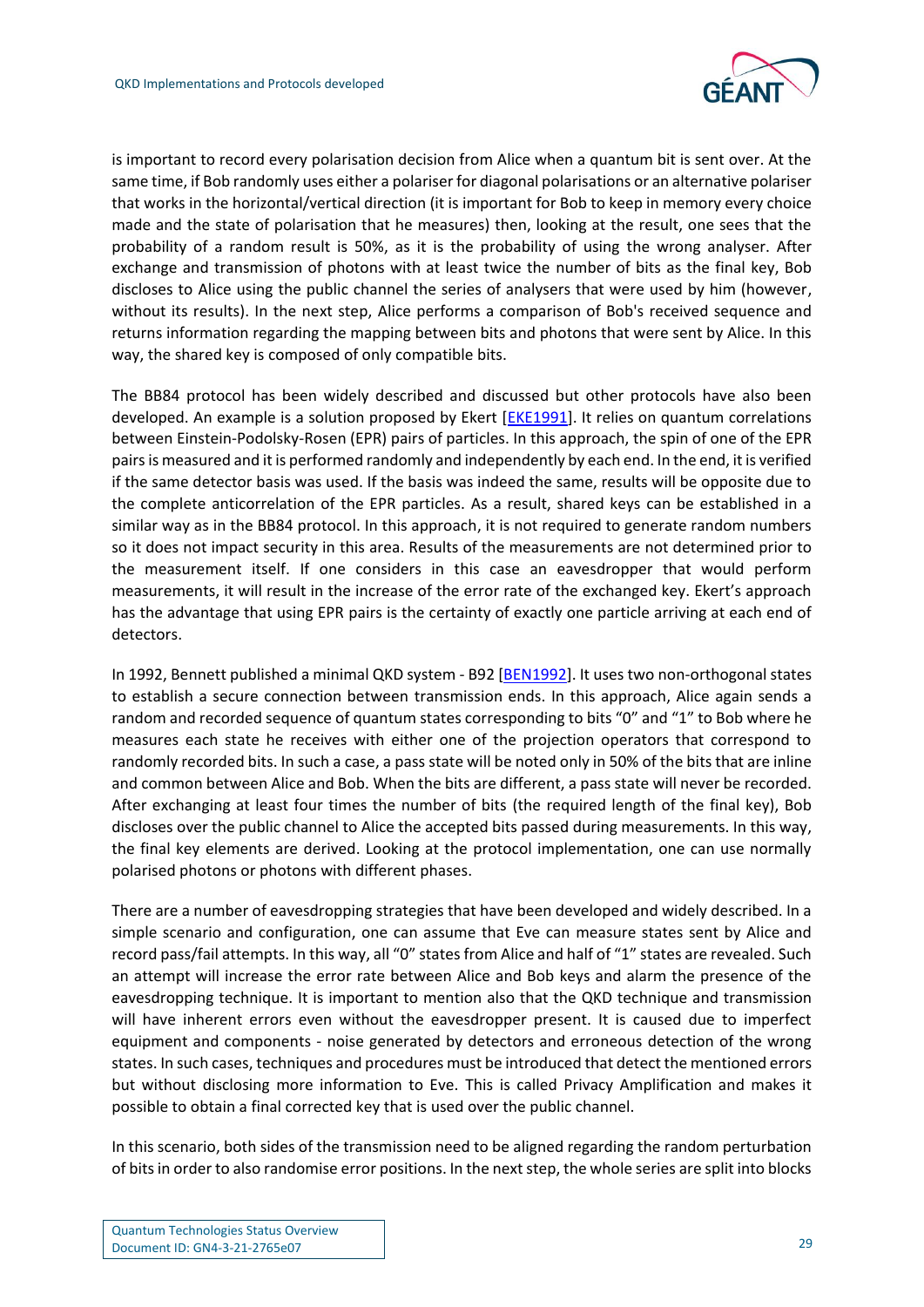

that are unlikely to have more than one error. The parity check on the blocks is performed and the last bit is not included so as not to disclose information about the whole process. When the parity check fails, the mentioned blocks are divided, and the parity check is performed again until the error is found. Such a process needs to be repeated with larger blocks, and until the recorder error rate is low. In the next step, the procedure is similar but instead of blocks a random subset of bits is used and bisection search is performed. In the end the keys are the same and can be used in further steps in encryption.

There have been several experimental implementations of QKD and the first one is assumed to have been performed by Bennet, Bessette, Brassard, Salvail and Smolin in 1989 (over approximately 32 cm and in the air environment) [\[BEN1992a\]](#page-38-11). Next, implementations constantly improved the distance and rates. They used phase coding and telecommunication fibres. In this attempt, photons were produced in wave packets and were linked through interferometers. Measuring constructive interference between the paths had the implication that when Alice and Bob used the same phase shift in their interferometers, they were the same bits.

QKD systems have also been experimentally tried at Los Alamos Laboratory in 1995 [\[HUG1995\]](#page-41-18). This system used 30 ps pulses at 1300 nm with a 10 kHz repetition rate at a distance of 1 km. There were also interferometers, built from a pair of 50/50 couplers and with a long path including an electrooptic nonlinear crystal as phase modulator, and a short path including an adjustable air-gap to equalise the two interfering paths at each end of the interferometer. To detect photons, an InGaAs avalanche photodiode was installed, and two ends were connected by a polarisation-maintaining fibre. The procedure for this experimental setup was prepared in the following way. In the first step, at both ends, random 1024 bit-keys were generated and recorded into a D/A converter. This D/A converter was controlled by the Alice clock reference and it adjusted the phase modulators before laser pulses were launched. During this procedure, on the other transmission end - Bob and its detector was open and the input signal recorded. The synchronisation of two ends was achieved by a separate transmission channel. After the keys were transmitted, Bob sent them back to Alice via a separate transmission channel. In the next stage, the BB82 protocol was used to establish the final shared key, and was corrected with the privacy amplification procedure. This whole process was repeated for the next blocks according to the required final key length.

Significant QKD transmission experiments and transmissions trials were also performed at the University of Geneva in the late 1990s in the applied physics group [\[ZBI1997\]](#page-45-4), [\[ZBI1998\]](#page-45-3). The setup and system operated at that time on a 23 km link between Nyon and Geneva using a standard telecom optical fibre. The overall layout and setup were close to the one in Los Alamos. The new element was the interferometric system with Faraday mirrors. It permitted better control of the system in various conditions. An interferometer is usually an unbalanced Michelson interferometer. The whole setup has significant advantages, two laser pulses have to travel the same path in arms, so the whole interferometer does not require calibration. On top of that, the Faraday mirrors allow bi-refringence compensation. The setup had notable stability and fringe visibility of 99.8% at a bit rate of 1 Hz. The resulting keys can have 20 kbit of length.

The above practical implementations have shown that the system can be operational and performance consequently improved. Existing QKD systems are expected to have up to 30dB of optical budget per link, and the experimental systems could achieve even 70-80 dB. Together with the optical performance, the QKD systems are being improved in terms of stability and operational environmental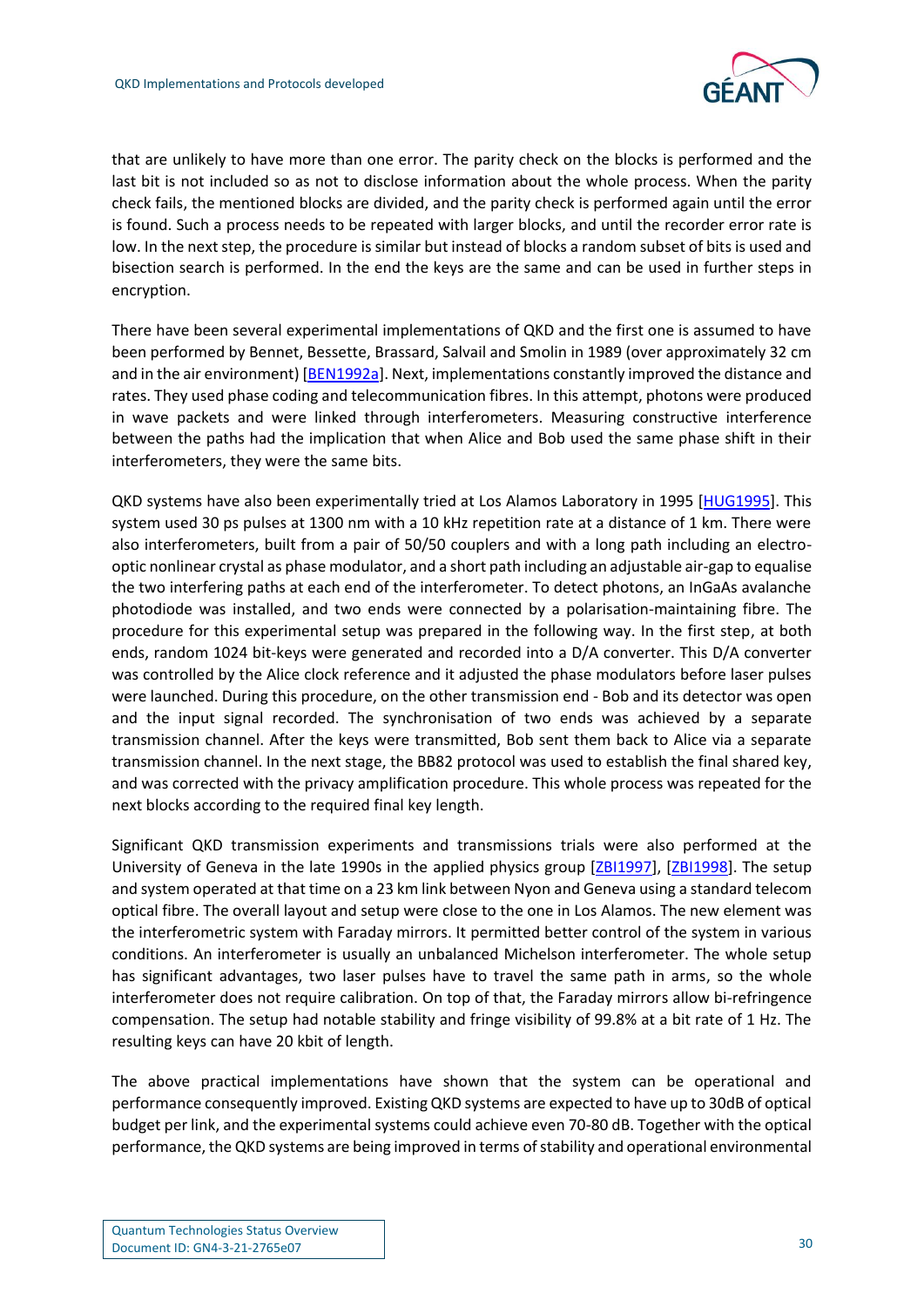

conditions. The interfaces and integration with other optical transport systems elements is continuously discussed and subject to standardisation activities.

## <span id="page-31-0"></span>**B.1 Coherent One-Way Protocol**

Coherent one-way protocol (COW) [\[COW2012\]](#page-39-14) is the quantum key exchange protocol mainly used in the new generation of IDQuantique devices [\[IDQD2020\]](#page-41-19). The COW protocol is a distributed-phasereference protocol (like differential phase shifting - DPS), which relies on the coherence between successive non-empty pulses to ensure the protocol security. In the COW, QKD protocol logical bits are encoded in time.

The encoding is provided by an intensity modulator, which generates weak pulses in specific time-bins. Each bit is encoded by sending a weak coherent pulse in one out of two possible time-bins (with the probability 50:50), while the other time-bin remains empty. These states can be discriminated by a simple time-of-arrival measurement on each state. In addition, a third state called a decoy sequence with both time-bins containing weak coherent pulses is randomly prepared.

In other words, the emitter (Alice) encodes bits using time slots containing either 0-pulses (no light) or μ-pulses (μ - average number of photons per pulse) with a mean number of photons of μ <1. Each logical bit of information is encoded by sequences of two pulses, μ-0 for a logical "0" or 0-μ for a logical "1". On the receiver side (Bob), two single-photon detectors are used to decode the bit value (Dbit) and to monitor the coherence (Dmon) of the received states. The Dbit times provide the raw key that can be used by Alice and Bob as the candidate secret key if the Dmon time of detections (coherence state) is maintained ([\[COW2012\]](#page-39-14)).

The advantage of COW is a simple and low-cost implementation. It is suitable for longer links as well, but with the penalty of a significant performance decrease. There, it is outperformed by more sophisticated protocols using both, time and phase domains (e.g. differential phase-time shifting protocol (DPTS)) ([\[COW2019\]](#page-39-15)) which are more costly for implementation.



<span id="page-31-1"></span>Figure B.2: Coherent one-way protocol (COW) protocol [\[ETSI2018\]](#page-40-11)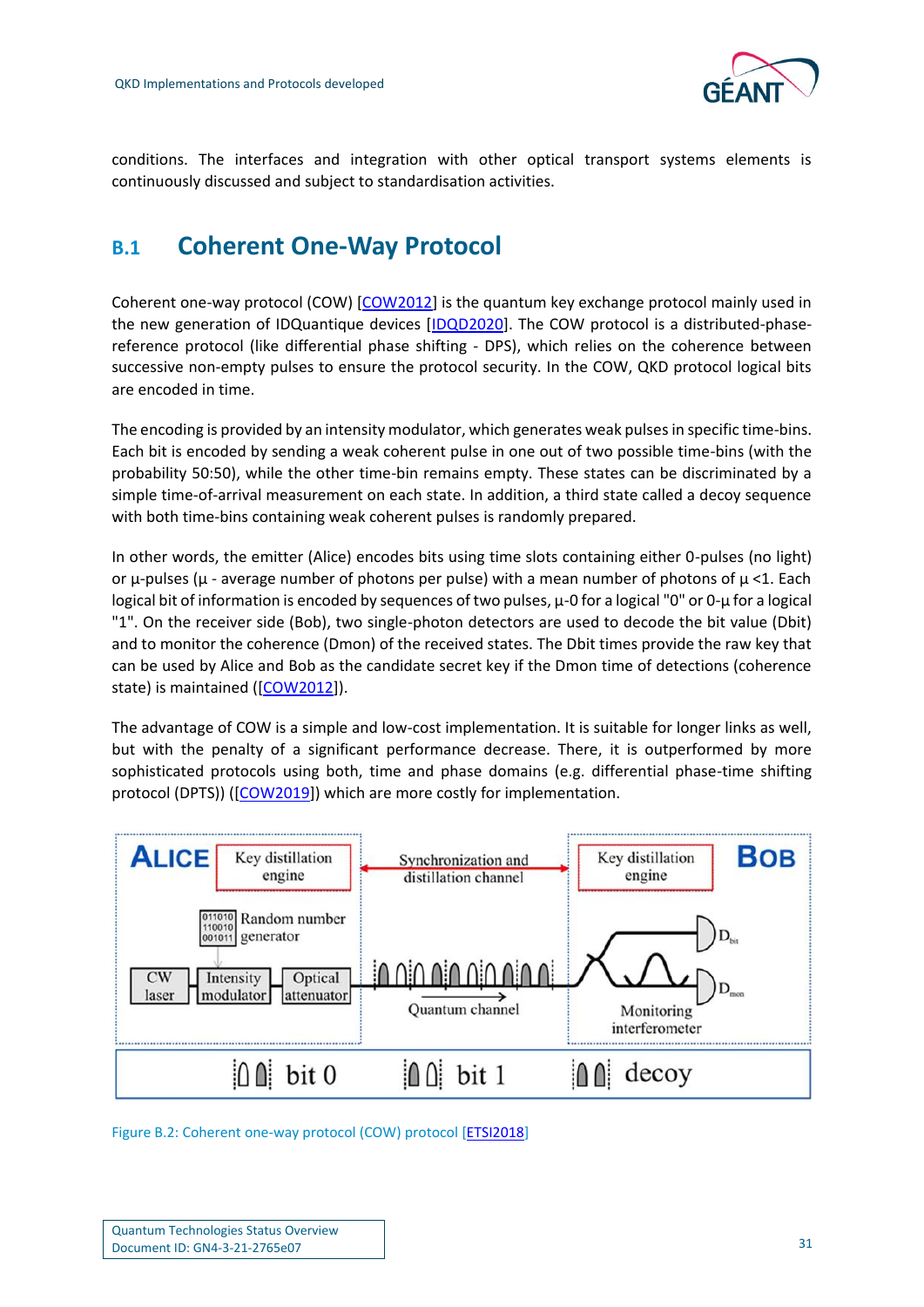

# <span id="page-32-0"></span>**Appendix C Projects Within the Quantum Flagship Programme**

## <span id="page-32-1"></span>**C.1 CiViQ**

"The goal of the CiViQ project is to open a radically novel avenue towards flexible and cost-effective integration of quantum communication technologies, and in particular Continuous-Variable QKD, into emerging optical telecommunication networks. CiViQ aims at a broad technological impact based on a systematic analysis of telecom-defined user-requirements. To this end CiViQ unites for the first time a broad interdisciplinary community of 21 partners with a unique breadth of experience, involving major telecoms, integrators and developers of QKD. The work targets advancing both the QKD technology itself and the emerging "software network" approach to lay the foundations of future seamless integration of both. The technological advantage will more specifically aim to:

- Design architectures and implement protocol extensions of flexible "software based" networks for midterm country-wide QKD reach for single span solutions, especially with integration with the existing systems in mind
- Drive CV-QKD systems and components up to TRL 6, derive standardised set of interfaces, also allowing a network-aware software defined functionality and open modular development, and pursue cost reduction by seamless integration of off-the-shelf components.
- Push CV-QKD performance boundary forward by developing high-performance photonic integrated circuits (PIC) for CV-QKD, i.e. opening the way for ultra-low cost systems, and improving further the CV-QKD hallmark coexistence capability with standard WDM channels, i.e. reducing dramatically the barriers to optical network co-integration.
- Prepare actively for next-generation networks by developing core enabling technologies and protocols aiming at quantum Communication over global distances with minimal trust assumptions.

CiViQ will culminate in a validation in a true telecom network environment. Project-specific network integration and software development work will empower QKD to be used as a physical-layer-anchor securing critical infrastructures, with demonstration in QKD-extended software-defined networks." [\[ExcerptCiViQ\]](#page-40-12)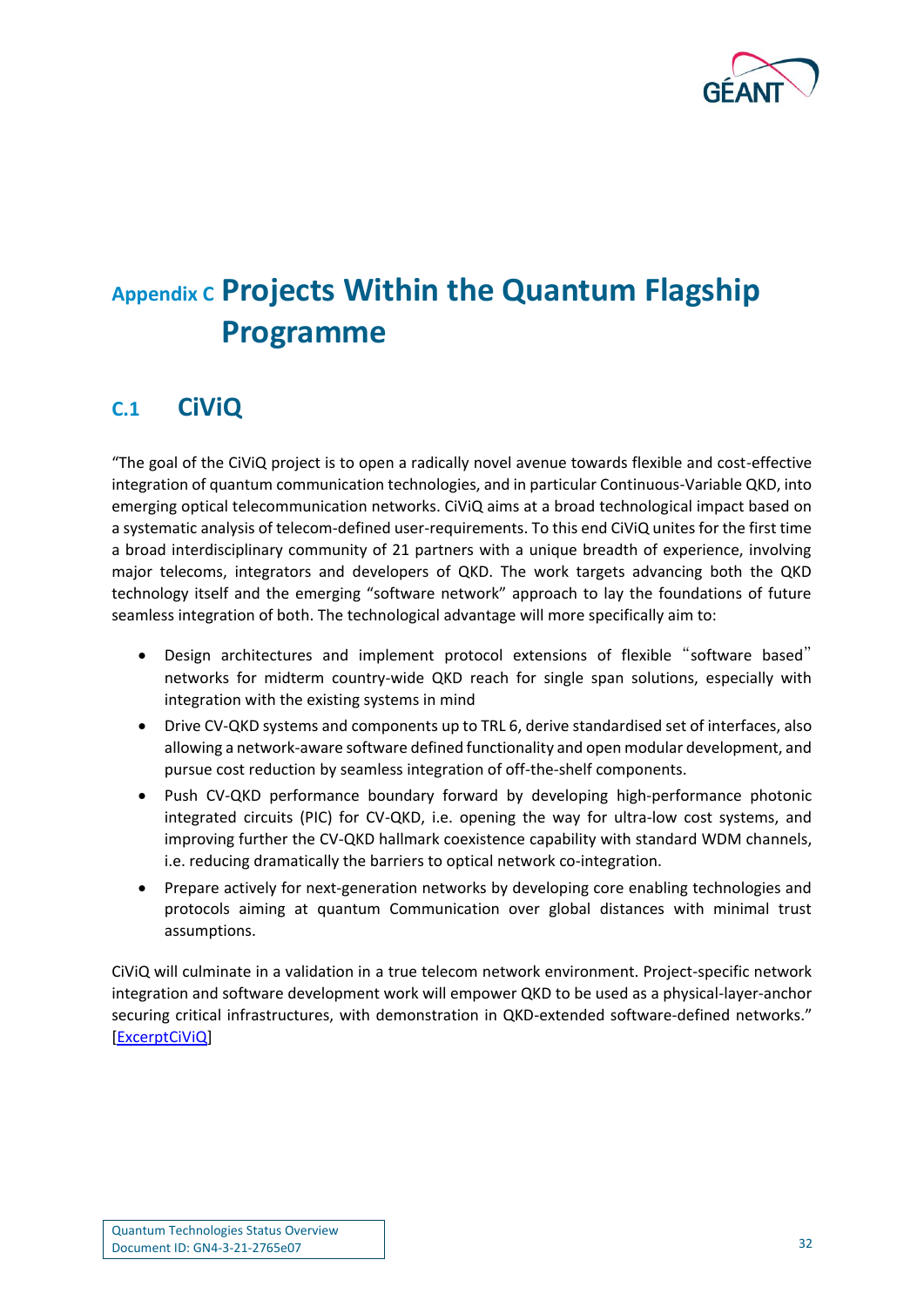

### <span id="page-33-0"></span>**C.2 OPENQKD**

"Establishment of the first QKD-enabled experimentation platform

- Innovation driver for future European cryptographic solutions
- Evaluation of QKD in many industry sectors
- Demonstrate vertical supply chain from QKD (physical layer) to end-user (application layer)
- Many test sites across Europe to maximise impact of the OPENQKD project activities.
- Open software standards and open access

#### Standardised interfaces

- Ensuring interoperability in the QKD eco-system
- Vertical APIs to link QKD to network encryption and application layer
- Horizontal key management layer to link QKD from different suppliers in the same node

#### Operation of use-cases deriving from Secure Societies needs

- Demonstration of more than 30 use-cases for QKD featuring:
	- realistic operating environments
	- end-user applications and support

#### Range of use-cases

- Secure and digital societies
	- Inter/Intra datacenter communication, e-Government, High-Performance computing, financial services, authentication and space applications, integration with post-quantum cryptography
- Healthcare
	- Secure cloud storage services and securing patient data in transit

Open, robust, reliable, modular and fully monitored testbed facility

- Attract external users (academic, SMEs, industry, public sector) to the testbed to experience QKD at first hand
- Open access policy to develop, test and evaluate new ideas, devices and applications beyond the project plan (e.g. QT Flagship outcomes)
- Incentives to participate in form of mini-projects; 1M€ reserved for subcontracting of future partners

Contribute to quantum cryptography standardisation and security certification efforts

- Follow and shape international progress of QKD standardisation
- Develop standards for coexistence and interoperability of QKD links and within ETSI
- Develop a Common Criteria framework for certification of QKD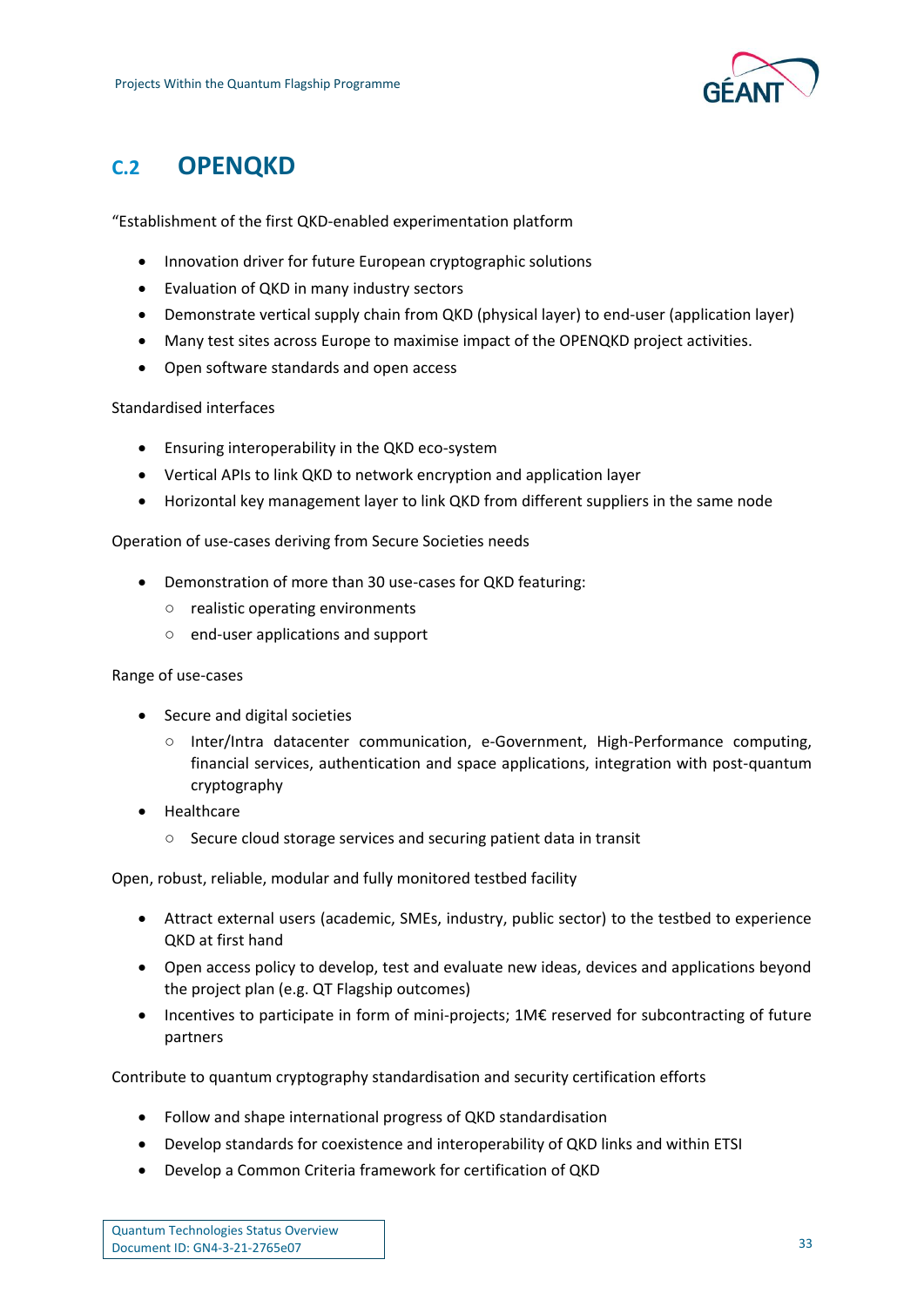

Lay the foundations for a Pan-European Quantum Network

- 4 large testbed sites and 12 demonstrator sites in 12 European countries
- Long distance cross-border links
- Testbed for free space QKD
- Test GÉANT fiber infrastructure for a future large scale quantum communication network
- Study of satellite QKD and development of interfaces to terrestrial QKD networks

Kick-start a competitive European QKD industry

- Industry standard QKD devices (high maturity); 23 devices operational in OPENQKD
- Next generation QKD systems based on new protocols and novel implementations:
	- Long distance QKD
	- MDI QKD
	- Twin Field QKD
	- Low cost CV-QKD
	- Hand-held QKD
	- Access QKD
- Adaptation of network encryption devices for QKD operation; 30 encryptors in OPENQKD
- End-user workshops to raise awareness of security industry
- Staff training to foster know-how on QKD deployment and operation at test sites."

[\[ExcerptOPENQKD\]](#page-40-13)

### <span id="page-34-0"></span>**C.3 QUAPITAL**

"The Quantum Photonic Intercity TrAnsmission Lattice (QUAPITAL) is an initiative aiming to continuously connect distant communication partners in Europe via utilization of the existing fiber telecom structures throughout Europe to connect capitals and other strategically important metropoles. In a first step the main nodes of the cross-border quantum network will be located in Central Europe. Initiative is led by QOQI Vienna, Austrian Academy of Sciences.

• QUAPITAL aims to secure unconditionally communication targeting the scalability required at commercial level.

The project focuses on unconditionally secure communication, blind computing and all kinds of long-distance interference experiments. These solutions are aimed to be closer to implementation at commercial level through QUAPITAL activities. These activities are related also with other quantum flagship pillars - communication, computing, metrology and imaging

• QUAPITAL will connect different research facilities all over Central Europe."

#### [\[ExcerptQUAPITAL\]](#page-40-14)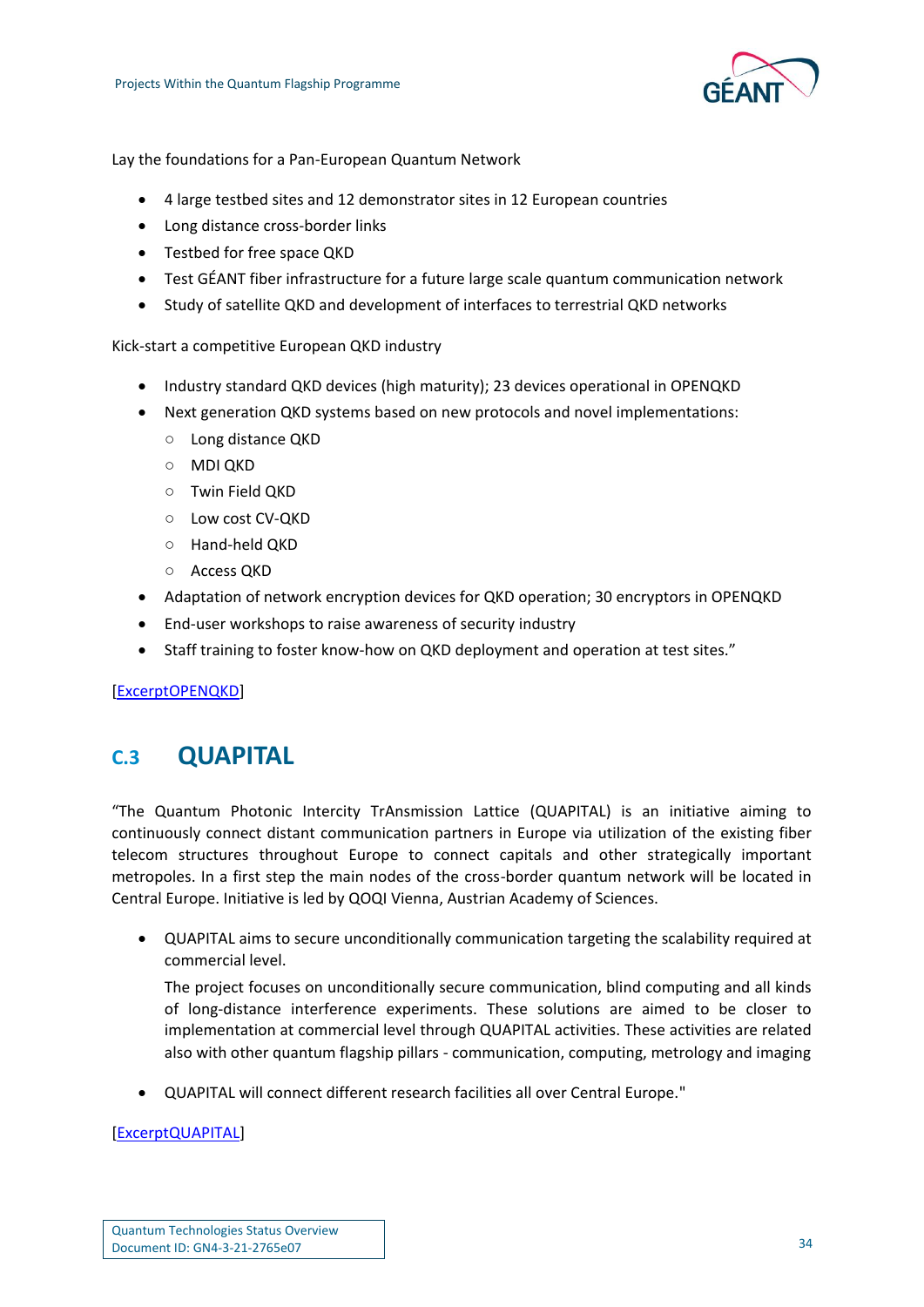

## <span id="page-35-0"></span>**C.4 S2QUIP**

"Scalable Two-Dimensional Quantum Integrated Photonics, S2QUIP, will develop scalable costeffective on-chip quantum photonic hybrid microsystems by integrating two-dimensional semiconductor materials (2DSMs) in state-of-the-art CMOS compatible nanophotonic circuits. S2QUIP will take advantage of the recent emergence of 2DSMs to achieve an efficient and coherent spinphoton interface incorporated into complex on-chip quantum photonic circuits resulting in portable, low-power consumption and market-scalable quantum photonics technologies. The use of 2DSMs provides extraordinary advantages over traditional semiconductor materials previously employed, due to their atomically-flat nature and intrinsic physical properties. Single photon generation in visible wavelengths has recently been demonstrated with 2DSMs, paving the way for S2QUIP to generate entangled photon states at record rates that will unlock new quantum technologies." [\[ExcerptS2QUIP\]](#page-40-15)

## <span id="page-35-1"></span>**C.5 QuPIC**

- "Random Number Generators (RNGs) generate random strings of bits that are used as keys in data encryption. These keys work with encryption algorithms and are crucial to ensuring data security. However, most commonly used RNGs do not generate truly random numbers, so encrypted data and communications are increasingly vulnerable to hackers. The most secure solution for ciphers is the use of Quantum Random Number Generators (QRNGs). These use quantum physics principles for true randomness.
- There are a number of barriers for QRNGs to be used in the market. Some existing QRNGs are too slow (i.e. only Mbps), some are not high-quality and all of them are too expensive. Also, QRNGs are 100mm2 or more, too large for many applications.

Quside as project coordinator will overcome these barriers with a QRNG chip called Qupic. It uses standard components and manufacturing procedures. It is high-quality and lightning-fast (up to tens of Gbps). The Qupic chip is so small that it can fit inside of a smartphone and so fast that it satisfies the needs of a data centre. Our manufacturing processes allow us to build this technology not just faster and smaller than our competitors, but also orders of magnitude cheaper.

The result will be a permanently secure infrastructure for data and communications.

• The QRNG market size will approach \$1 billion by 2020. Apart from security in servers, the cloud and connected devices, QRNGs are also used for complex simulations in scientific, financial and engineering applications. Our initial target markets will be: data centre security, random numbers as a service, IoT devices, large-scale numerical simulations and smartphones/laptops/tablets.

Quside as project coordinator is a technology start-up spun out from ICFO–The Institute of Photonic Sciences in 2017, developing quantum and photonic technologies using a fabless business model. "

[\[ExcerptQuPic\]](#page-40-16)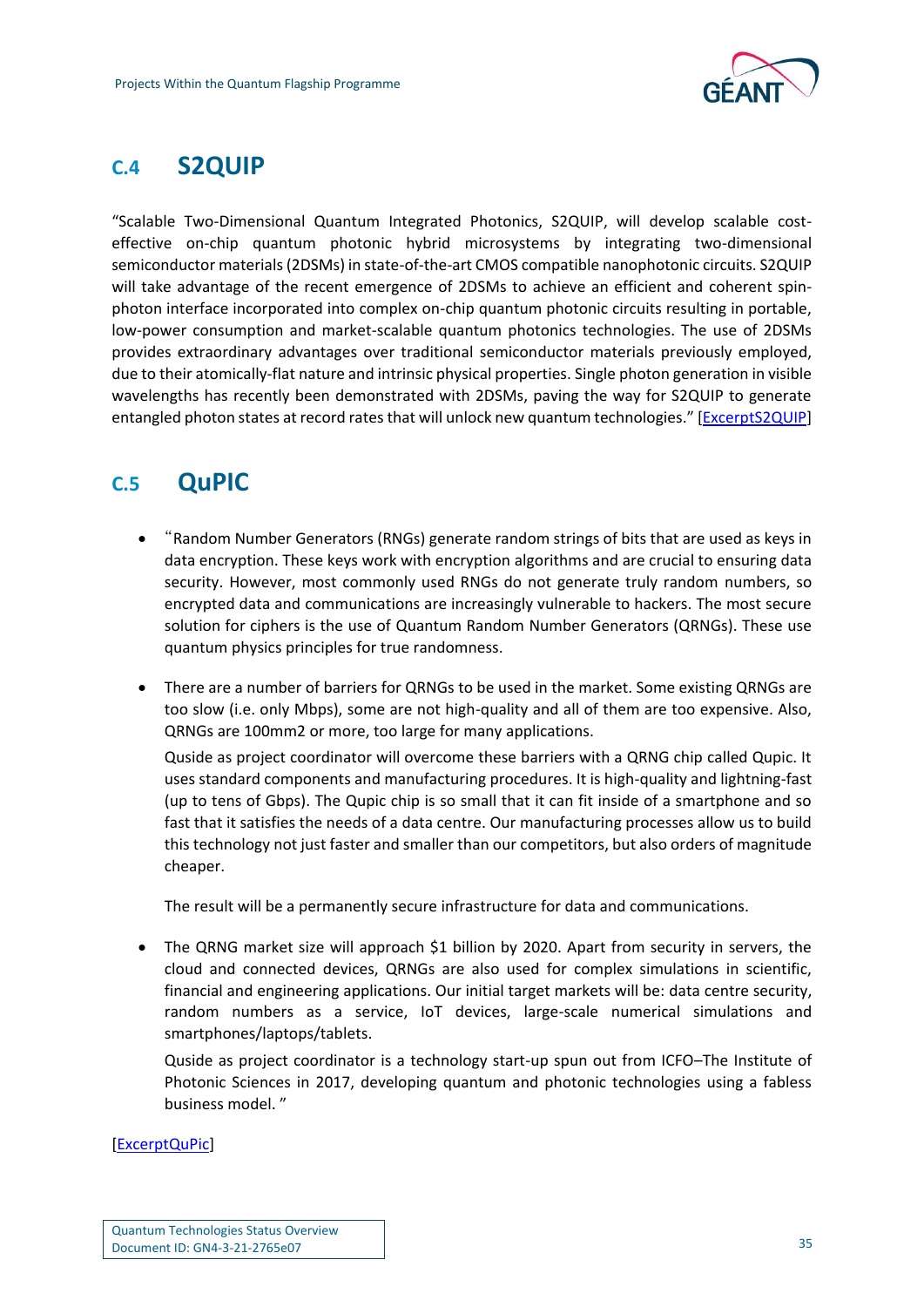

## <span id="page-36-0"></span>**C.6 Quantum Internet Alliance (QIA)**

• "The GOAL is to develop a Blueprint for a pan-European entanglement-based quantum internet, by developing, integrating and demonstrating all the functional hardware and software subsystems.

QIA's systematic Blueprint forms a system's architecture and design for a large-scale Quantum Internet. This Blueprint is based on a methodical improvement of all key components — many of which already now define the world-wide state of the art — guided by an overall systems design process including the verification and validation of all subsystems.

The future quantum internet will provide radically new internet applications by enabling quantum communication between any two points on Earth.

• The Quantum Internet Alliance (QIA) targets a Blueprint for a pan-European Quantum Internet by ground-breaking technological advances, culminating in the first experimental demonstration of a fully integrated stack running on a multi-node quantum network.

QIA will push the frontier of technology in both end nodes (trapped ion qubits, diamond NV qubits, neutral atom qubits) and quantum repeaters (rare earth-based memories, atomic gases, quantum dots) and demonstrate the first integration of both sub-systems. We will achieve entanglement and teleportation across three and four remote quantum network nodes, thereby making the leap from simple point-to-point connections to first multi-node networks. We will demonstrate the key enabling capabilities for memory-based quantum repeaters, resulting in proof-of-principle demonstrations of elementary long-distance repeater links in the real world, including the longest such link world-wide.

• Hand in hand with hardware development, QCI will realize a soft-ware stack that will provide fast, reactive control and allow arbitrary high-level applications to be realized in plat-formindependent software. QIA's industry partners examine real world use cases of application protocols and their hard-ware requirements. We validate the full stack on a small Quantum Internet by performing an elementary secure quantum cloud computation. We validate the design of the Blueprint architecture by a large-scale simulation of a pan-European Quantum Internet. Through synergy of leading industrial, academic and RTO partners, QIA's Blueprint will set the stage for a strong European Quantum Internet industry."

[\[ExcerptQIA\]](#page-40-17)

## <span id="page-36-1"></span>**C.7 QuantERA 2**

• "QuantERA is a network of 32 organisations from 27 countries, coordinated by the National Science Centre, Poland, supporting international research projects in the field of Quantum Technologies (QT). QuantERA answers the growing need for collaborative endeavours and common funding scheme within QT research, which due to its highly interdisciplinary nature cannot be confined to an individual institution or state. Through coordination of national and regional research funding programmes QuantERA avoids the problem of fragmentation of national efforts, encouraging transnational collaborations and leveraging Europe's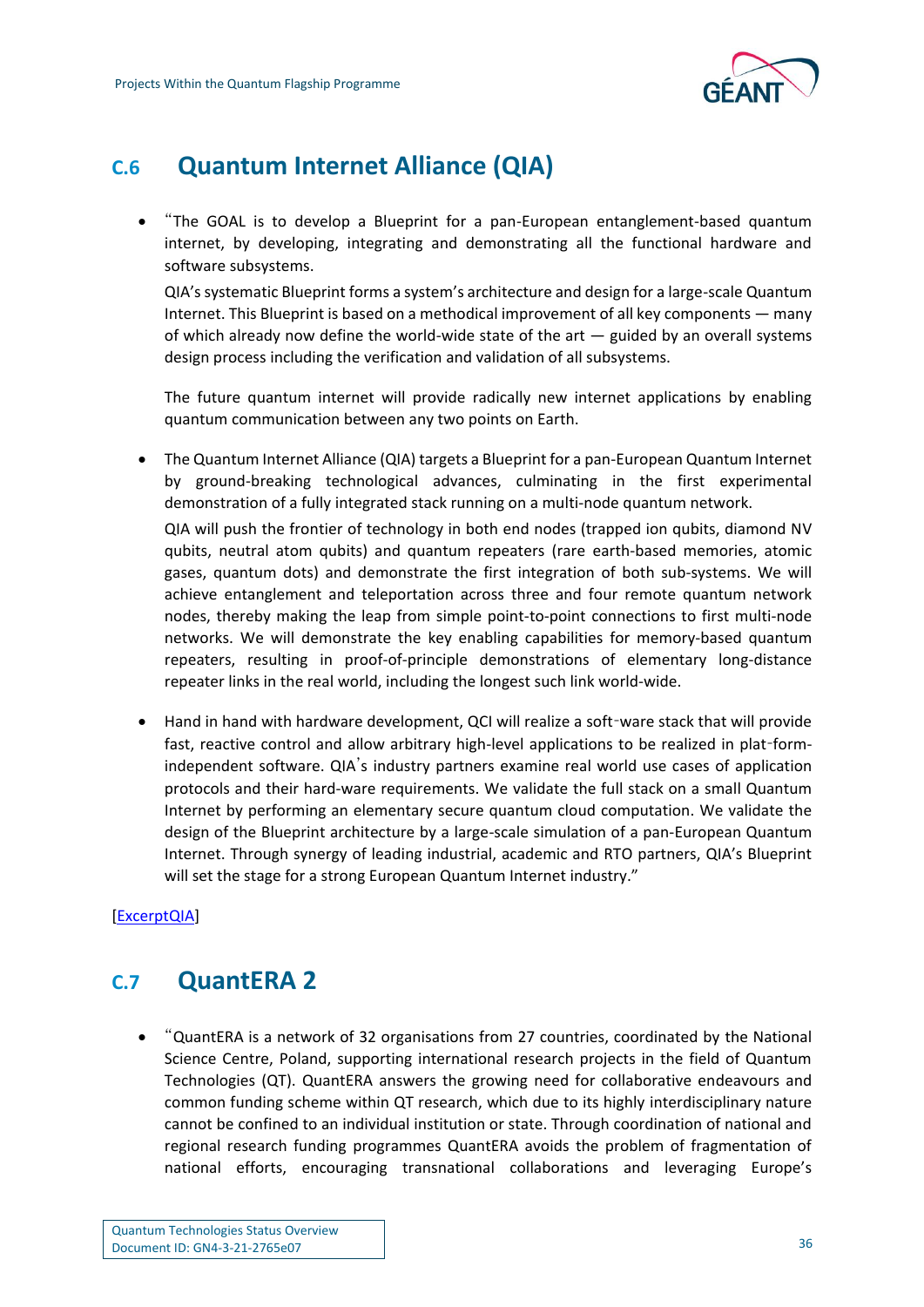

competitive advantage. Joint call for proposals for international research groups operating in QuantERA partner countries will become the first step to further integration.

• Launch of the call for proposals will be complemented by a range of additional activities aimed at stimulating cooperation within the research community, creating and maintaining links between academia and industry, building a toolkit on responsible research and innovation in QT, exchanging best practices, and engaging in a dialogue with policy makers about the design of future funding instruments. Altogether it will help in taking further steps on the road to unlocking the widely recognized industrial potential of QT in response to current societal needs and for the benefit of the public at large."

[\[ExcerptQuantERA\]](#page-40-18)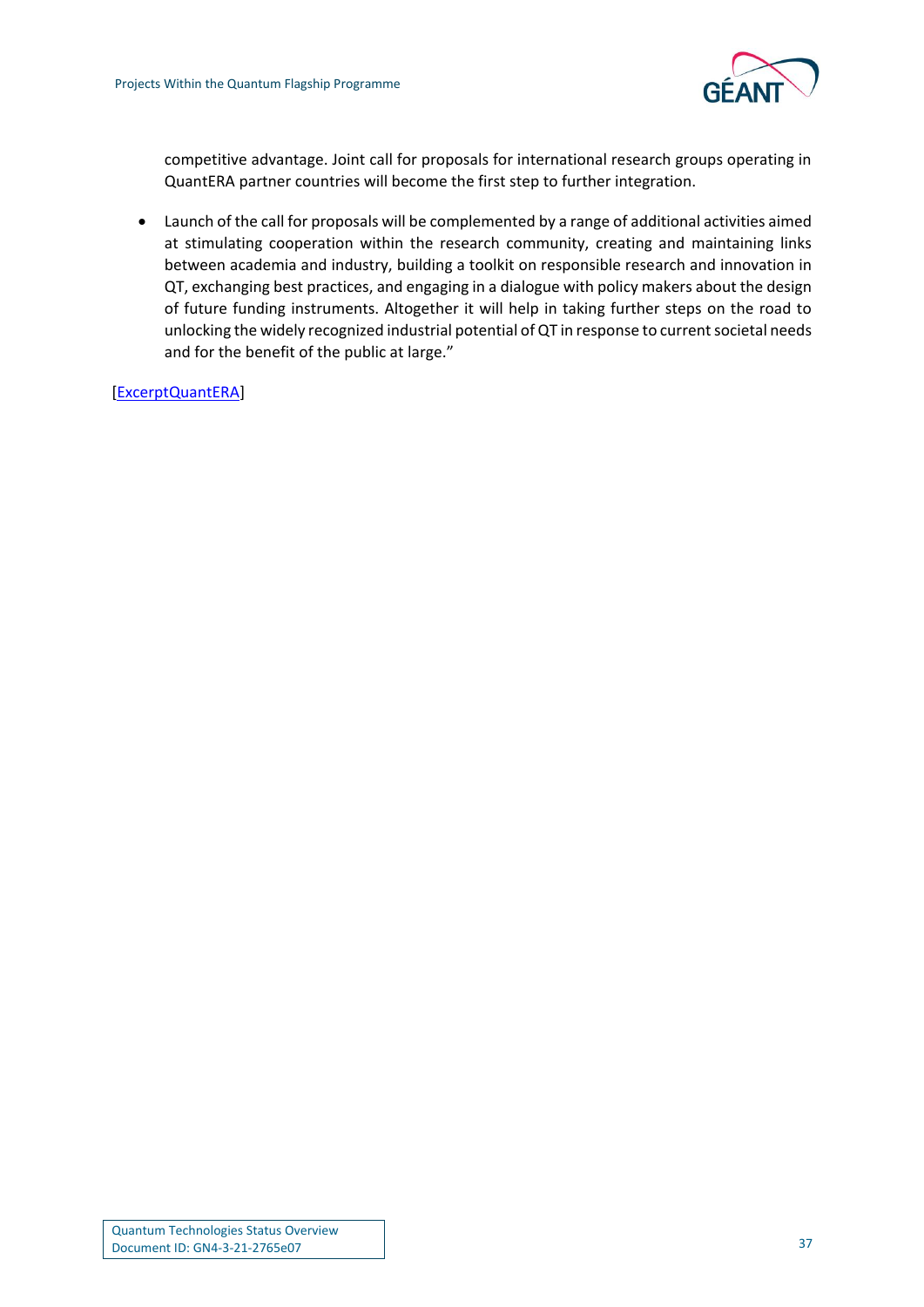

<span id="page-38-11"></span><span id="page-38-10"></span><span id="page-38-9"></span><span id="page-38-8"></span><span id="page-38-7"></span><span id="page-38-6"></span><span id="page-38-5"></span><span id="page-38-4"></span><span id="page-38-3"></span><span id="page-38-2"></span><span id="page-38-1"></span><span id="page-38-0"></span>

| [AIT2020]  | Quantum Technologies "Made in Austria" - AIT Coordinates Pilot Project of    |
|------------|------------------------------------------------------------------------------|
|            | European Quantum Communication Initiative (QCI),                             |
|            | https://www.globenewswire.com/news-                                          |
|            | release/2020/04/21/2019077/0/en/QUANTUM-TECHNOLOGIES-MADE-IN-                |
|            | AUSTRIA-AIT-COORDINATES-PILOT-PROJECT-OF-EUROPEAN-QUANTUM-                   |
|            | COMMUNICATION-INITIATIVE-QCI.html                                            |
| [ATA2020]  | Arash Atashpendar, QKD Simulator, Analysis and Online Simulation of          |
|            | Quantum Key distribution (QKD),                                              |
|            | https://www.qkdsimulator.com/                                                |
| [AWS2020]  | Amazon Braket,                                                               |
|            | https://aws.amazon.com/braket/                                               |
| [BAR2018]  | Ben Bartlett, A distributed simulation framework for quantum networks        |
|            | and channels, August 21, 2018,                                               |
|            | https://arxiv.org/abs/1808.07047                                             |
| [BAC2019]  | Dave Bacon, Programming a quantum computer with Cirq (QuantumCasts),         |
|            | CIRQ Google al Quantum, February 25, 2019,                                   |
|            | https://www.youtube.com/watch?v=16ZfkPRVf2w&feature=youtu.be                 |
| [BEN1992]  | Charles H. Bennett, Gilles Brassard, N. David Mermin, Quantum                |
|            | cryptography without Bell's theorem, Phys. Rev. Lett. 68, 557 - Published 3  |
|            | February 1992,                                                               |
|            | https://journals.aps.org/prl/abstract/10.1103/PhysRevLett.68.557             |
| [BEN1992a] | C.H. Bennett, F.Bessette, G. Brassard, L. Salvail, and J. Smolin, Journal of |
|            | Cryptol. 5, 3 (1992).                                                        |
|            | https://link.springer.com/article/10.1007/BF00191318                         |
| [BEN2014]  | Bennett, Charles H., Brassard, Gilles, "Quantum cryptography: Public key     |
|            | distribution and coin tossing". Theoretical Computer Science. Theoretical    |
|            | Aspects of Quantum Cryptography - celebrating 30 years of BB84. 560,         |
|            | Part 1: 7-11. doi:10.1016/j.tcs.2014.05.025,                                 |
|            | https://core.ac.uk/download/pdf/82447194.pdf                                 |
| [BMBF2020] | Bundesministerium für Bildung und Forschung (BMBF),                          |
|            | https://www.bmbf.de/                                                         |
| [BUL2009]  | Iulia Buluta, Franco Nori, Quantum Simulators, Oct. 2, 2009, Vol. 326,       |
|            | Science,                                                                     |
|            | https://dml.riken.jp/images/pub/nori/pdf/Science 326 108.pdf                 |
| [BUN2020]  | Bundesministerium fuer Bildung und Forschung, Quantentechnologien -          |
|            | von den Grundlagen zum Markt. Rahmenprogramm der Bundesregierung.            |
|            | January 2020,                                                                |
|            | https://www.bmbf.de/upload filestore/pub/Quantentechnologien.pdf             |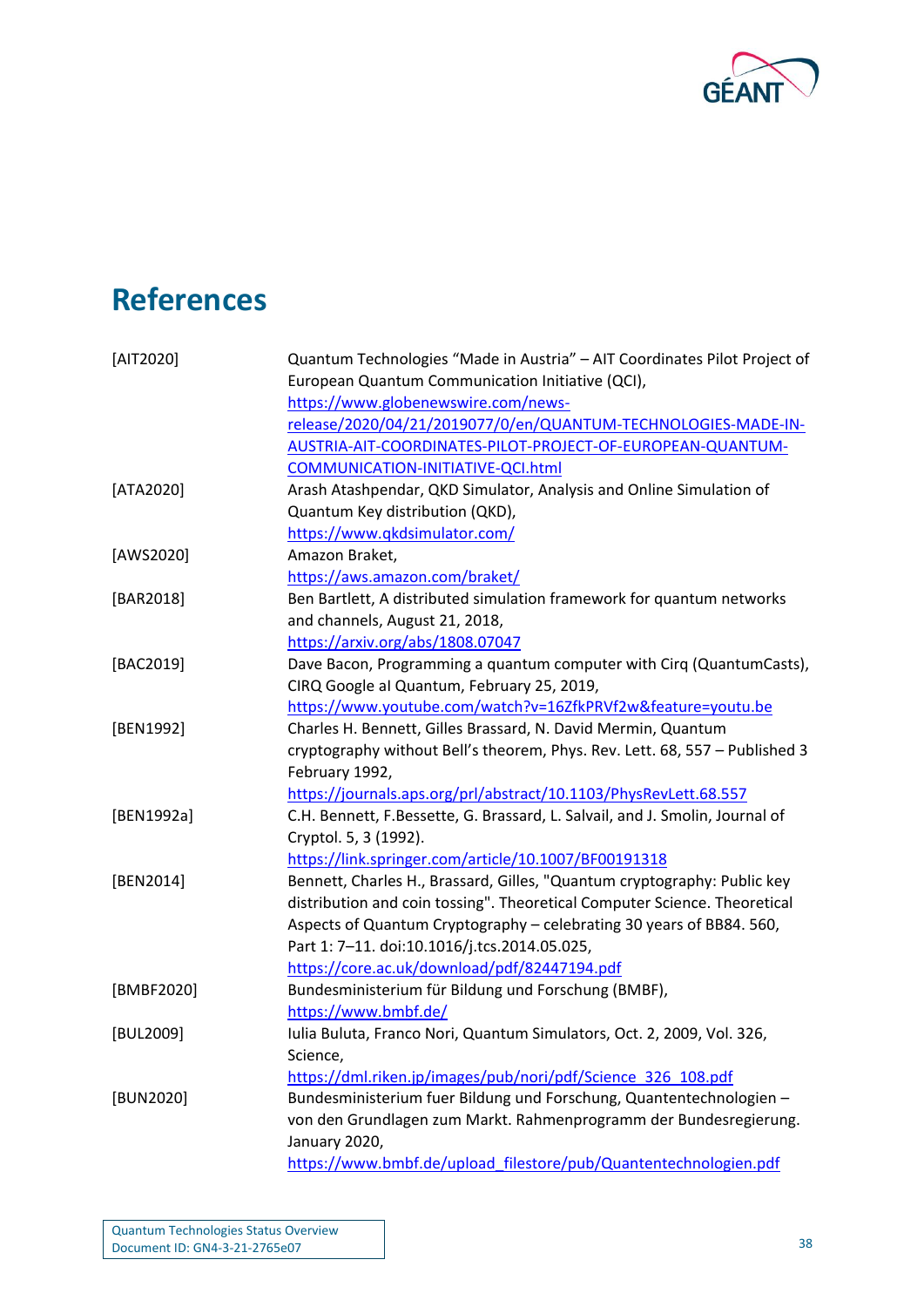



<span id="page-39-15"></span><span id="page-39-14"></span><span id="page-39-13"></span><span id="page-39-12"></span><span id="page-39-11"></span><span id="page-39-10"></span><span id="page-39-9"></span><span id="page-39-8"></span><span id="page-39-7"></span><span id="page-39-6"></span><span id="page-39-5"></span><span id="page-39-4"></span><span id="page-39-3"></span><span id="page-39-2"></span><span id="page-39-1"></span><span id="page-39-0"></span>

| [CEMS]      | http://cems.irb.hr/en/                                                        |
|-------------|-------------------------------------------------------------------------------|
| [CIR2012]   | J. Ignacio Cirac, Peter Zoller, Goals and opportunities in quantum            |
|             | simulation, Nature physics volume 8, pages 264-266(2012),                     |
|             | https://www.nature.com/articles/nphys2275                                     |
| [CIR2020]   | CIRQ,                                                                         |
|             | https://github.com/quantumlib/cirq                                            |
| [Cornell]   | https://arxiv.org/abs/1905.13641                                              |
| [COW2012]   | Khaleel, A. I. (2012). Coherent one-way protocol: Design and simulation.      |
|             | 2012 International Conference on Future Communication Networks.               |
|             | doi:10.1109/icfcn.2012.6206863                                                |
| [COW2019]   | Da Lio, B., Bacco, D., Cozzolino, D., Ding, Y., Dalgaard, K., Rottwitt, K., & |
|             | Oxenløwe, L. K. (2019). Experimental demonstration of the DPTS QKD            |
|             | protocol over a 170 km fiber link. Applied Physics Letters, 114(1)            |
|             | doi:10.1063/1.5049659                                                         |
| [CZIni]     | https://www.nikvtech.cz/                                                      |
| [DAH2017]   | Axel Dahlberg, Stephanie Wehner, SimulaQron - A simulator for developing      |
|             | quantum Internet software, 2019, Quantum Sci. Technol. 4 015001,              |
|             | https://arxiv.org/abs/1712.08032                                              |
| [DEP2021]   | Europe investing in digital: the Digital Europe Programme,                    |
|             | https://ec.europa.eu/digital-single-market/en/europe-investing-digital-       |
|             | digital-europe-programme                                                      |
| $[DIO2019]$ | Ivan B. Djordjevic, Discrete Variable (DV) QKD, In: Physical-Layer Security   |
|             | and Quantum Key Distribution, pp. 267-322, 2019,                              |
|             | https://link.springer.com/chapter/10.1007/978-3-030-27565-5_7                 |
| [DLR2020]   | Deutsches Zentrum für Luft und Raumfahrt (DLR), https://www.dlr.de            |
| [DOW2002]   | Jonathan P. Dowling, Gerard J. Milburn, Quantum Technology: The second        |
|             | Quantum Revolution, 2002,                                                     |
|             | https://arxiv.org/ftp/quant-ph/papers/0206/0206091.pdf                        |
| [DST2021]   | Government of India, Department of Science and Technology, Budget 2020        |
|             | announces Rs 8000 cr National Mission on Quantum Technologies &               |
|             | Applications,                                                                 |
|             | https://dst.gov.in/budget-2020-announces-rs-8000-cr-national-mission-         |
|             | guantum-technologies-applications                                             |
| [EKE1991]   | Ekert, Artur K., "Quantum cryptography based on Bell's theorem". Physical     |
|             | Review Letters. 67 (6): 661-663. Bibcode:1991PhRvL67661E.                     |
|             | doi:10.1103/PhysRevLett.67.661. PMID 10044956. S2CID 27683254                 |
| [ELL2020]   | Beatrice Marie Ellerhoff, Mit Quanten rechnen. Quantencomputer fuer           |
|             | Neugierige, Springer Spektrum, June 2020, ISSN 2197-6708 ISSN 2197-6716       |
|             | (electronic), ISBN 978-3-658-31221-3 ISBN 978-3-658-31222-0 (eBook),          |
|             | https://doi.org/10.1007/978-3-658-31222-0                                     |
| [ES2020]    | Report of the DOE Quantum Internet Blueprint Workshop, From Long-             |
|             | distance Entanglement to Building a Nationwide Quantum Internet, Feb. 5-      |
|             | 6, 2020,                                                                      |
|             | https://www.energy.gov/sites/prod/files/2020/07/f76/QuantumWkshpRpt           |
|             | 20FINAL Nav 0.pdf                                                             |
| [ESQ2020]   | Erwin Schrödinger Center for Quantum Science & Technology (ESQ),              |
|             | Austria,                                                                      |
|             | https://www.oeaw.ac.at/esq/home/                                              |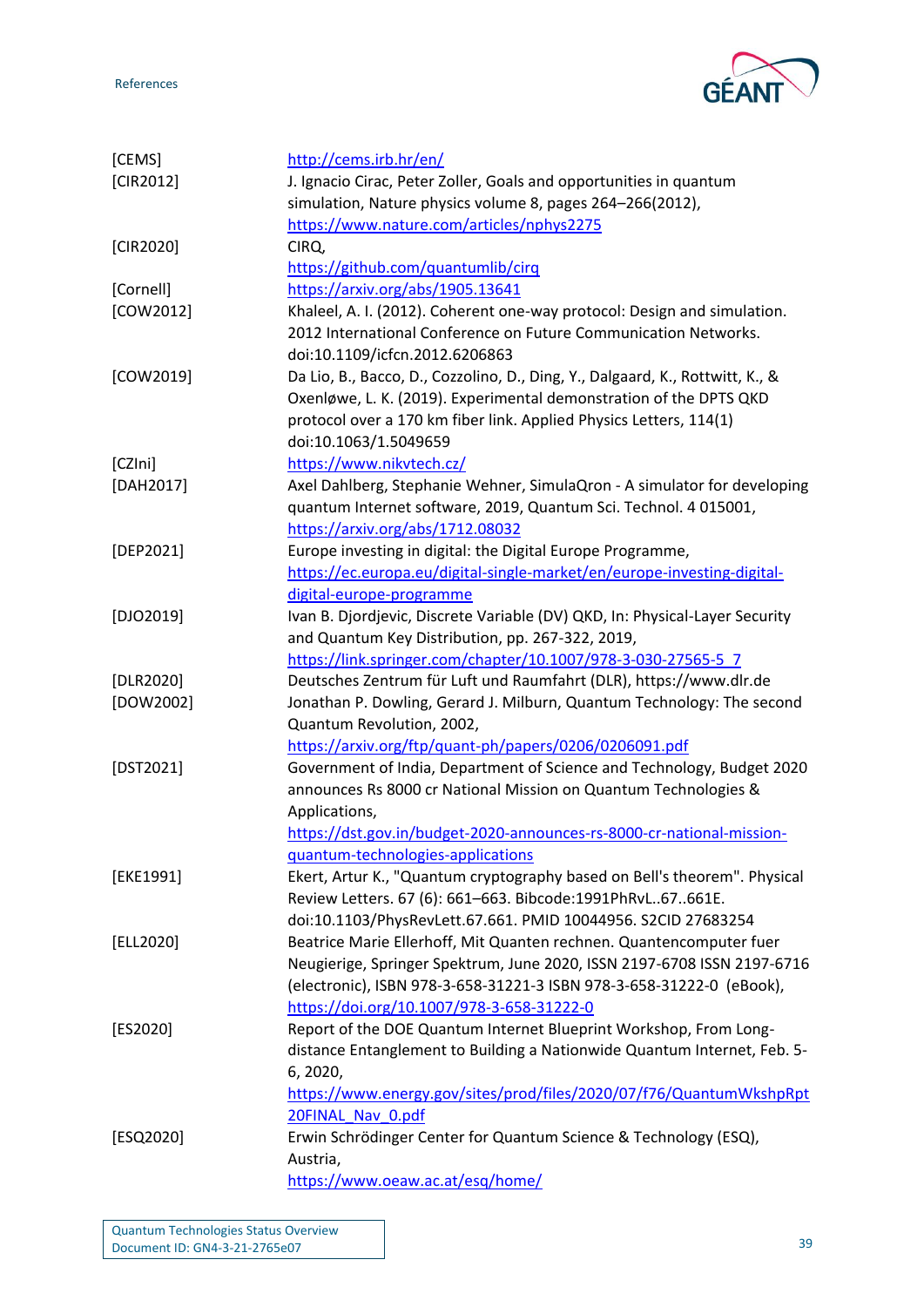

<span id="page-40-18"></span><span id="page-40-17"></span><span id="page-40-16"></span><span id="page-40-15"></span><span id="page-40-14"></span><span id="page-40-13"></span><span id="page-40-12"></span><span id="page-40-11"></span><span id="page-40-10"></span><span id="page-40-9"></span><span id="page-40-8"></span><span id="page-40-7"></span><span id="page-40-6"></span><span id="page-40-5"></span><span id="page-40-4"></span><span id="page-40-3"></span><span id="page-40-2"></span><span id="page-40-1"></span><span id="page-40-0"></span>

| [ETH2020]         | Quantum Engineering Initiative, ETH Zurich,                                    |
|-------------------|--------------------------------------------------------------------------------|
|                   | https://gei.ethz.ch/                                                           |
| [ETSI2018]        | ETSI GR QKD 003 V2.1.1                                                         |
|                   | https://www.etsi.org/deliver/etsi_gr/QKD/001_099/003/02.01.01_60/gr_           |
|                   | QKD003v020101p.pdf                                                             |
| [EUQCI25]         | https://ec.europa.eu/digital-single-market/en/news/estonia-latest-             |
|                   | country-sign-euroqci-initiative                                                |
| [EUQCI2020]       | EuroQCI Initiative,                                                            |
|                   | https://ec.europa.eu/digital-single-market/en/news/future-quantum-eu-          |
|                   | countries-plan-ultra-secure-communication-network                              |
| [EUQCI2021]       | https://ec.europa.eu/digital-single-market/en/news/recommendations-            |
|                   |                                                                                |
|                   | priorities-and-rd-activities-quantum-commmunication-infrastructure             |
| [ExcerptCiViQ]    | https://civiquantum.eu/about-civiq/                                            |
| [ExcerptOPENQKD]  | https://openqkd.eu/                                                            |
|                   | https://openqkd.eu/objectives/#be656b6beb0dc3624                               |
|                   | https://opengkd.eu/objectives/#ec540c31f4c9f452b                               |
|                   | https://opengkd.eu/objectives/#d062d8dd93a31e897                               |
|                   | https://openqkd.eu/objectives/#6617f5ccc24a4e44f                               |
|                   | https://openqkd.eu/objectives/#b1fac3f06e4192091                               |
|                   | https://opengkd.eu/objectives/#d2856ff44ed932697                               |
|                   | https://openqkd.eu/objectives/#c94f3f0ce0d2ef924                               |
|                   | https://opengkd.eu/objectives/#b870f0d6ecf8e3644                               |
| [ExcerptQIA]      | https://qt.eu/about-quantum-flagship/projects/qia-quantum-internet-            |
|                   | alliance/                                                                      |
| [ExcerptQuantERA] | https://quantera.eu/                                                           |
| [ExcerptQUAPITAL] | https://quapital.eu/                                                           |
| [ExcerptQuPic]    | https://cordis.europa.eu/project/id/826674                                     |
| [ExcerptS2QUIP]   | https://qt.eu/about-quantum-flagship/projects/s2quip-scalable-two-             |
|                   | dimensional-quantum-integrated-photonics/                                      |
| [FED2019]         | A. K. Fedorov et al, Quantum technologies in Russia, 2019 Quantum Sci.         |
|                   | Technol.4, 040501,                                                             |
|                   | https://iopscience.iop.org/article/10.1088/2058-9565/ab4472/pdf                |
|                   |                                                                                |
| [FEN2021]         | Coco Feng, China Telecom launches quantum encrypted phone calls on             |
|                   | smartphones in a new pilot programme, South China Morning Post, Jan. 7,        |
|                   | 2021,                                                                          |
|                   | https://www.scmp.com/tech/innovation/article/3116659/china-telecom-            |
|                   | launches-quantum-encrypted-phone-calls-smartphones                             |
| [FERSAT]          | https://www.fer.unizg.hr/zkist/FERSAT/projekt                                  |
| [FortezaReport]   | Quantique : Le Virage Technologique Que La France Ne Ratera Pas Paula          |
|                   | Forteza (French MP), Jean-Paul Herteman, Iordanis KERENIDIS (CNRS)             |
|                   | https://forteza.fr/wp-content/uploads/2020/01/A5_Rapport-quantique-            |
|                   | public-BD.pdf                                                                  |
| [FRA2020]         | Fraunhofer Gesellschaft,                                                       |
|                   | https://www.fraunhofer.de/en.html                                              |
| [FrenchQPlan]     | https://www.gouvernement.fr/en/quantum-plan                                    |
| [FRI2008]         | A. Friedenauer, H. Schmitz, J. T. Glueckert, D. Porras, T. Schaetz, Simulating |
|                   | a quantum magnet with trapped ions, Nature Physics volume 4, pages 757-        |
|                   | 761(2008),                                                                     |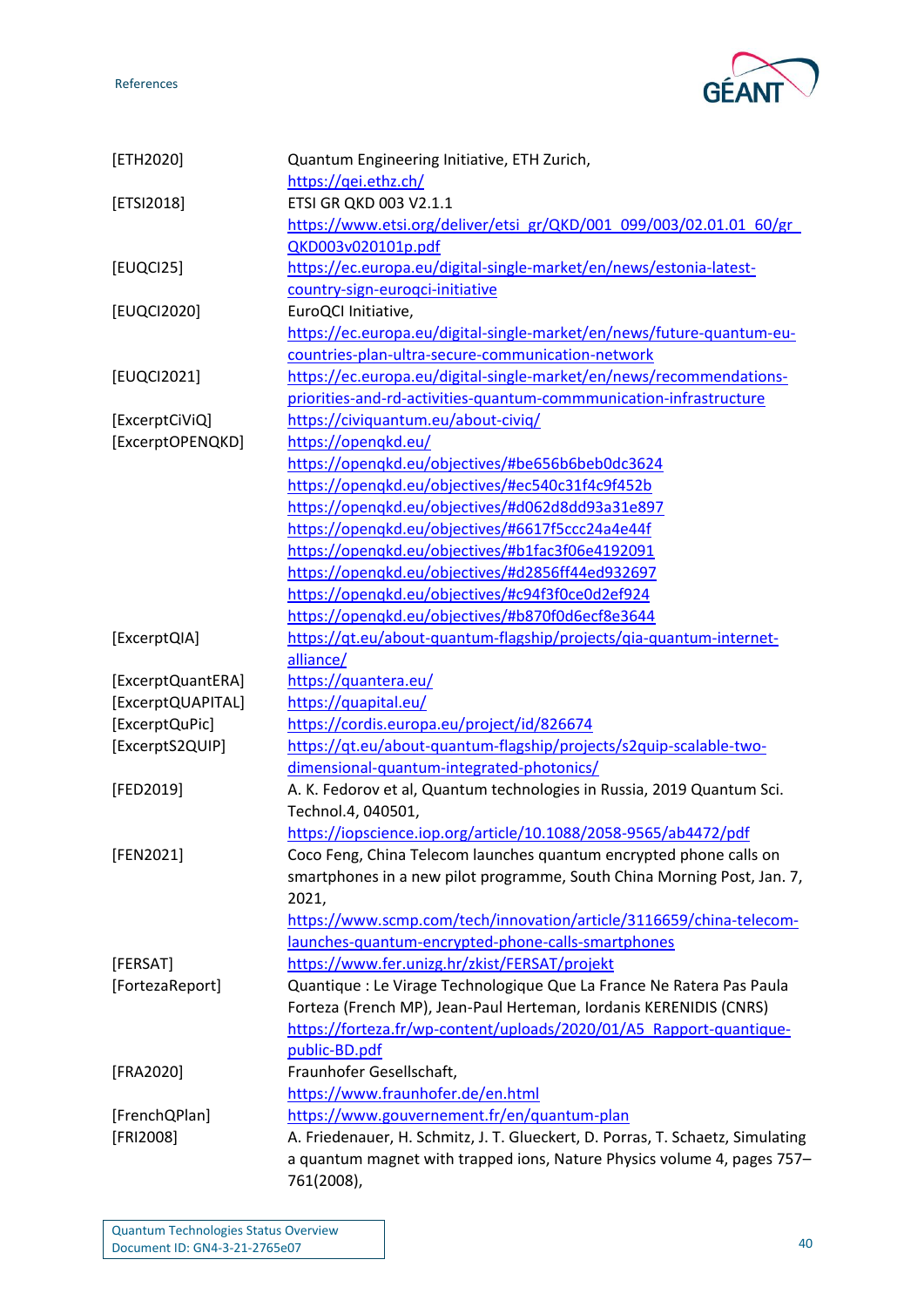

<span id="page-41-19"></span><span id="page-41-18"></span><span id="page-41-17"></span><span id="page-41-16"></span><span id="page-41-15"></span><span id="page-41-14"></span><span id="page-41-13"></span><span id="page-41-12"></span><span id="page-41-11"></span><span id="page-41-10"></span><span id="page-41-9"></span><span id="page-41-8"></span><span id="page-41-7"></span><span id="page-41-6"></span><span id="page-41-5"></span><span id="page-41-4"></span><span id="page-41-3"></span><span id="page-41-2"></span><span id="page-41-1"></span><span id="page-41-0"></span>

|             | https://www.nature.com/articles/nphys1032                                   |
|-------------|-----------------------------------------------------------------------------|
| [Graphene]  | https://graphene-flagship.eu/                                               |
| [HBProject] | https://www.humanbrainproject.eu/en/                                        |
| [HHI2019]   | Launch of BMBF initiative QuNET for tap-proof quantum communication,        |
|             | Fraunhofer Institute for Telecommunications, Heinrich Hertz Institute, HHI, |
|             | Nov. 26, 2019,                                                              |
|             | https://www.hhi.fraunhofer.de/en/press-media/news/2019/launch-of-           |
|             | bmbf-initiative-qunet-for-tap-proof-quantum-communication.html              |
| [HIN2019]   | Tim Hinchliffe, Korea will invest \$40M in quantum computing over next 5    |
|             | years, The Sociable: Technology, Feb. 1, 2019,                              |
|             | https://sociable.co/technology/korea-invest-quantum-computing/              |
| [HUA2018]   | https://www.huawei.eu/press-release/telefonica-huawei-and-upm-use-          |
|             | guantum-cryptography-secure-communications-first-field                      |
| [HUB12020]  | UK National Quantum Technologies Programme,                                 |
|             | https://www.quantumsensors.org/                                             |
| [HUB22020]  | UK National Quantum Technologies Programme,                                 |
|             |                                                                             |
|             | https://quantic.ac.uk/preview/                                              |
| [HUB32020]  | UK National Quantum Technologies Programme,                                 |
|             | https://www.qcshub.org/                                                     |
| [HUB42020]  | UK National Quantum Technologies Programme,                                 |
|             | https://www.quantumcommshub.net/                                            |
| [HUBS2019]  | UK National Quantum Technologies Programme,                                 |
|             | https://uknqt.epsrc.ac.uk/about/uknqt-hubs/                                 |
| [HUG1995]   | Richard J. Hughes, D.M. Alde, P. dyer, G.G. Luther, G.L. Morgan, and M.     |
|             | Schauer, Contemporary Physics 36, 149 (1995)                                |
| [IBM2020]   | IBM Delivers Its Highest Quantum Volume to Date, Expanding the              |
|             | Computational Power of its IBM Cloud-Accessible Quantum Computers,          |
|             | Aug. 20, 2020,                                                              |
|             | https://newsroom.ibm.com/2020-08-20-IBM-Delivers-Its-Highest-               |
|             | Quantum-Volume-to-Date-Expanding-the-Computational-Power-of-its-            |
|             | IBM-Cloud-Accessible-Quantum-Computers                                      |
| $[1DQ2020]$ | ID Quantique,                                                               |
|             | https://www.idquantique.com/                                                |
| [IDQD2020]  | https://www.idquantique.com/quantum-safe-security/products/                 |
| [IETF2020]  | IETF 107 QIRG Virtual Interim Meeting, April 8, 2020,                       |
|             | https://www.youtube.com/watch?v=zjS0j5AgSFg                                 |
| [IMPAKT]    | https://www.mvcr.cz/vyzkum/clanek/strategicka-podpora-rozvoje-              |
|             | bezpecnostniho-vyzkumu-cr-2019-2025-impakt-1.aspx                           |
| [IOOO]      | https://www.iqoqi-vienna.at/                                                |
| [JAE2018]   | Lars Jaeger, The Second Quantum Revolution: From Entanglement to            |
|             | Quantum Computing and Other Super-Technologies, 2018, ISBN 978-3-319-       |
|             | 98823-8 ISBN 978-3-319-98824-5 (eBook),                                     |
|             | https://doi.org/10.1007/978-3-319-98824-5                                   |
| $[JCO2O21]$ | Japanese Cabinet Office, Moonshot Goal #6,                                  |
|             | https://www8.cao.go.jp/cstp/english/moonshot/sub6_en.html                   |
| $[JQI2021]$ | https://jqi.umd.edu/glossary/quantum-superposition                          |
| [LAUD2018]  | Fabian Laudenbach, Christopher Pacher, Chi-Hang Fred Fung, Andreas          |
|             | Poppe, Momtchil Peev, Bernhard Schrenk, Michael Hentschel, Philip           |
|             |                                                                             |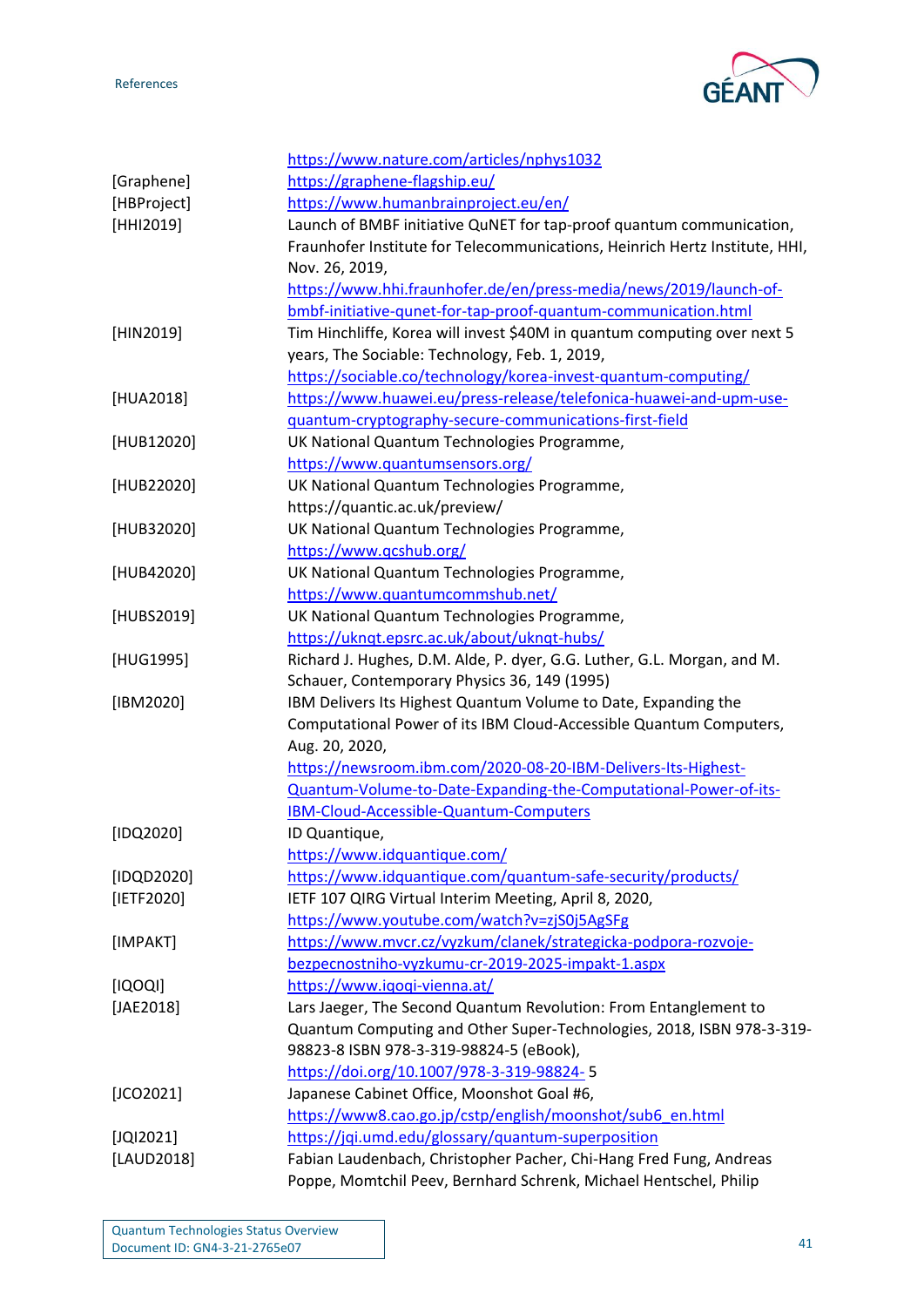

<span id="page-42-15"></span><span id="page-42-14"></span><span id="page-42-13"></span><span id="page-42-12"></span><span id="page-42-11"></span><span id="page-42-10"></span><span id="page-42-9"></span><span id="page-42-8"></span><span id="page-42-7"></span><span id="page-42-6"></span><span id="page-42-5"></span><span id="page-42-4"></span><span id="page-42-3"></span><span id="page-42-2"></span><span id="page-42-1"></span><span id="page-42-0"></span>

|              | Walther, Hannes Hübel, Continuous-Variable Quantum Key Distribution           |
|--------------|-------------------------------------------------------------------------------|
|              | with Gaussian Modulation - The Theory of Practical Implementations,           |
|              | 2018,                                                                         |
|              | https://arxiv.org/abs/1703.09278                                              |
| [LIN2010]    | Yu-Ju Lin, Rob L. Compton, Karina J. Garcia, James V. Porto, Ian B. Spielman, |
|              | Synthetic magnetic fields for ultracold neutral atoms, Nature 462, 628        |
|              | $(2009)$ ,                                                                    |
|              | https://arxiv.org/abs/1007.0294                                               |
| [MAG2020]    | Alicia B. Magann, Matthew D. Grace, Herschel A. Rabitz, Mohan Sarovar,        |
|              | Digital quantum simulation of molecular dynamics and control, June 27,        |
|              | 2020,                                                                         |
|              | https://arxiv.org/pdf/2002.12497.pdf                                          |
| [MAT2019]    | Takaaki Matsuo, Simulation of a Dynamic, RuleSet-based Quantum                |
|              | Network, Master's thesis, Keio University, July 2019,                         |
|              | https://arxiv.org/abs/1908.10758                                              |
| [MEH2017]    | Mehic Miralem, Oliver Maurhart, Stefan Rass, Miroslav Voznak,                 |
|              | Implementation of quantum key distribution network simulation module in       |
|              | the network simulator NS-3, Quantum Information Processing 16, no. 10         |
|              | (2017): 253,                                                                  |
|              | https://doi.org/10.1007/s11128-017-1702-z                                     |
| [MIT2018]    | MIT Technology Review, Dec. 22, 2018,                                         |
|              | https://www.technologyreview.com/2018/12/22/138149/president-                 |
|              | trump-has-signed-a-12-billon-law-to-boost-us-quantum-tech/                    |
| [MNISW2020]  | Ministry Education and Science                                                |
|              | http://www.bip.nauka.gov.pl/polska-mapa-drogowa-infrastruktury-               |
|              | badawczej/lista-strategicznych-infrastruktur-badawczych-umieszczonych-        |
|              | na-polskiej-mapie-infrastruktury-badawczej.html                               |
| [MPG2020]    | Max-Planck-Gesellschaft,                                                      |
|              | https://www.mpg.de/en                                                         |
| [MPI2020]    | InfiniQuant, Max Planck Institute for the Science of Light, Erlangen,         |
|              | Germany,                                                                      |
|              | http://infiniquant.com/                                                       |
| [NET2020]    | QuTech, NetSquid, The Network Simulator for Quantum Information using         |
|              | Discrete events,                                                              |
|              | https://netsquid.org/                                                         |
| [NLPQT]      | http://nlpqt.fuw.edu.pl/en/                                                   |
| [NUKIB]      | https://nukib.cz/en/                                                          |
| [ORL1999]    | T.P. Orlando, J.E. Mooji, Lin Tian, Caspar H. van der Wal, L. Levitov, Seth   |
|              | Lloyd, J.J. Mazo, A Superconducting Persistent Current Qubit,                 |
|              | https://arxiv.org/abs/cond-mat/9908283                                        |
| [OTFN]       | https://www.geant.org/Resources/Documents/GN4-3_White-                        |
|              | Paper Time and Frequency.pdf                                                  |
| [QALPHA2020] | QuNET-alpha,                                                                  |
|              | https://www.forschung-it-sicherheit-                                          |
|              | kommunikationssysteme.de/projekte/qunet-alpha                                 |
| [QDNL2020]   | National Agenda for Quantum Technology, The Netherlands,                      |
|              | https://qutech.nl/wp-content/uploads/2019/09/NAQT-2019-EN.pdf                 |
| [QFR2018]    | Quantum Flagship, Quantum Technology Roadmap, Sept. 21, 2018,                 |
|              |                                                                               |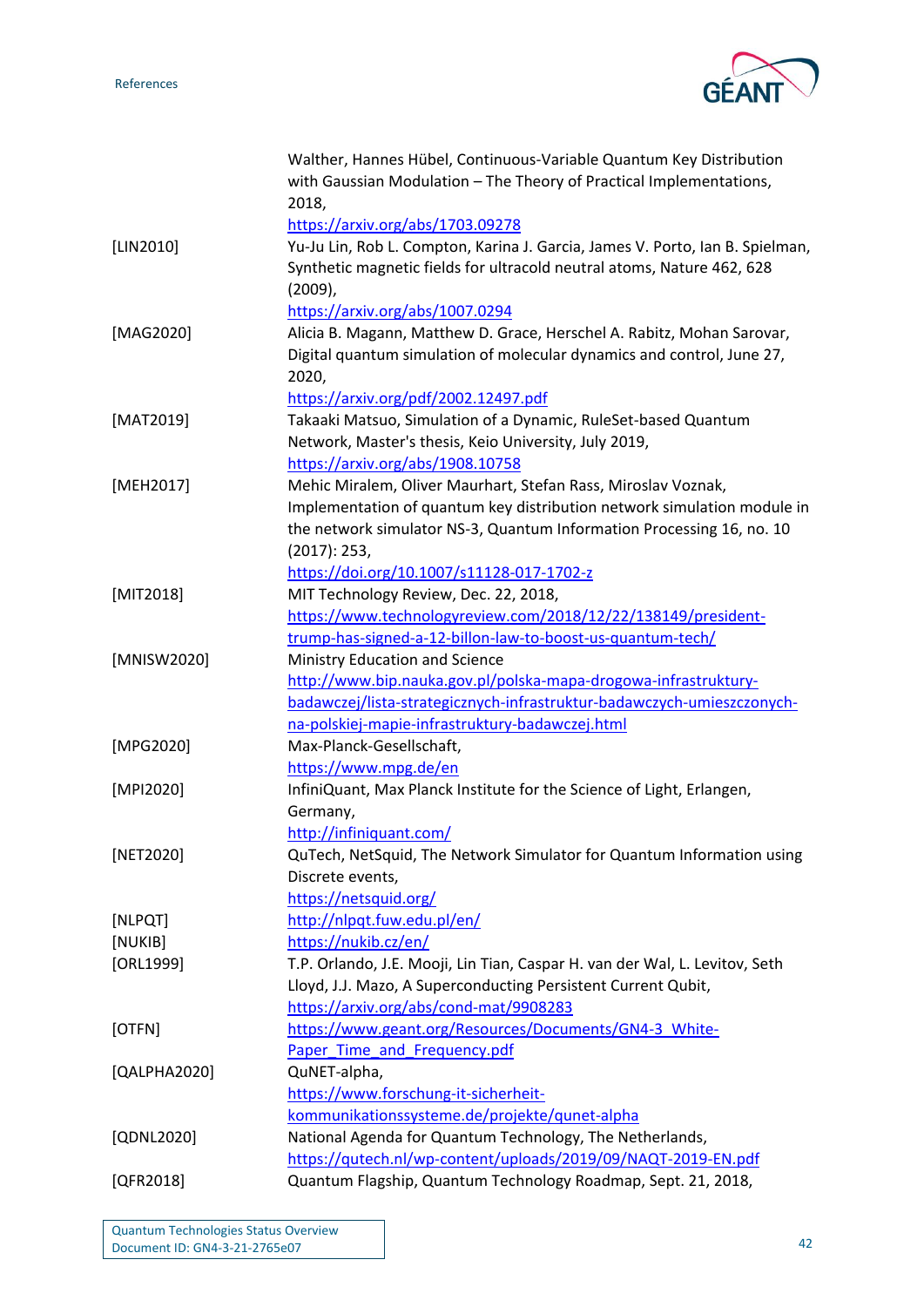

<span id="page-43-19"></span><span id="page-43-18"></span><span id="page-43-17"></span><span id="page-43-16"></span><span id="page-43-15"></span><span id="page-43-14"></span><span id="page-43-13"></span><span id="page-43-12"></span><span id="page-43-11"></span><span id="page-43-10"></span><span id="page-43-9"></span><span id="page-43-8"></span><span id="page-43-7"></span><span id="page-43-6"></span><span id="page-43-5"></span><span id="page-43-4"></span><span id="page-43-3"></span><span id="page-43-2"></span><span id="page-43-1"></span><span id="page-43-0"></span>

|                | https://qt.eu/about-quantum-flagship/newsroom/quantum-technology-       |
|----------------|-------------------------------------------------------------------------|
|                | roadmap/                                                                |
| [QKD2019]      | https://openqkd.eu/                                                     |
| [QKD2020]      | QKDNetSim, Quantum Key Distribution Network Simulation Module for NS-   |
|                | 3, https://www.qkdnetsim.info/                                          |
| [QIG2020]      | Toshiba Europe, Quantum Information Group (QIG),                        |
|                | https://www.toshiba.eu/pages/eu/Cambridge-Research-                     |
|                | Laboratory/quantum-information                                          |
| [QIRG2020]     | https://datatracker.ietf.org/group/qirg/about/                          |
| [QIS2020]      | IBM, Qiskit,                                                            |
|                | https://www.ibm.com/quantum-computing/technology/simulator/             |
| [QSIT2020]     | http://www.snf.ch/en/researchinFocus/nccr/nccr-qsit/Pages/default.aspx  |
| $[QT2020]$     | https://qt.eu/about-quantum-flagship/newsroom/the-quantum-flagship-     |
|                | officially-presents-the-strategic-research-agenda-to-the-european-      |
|                | commission/                                                             |
| [QTE2020]      | Center for Quantum Materials and Technology Eindhoven,                  |
|                | https://www.tue.nl/en/research/research-groups/center-for-quantum-      |
|                | materials-and-technology-eindhoven/                                     |
| [QUA2018]      | Quantentechnologien - von den Grundlagen zum Markt. Rahmenprogramm      |
|                | der Bundesregierung, BMBF, September 2018,                              |
|                | https://www.bmbf.de/upload_filestore/pub/Quantentechnologien.pdf        |
| [QUA2019]      | Quantum Simulators: Architectures and Opportunities, December 20, 2019, |
|                | https://arxiv.org/pdf/1912.06938.pdf                                    |
| [QUA2020]      | Quantiki, Quantum Information Portal and Wiki, List of QC simulators,   |
|                | https://www.quantiki.org/wiki/list-qc-simulators                        |
| [QuantERA]     | https://ec.europa.eu/digital-single-market/en/blogposts/quantum-        |
|                | technologies-time-get-serious                                           |
| [QuantERACall] | https://www.quantera.eu/news/86-results-of-the-quantera-call-2019       |
| [QuantiXLie]   | http://bela.phy.hr/quantixlie/                                          |
| [QUN2020]      | QuNetSim, https://tqsd.github.io/QuNetSim/,                             |
|                | https://github.com/tqsd/QuNetSim/tree/master/examples                   |
| [QUN2020a]     | Stephen DiAdamo, Janis Nötzel, Benjamin Zanger, Mehmet Mert Beşe,       |
|                | QuNetSim: A Software Framework for Quantum Networks, April 2020,        |
|                | https://arxiv.org/abs/2003.06397                                        |
| [QUNET2019]    | BMBF-Initiative QuNET, Pressemitteilung, Nov. 12, 2019,                 |
|                | https://www.bmbf.de/de/bmbf-initiative-qunet-baut-hochsicheres-         |
|                | quantennetzwerk-10126.html                                              |
| [QUI2020]      | QuISP - Quantum Internet Simulation Package,                            |
|                |                                                                         |
|                | https://aqua.sfc.wide.ad.jp/quisp website/,                             |
|                | https://github.com/sfc-aqua/quisp                                       |
| [QUK2020]      | Quirk, A drag-and-drop quantum circuit simulator,                       |
|                | https://algassert.com/quirk                                             |
|                | Source Code:                                                            |
|                | https://github.com/Strilanc/Quirk/                                      |
| [QUR2020]      | Qureca, Overview on quantum initiatives worldwide, Sept. 7, 2020,       |
|                | https://www.qureca.com/overview-on-quantum-initiatives-worldwide/       |
| [QUS2018]      | National Quantum Initiative Act, USA, Dec. 21, 2018,                    |
|                | https://www.congress.gov/115/plaws/publ368/PLAW-115publ368.pdf          |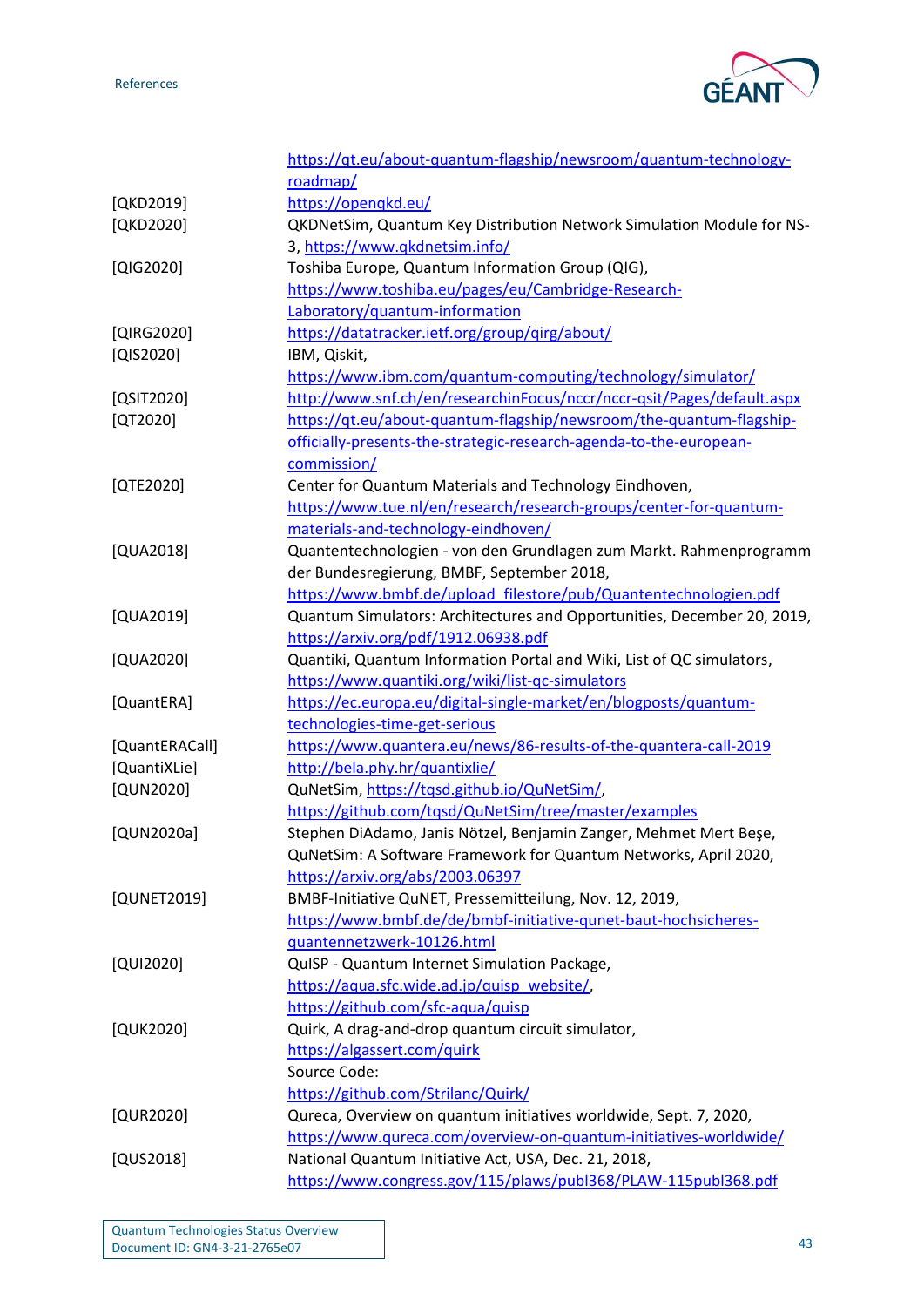

<span id="page-44-15"></span><span id="page-44-14"></span><span id="page-44-13"></span><span id="page-44-12"></span><span id="page-44-11"></span><span id="page-44-10"></span><span id="page-44-9"></span><span id="page-44-8"></span><span id="page-44-7"></span><span id="page-44-6"></span><span id="page-44-5"></span><span id="page-44-4"></span><span id="page-44-3"></span><span id="page-44-2"></span><span id="page-44-1"></span><span id="page-44-0"></span>

| [QUSO2020] | QuSoft, Research Center for Quantum Software, Amsterdam,                    |
|------------|-----------------------------------------------------------------------------|
|            | https://www.qusoft.org/                                                     |
| [QUT2020]  | QuTech, Creating the Quantum Future,                                        |
|            | https://qutech.nl/                                                          |
| [RAF2017]  | Francesco Raffaelli, Giacomo Ferranti, Dylan H. Mahler, Philip Sibson, Jake |
|            | E. Kennard, Alberto Santamato, Gary Sinclair, Damien Bonneau, Mark G.       |
|            | Thompson and Jonathan C. F. Matthews, A homodyne detector integrated        |
|            | onto a photonic chip for measuring quantum states and generating random     |
|            | numbers, Oct. 5, 2017,                                                      |
|            | https://iopscience.iop.org/article/10.1088/2058-9565/aaa38f/pdf             |
| [Results]  | https://tnc18.geant.org/core/event/96                                       |
| [SCMP2017] | Stephen Chen, South China Morning Post, China building world's biggest      |
|            | quantum research facility, Sept. 11, 2017,                                  |
|            | https://www.scmp.com/news/china/society/article/2110563/china-              |
|            | building-worlds-biggest-quantum-research-facility                           |
| [SIL2020]  | Harun Siljak, China's quantum satellite enables first totally secure long-  |
|            | range messages, Jun 17, 2020                                                |
|            | https://theconversation.com/uk                                              |
| [SIM2020]  | QuTech,                                                                     |
|            | http://www.simulagron.orghttps://github.com/SoftwareQuTech/SimulaQr         |
|            | on                                                                          |
| [SMI2019]  | Paul Smith-Goodson, Quantum USA Vs. Quantum China: The World's Most         |
|            | Important Technology Race, Oct. 10, 2019,                                   |
|            | https://www.forbes.com/sites/moorinsights/2019/10/10/quantum-usa-vs-        |
|            | guantum-china-the-worlds-most-important-technology-race/                    |
| [SSC]      | https://www.swir.ch/en/                                                     |
| [SSC2020]  | White Paper: Quantentechnologie in der Schweiz,                             |
|            | https://wissenschaftsrat.ch/images//stories/pdf/en/Policy-                  |
|            | analysis SSC 2020 White-Paper-QT.pdf                                        |
| [SUC2019]  | Martin Suchara, Rajkumar Kettimuthu, Joaquin Chung, Yuri Alexeev,           |
|            | SeQUeNCe-Simulator of Quantum Network Communication, Argonne                |
|            | National Laboratory, June 3, 2019,                                          |
|            | https://cpb-us-                                                             |
|            | w2.wpmucdn.com/voices.uchicago.edu/dist/0/2327/files/2019/11/SeQUe          |
|            | NCe.pdf                                                                     |
| [SUS2019]  | Ben Sussman et al, Quantum Canada, Quantum Sci. Technol.4 020503,           |
|            | 2019,                                                                       |
|            | https://iopscience.iop.org/article/10.1088/2058-9565/ab029d/pdf             |
| [TNO]      | https://www.tno.nl/en/about-tno/news/2019/9/national-agenda-                |
|            | guantum-technology-from-academic-knowledge-to-applications/                 |
| [UKQ2020]  | UK National Quantum Technologies Programme,                                 |
|            | https://ukngt.epsrc.ac.uk/                                                  |
| [VOL2020]  | Qiskit, What Is Quantum Volume, Anyway?, August 20, 2020,                   |
|            | https://medium.com/qiskit/what-is-quantum-volume-anyway-                    |
|            | a4dff801c36f                                                                |
| [VQO2020]  | Vienna Center for Quantum Science and Technology,                           |
|            | https://vcq.quantum.at/                                                     |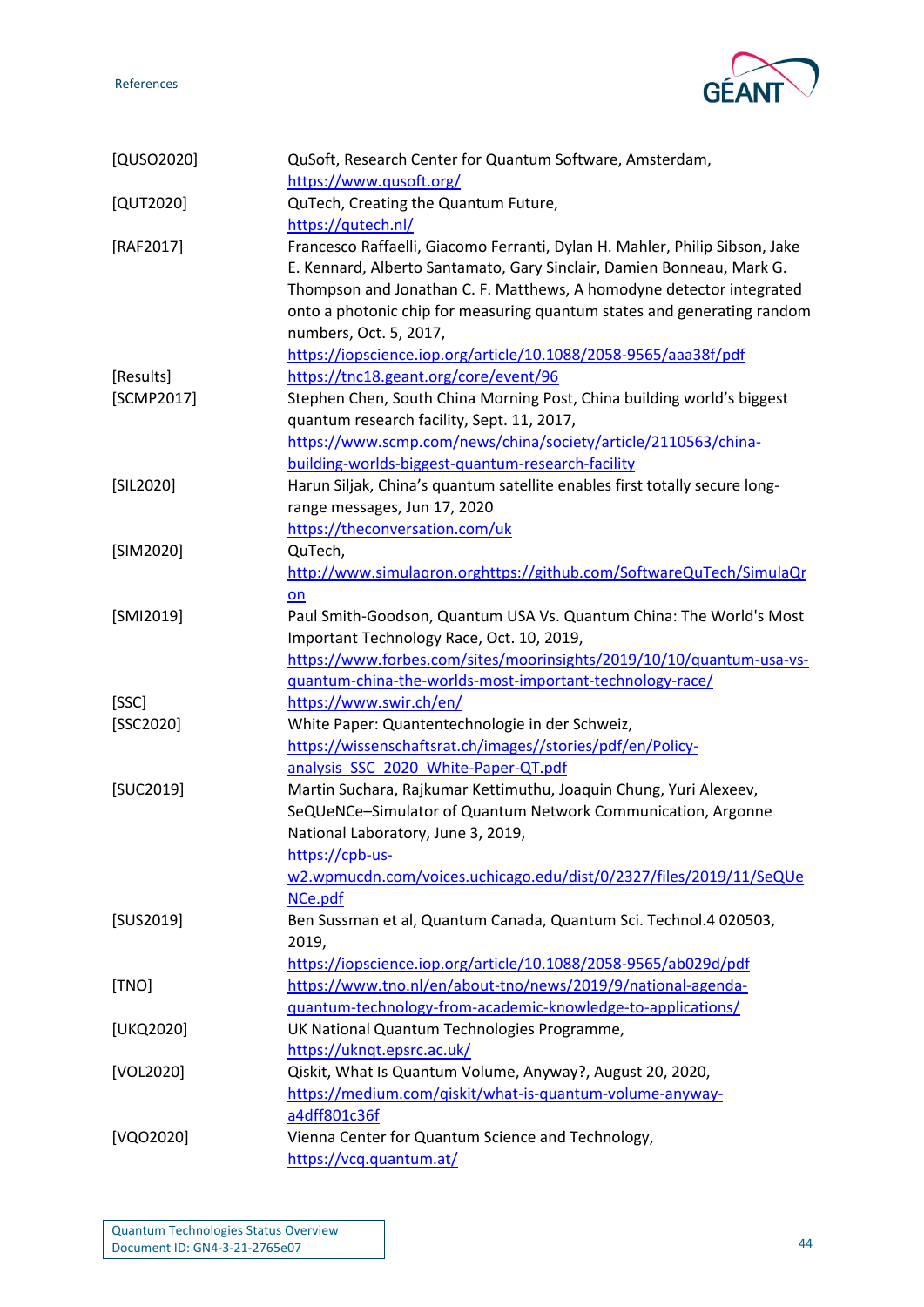

<span id="page-45-4"></span><span id="page-45-3"></span><span id="page-45-2"></span><span id="page-45-1"></span><span id="page-45-0"></span>

| [WEIT2016] | Barbara Weitgruber, National Quantum Technology Initiatives: Austria,<br>2016, bmwfw, Federal Ministry of Science, Research and Economy |
|------------|-----------------------------------------------------------------------------------------------------------------------------------------|
| [WOO1982]  | Wootters, W., Zurek, W.: A single quantum cannot be cloned. Nature 299,<br>802-803; (1982),                                             |
|            | https://doi.org/10.1038/299802a0                                                                                                        |
| [ZBI1997]  | H. Zbinden, J.D. Gautier, N. Gisin, B. Huttner, A. Muller, and W. Tittel,                                                               |
|            | Interferometry with Faraday mirrors for quantum cryptography, preprint                                                                  |
|            | from Electron. Lett. 7, (03/27/97)                                                                                                      |
| [ZBI1998]  | H. Zbinden, H. Bechmann-Pasquinucci, N. Gisin, and G. Ribordy, Appl. Phys.<br>B67, 743 (1998)                                           |
| [ZUB2005]  | Suhail Zubairy, Quantum Squeezing, J. Opt. B: Quantum Semiclass. Opt. 7<br>156,                                                         |
|            | https://iopscience.iop.org/article/10.1088/1464-4266/7/5/B01                                                                            |